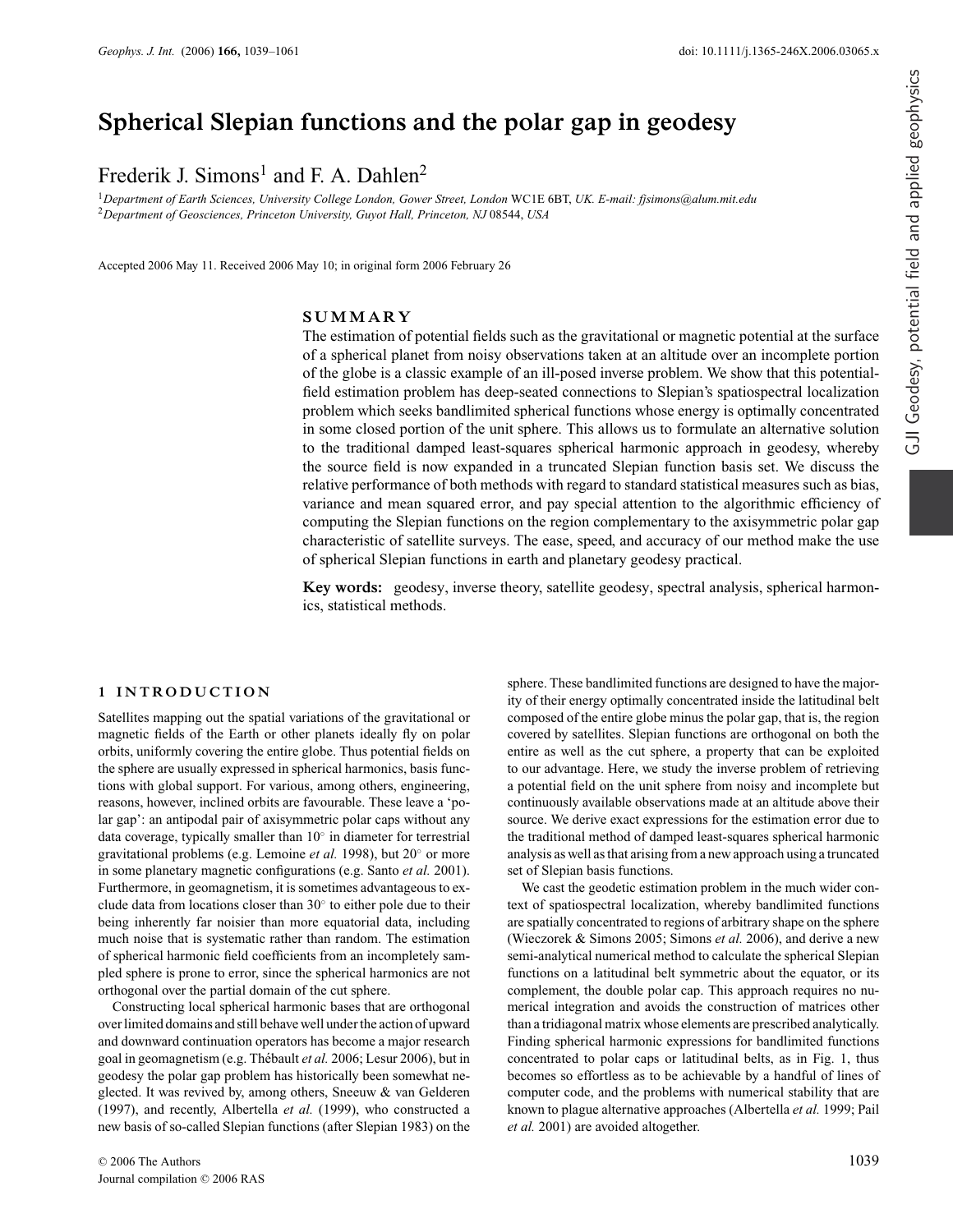

**Figure 1.** Geometry of the geodetic estimation problem, and some symbols used in this paper. In the lower left, an axisymmetric polar cap, shaded, of colatitudinal radius  $\Theta$ . In the lower right, an antipodal pair of polar caps, shaded, representing the geodetic polar gap.

The key to this 'magic' lay hidden in two little-known studies published several decades ago: the work by Gilbert & Slepian (1977) on doubly orthogonal polynomials, and that on commuting differential operators by Grünbaum et al. (1982). It must be remembered that one of Slepian's main discoveries (see, e.g. Slepian 1983) was the existence of a second-order differential operator that commutes with the spatiospectral localization kernel concentrating to intervals on the real line. Cast in matrix form, finding the prolate spheroidal functions amounts to the diagonalization of a simple tridiagonal matrix (see, e.g. Percival & Walden 1993). In their study, Gilbert & Slepian (1977) presented two additional commuting differential operators, which are applicable to the concentration of Legendre polynomials to one- and two-sided domains. Grünbaum et al. (1982) proved that the matrix accompanying the localization to the single polar cap is, once again, tridiagonal. Here, we show this is also the case for the antipodal double polar cap and its complement, the latitudinal belt. The tridiagonal matrix elements coding for the single polar cap, and their solutions, were published by us elsewhere (Simons *et al.* 2006). The expressions applicable to the double polar cap appear here for the first time.

In practice, the geodetic and geomagnetic inverse problems are always ill-conditioned, even in the absence of a polar gap, due the peculiarities of orbital data coverage and the distribution of noise sources (Xu 1992a,b; Holme & Bloxham 1995, 1996). In the standard method of damped spherical harmonic inversion, the ill-conditioning is alleviated by the addition of a small damping parameter to the normal equation matrix prior to inversion. Often the value of this parameter is ad hoc and chosen primarily for numerical stability, but more sophisticated methods use a priori statistical information about the set of model parameters. In this paper we derive the exact structure of the model parameter sensitivity matrix arising from the presence of a contiguous data gap, assuming the data are known continuously everywhere but inside it. The Slepian functions are revealed to be the very eigenfunctions of this matrix. Assuming a particular covariance structure for the model parameters and the observational noise, this knowledge allows us to write analytical expressions for the optimal regularization terms for the damped spherical harmonic method. Such an approach optimally filters out the small eigenvalues, and thus reduces the ill-conditioning of the sensitivity matrix (Jordan & Minster 1972; Wiggins 1972; Aki & Richards 1980; Wingham 1992; Mallat 1998; Xu 1998). Our second method applies a hard truncation to the singular values of the sensitivity matrix in an approach based directly on the Slepian expansion of the model. We show that this is only marginally less successful in minimizing the mean squared estimation error, as well as being computationally advantageous and more intuitively appealing.

The problems posed and solved in this paper are not limited to geodesy and observations made from a satellite. In geomagnetism, our observation level may be the Earth's surface, and the source level at or near the core–mantle boundary (Lowes 1974; Gubbins 1983). In cosmology, the unit sphere constituting the sky is observed from the inside out, and the galactic plane masking spacecraft measurements has the shape of a latitudinal belt (Tegmark 1996; Hinshaw *et al.* 2003). Ground-based astronomical measurements may be confined to a small circular patch of the sky (Peebles 1973; Tegmark 1995). Finally, in planetary science, knowledge of the estimation statistics of properties observed over mere portions of the planetary surface is important in the absence of groundtruthing observations.

#### **2 STATEMENT OF THE PROBLEM**

We are concerned with estimating source-level potential fields from noise-contaminated satellite observations at an altitude over an incomplete portion of the unit sphere. The geometry of this problem is illustrated in Fig. 1. The unit sphere  $\Omega$  on which the unknown signal is defined is parametrized as usual in terms of spherical coordinates, colatitude  $\theta$  and longitude  $\phi$ . The angular distance between two position coordinates  $\hat{\mathbf{r}} = (\theta, \phi)$  and  $\hat{\mathbf{r}}' = (\theta', \phi')$  is denoted by  $\Delta$ . In the lower right, the domain over which satellite observations are available is left unshaded, whereas the area in which measurements are missing is shaded grey. We denote the white region covered by satellite tracks by *R*, and the shaded, uncovered region by *R*. Although our treatment will start out quite general, without restrictions on the shape of *R* or  $\overline{R}$ , as long as they are complementary closed regions on the surface of the unit sphere, the lower right panel of Fig. 1 illustrates the case in which the region  $\overline{R}$  is a double polar cap symmetric about the polar axis **z**ˆ. The angular radius of the polar caps is denoted by  $\Theta$ . The double polar cap is representative of the geodetic case in which  $\overline{R}$  is the so-called polar gap of missing observations; its complement *R* is a latitudinal belt of angular width  $\pi$  – 2 $\Theta$  around the equator, as shown. In the following, for brevity, we will shorten all double summations to a notation requiring only a single sum:

$$
\sum_{l=0}^{\infty}\sum_{m=-l}^{l}\rightarrow\sum_{lm}^{\infty},\quad\sum_{l=0}^{L}\sum_{m=-l}^{l}\rightarrow\sum_{lm}^{L},\quad\sum_{l>L}^{\infty}\sum_{m=-l}^{l}\rightarrow\sum_{lm>L}^{\infty}.
$$

#### **2.1 Preliminary considerations on the source signal**

We model the geophysical signal  $s(\hat{r})$  on the surface of the unit sphere  $\Omega = (\theta, \phi)$  as a broadband, square-integrable, real-valued function defined by the transform pair

$$
s(\hat{\mathbf{r}}) = \sum_{lm}^{\infty} s_{lm} Y_{lm}(\hat{\mathbf{r}}), \qquad s_{lm} = \int_{\Omega} s(\hat{\mathbf{r}}) Y_{lm}(\hat{\mathbf{r}}) d\Omega.
$$
 (1)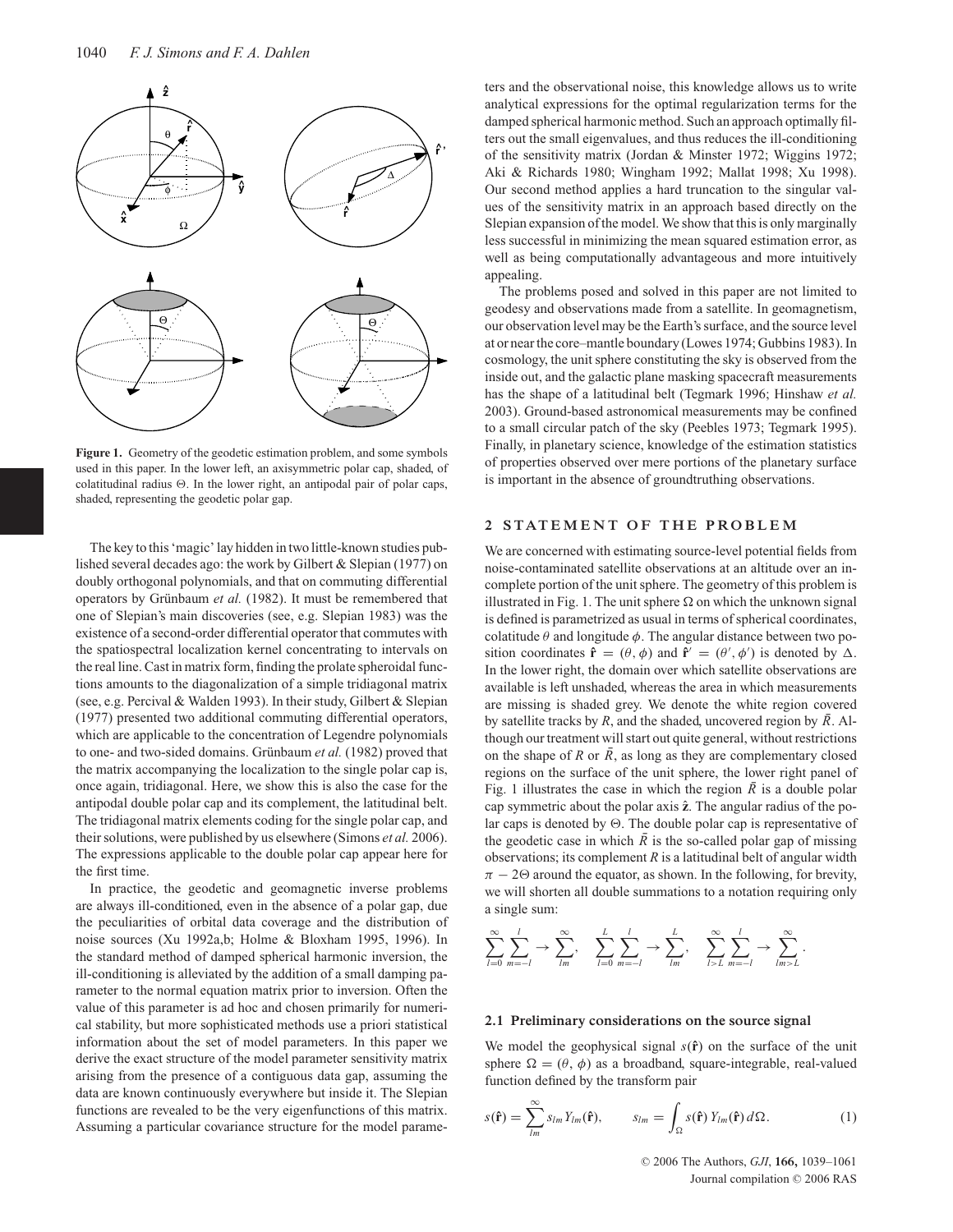The integers *l* and *m* are the degree and order of the real spherical harmonics  $Y_{lm}(\hat{\mathbf{r}})$ . These are defined by

$$
Y_{lm}(\theta,\phi) = \begin{cases} \sqrt{2}X_{lm}(\theta)\cos m\phi & \text{if } -l \le m < 0\\ X_{l0}(\theta) & \text{if } m = 0\\ \sqrt{2}X_{lm}(\theta)\sin m\phi & \text{if } 0 < m \le l, \end{cases}
$$
 (2)

$$
X_{lm}(\theta) = (-1)^m \sqrt{\frac{C_{lm}}{4\pi}} P_{lm}(\cos \theta),
$$
 (3)

$$
P_{lm}(\mu) = \frac{1}{2^l l!} (1 - \mu^2)^{m/2} \left(\frac{d}{d\mu}\right)^{l+m} (\mu^2 - 1)^l,
$$
 (4)

where  $P_{lm}(\mu)$  is the associated Legendre function, and the normalization constant (e.g. Edmonds 1996; Dahlen & Tromp 1998)

$$
C_{lm} = (2l+1)\frac{(l-m)!}{(l+m)!}.
$$
\n(5)

With these choices the harmonics  $Y_{lm}(\theta, \phi)$  are orthonormalized on the unit sphere:

$$
\int_{\Omega} Y_{lm}(\hat{\mathbf{r}}) Y_{l'm'}(\hat{\mathbf{r}}) d\Omega = \delta_{ll'} \delta_{mm'}.
$$
\n(6)

The fixed-order orthogonality relation for  $X_{lm}(\theta)$  is

$$
\int_0^\pi X_{lm} X_{l'm} \sin \theta \, d\theta = \frac{1}{2\pi} \, \delta_{ll'}.\tag{7}
$$

The addition theorem expresses the sum over all orders of spherical harmonics at different positions in terms of the angular distance  $\Delta = \arccos(\hat{\mathbf{r}} \cdot \hat{\mathbf{r}}')$  between them as

$$
\sum_{m=-l}^{l} Y_{lm}(\mathbf{\hat{r}}) Y_{lm}(\mathbf{\hat{r}}') = \left(\frac{2l+1}{4\pi}\right) P_l(\mathbf{\hat{r}} \cdot \mathbf{\hat{r}}'),\tag{8}
$$

where we note that  $P_{l0} = P_l$  and  $P_l(1) = 1$ . The delta function  $\delta(\hat{\mathbf{r}}, \hat{\mathbf{r}}') = (\sin \theta)^{-1} \delta(\theta - \theta') \delta(\phi - \phi')$  defined by

$$
\delta(\hat{\mathbf{r}}, \hat{\mathbf{r}}') = \sum_{l=0}^{\infty} \left( \frac{2l+1}{4\pi} \right) P_l(\hat{\mathbf{r}} \cdot \hat{\mathbf{r}}')
$$
(9)

has the usual sifting property

$$
\int_{\Omega} \delta(\mathbf{\hat{r}}, \mathbf{\hat{r}}') f(\mathbf{\hat{r}}) d\Omega = f(\mathbf{\hat{r}}').
$$
\n(10)

The sum over all degrees to infinity of the fixed-order colatitudinal functions at different arguments results in the colatitudinal delta function:

$$
(\sin \theta)^{-1} \delta(\theta - \theta') = 2\pi \sum_{l=m}^{\infty} X_{lm}(\theta) X_{lm}(\theta').
$$
 (11)

#### **2.2 Noisy measurements at satellite altitude**

For convenience we separate the signal into a bandlimited portion restricted to the degrees  $l = 0 \rightarrow L$  and a portion over the degrees  $l = L + 1 \rightarrow \infty$  that complement it:

$$
s(\hat{\mathbf{r}}) = \sum_{lm}^{L} s_{lm} Y_{lm}(\hat{\mathbf{r}}) + \sum_{lm>L}^{\infty} s_{lm} Y_{lm}(\hat{\mathbf{r}}),
$$
(12)

where we define *L* as the spherical harmonic bandwidth. At a satellite altitude *a* above the unit sphere the analytic signal is given by

$$
s_{\uparrow}(\mathbf{\hat{r}}) = \sum_{lm}^{L} s_{\uparrow lm} Y_{lm}(\mathbf{\hat{r}}) + \sum_{lm>L}^{\infty} s_{\uparrow lm} Y_{lm}(\mathbf{\hat{r}}), \qquad (13)
$$

where the upward continued signal coefficients are given in terms of the source-level terms by (Stacey 1992; Blakely 1995)

$$
s_{\uparrow lm} = (1+a)^{-l-1} s_{lm}.\tag{14}
$$

The data over the region of coverage *R* are given by eq. (13) but they are contaminated by noise; in the uncovered areas  $\bar{R}$ , no measurements are available. A satellite thus observes

$$
d(\hat{\mathbf{r}}) = \begin{cases} s_{\uparrow}(\hat{\mathbf{r}}) + n(\hat{\mathbf{r}}) & \text{if } \hat{\mathbf{r}} \in R \\ \text{unknown} & \text{if } \hat{\mathbf{r}} \in \bar{R}. \end{cases}
$$
(15)

We will restrict attention to the case in which the measurement noise  $n(\hat{\mathbf{r}})$  is additive and given by a zero-mean stochastic process, which we assume to be white:

$$
\langle n(\hat{\mathbf{r}})\rangle = 0,\tag{16}
$$

$$
\langle n(\hat{\mathbf{r}})n(\hat{\mathbf{r}}')\rangle = N\delta(\hat{\mathbf{r}}, \hat{\mathbf{r}}').
$$
 (17)

Thus, the power of the noise is denoted by *N*, and we use angular brackets to denote the ensemble averaging over all possible realizations required to define the process mean and its spatial (co)variance.

Combining eqs  $(13)$ – $(14)$  and  $(1)$  with the definition  $(8)$ , we can write the signal observed at orbital level as a convolution of the surface-level signal in the form

$$
s_{\uparrow}(\hat{\mathbf{r}}) = \int_{\Omega} \Gamma(\hat{\mathbf{r}}, \hat{\mathbf{r}}') s(\hat{\mathbf{r}}') d\Omega', \qquad (18)
$$

where we have defined a 'point spread function'

$$
\Gamma(\mathbf{\hat{r}}, \mathbf{\hat{r}}') = \sum_{l=0}^{\infty} (1+a)^{-l-1} \left(\frac{2l+1}{4\pi}\right) P_l(\mathbf{\hat{r}} \cdot \mathbf{\hat{r}}'). \tag{19}
$$

Thus, the value of the potential field that is observed at a point **rˆ** outside the unit sphere is a weighted mixture of the function values at **rˆ** and distant other points **rˆ** on the unit sphere. Measurements taken by a satellite at  $a > 0$  are affected by regions it does not fly over directly. A satellite thus does probe into the uncovered regions; conversely, in regions of coverage, it may be affected by uncovered areas. As the fractional altitude *a* increases, the convolution kernel  $\Gamma(\hat{\mathbf{r}}, \hat{\mathbf{r}}')$  is increasingly supported globally. On the other hand, when  $a = 0$ , eq. (19) returns the delta function, eq. (9); and eq. (18) merely illustrates its sifting property (10).

## **2.3 A new basis for bandlimited field estimators**

We seek an estimate  $\hat{s}(\hat{r})$  of the signal in eq. (1), at the level of the source, from the data  $d(\hat{\mathbf{r}})$ , given by eq. (15), at altitude *a*. It is crucial to realize that, although any real physical signal  $s(\hat{r})$  will in general be infinite-band, our estimate *s*ˆ(**rˆ**) must always be bandlimited. We are thus at liberty to define a new, bandlimited set of basis functions, to replace the spherical harmonics. In this manner, the broadband source field can be expressed as

$$
s(\hat{\mathbf{r}}) = \sum_{\alpha=1}^{(L+1)^2} s_{\alpha} g_{\alpha}(\hat{\mathbf{r}}) + \sum_{lm>L}^{\infty} s_{lm} Y_{lm}(\hat{\mathbf{r}}).
$$
 (20)

whereas the bandlimited estimated field is given by

$$
\hat{s}(\hat{\mathbf{r}}) = \sum_{lm}^{L} \hat{s}_{lm} Y_{lm}(\hat{\mathbf{r}}) = \sum_{\alpha=1}^{(L+1)^2} \hat{s}_{\alpha} g_{\alpha}(\hat{\mathbf{r}}).
$$
 (21)

These new bandlimited basis functions  $g_{\alpha}(\hat{\mathbf{r}}), \alpha = 1, \ldots, (L+1)^2$ will themselves be combinations of spherical harmonics, inasmuch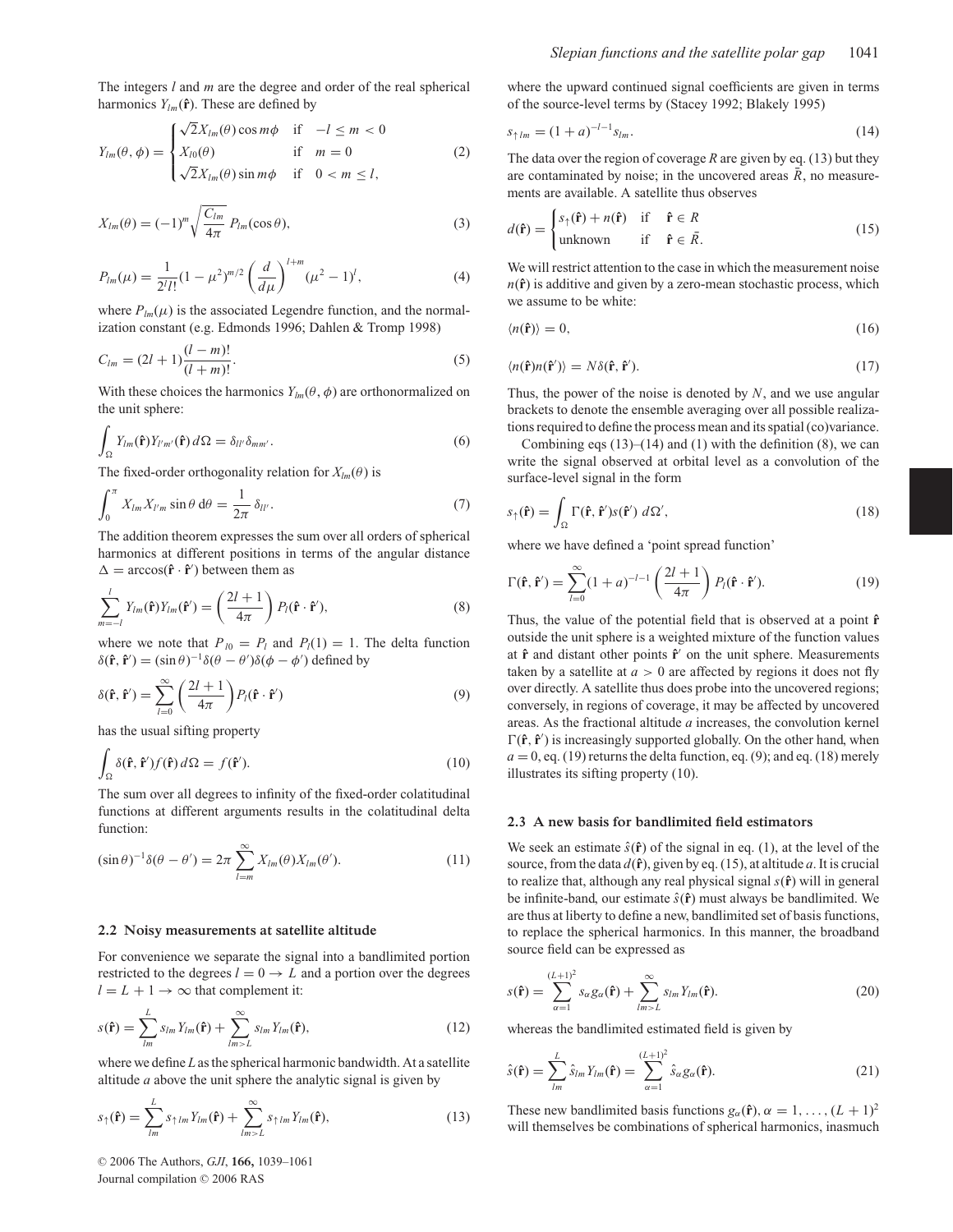as they are defined by the transform pair

$$
g_{\alpha}(\hat{\mathbf{r}}) = \sum_{lm}^{L} g_{\alpha,lm} Y_{lm}(\hat{\mathbf{r}}),
$$
\n(22a)

$$
g_{\alpha,lm} = \int_{\Omega} g_{\alpha}(\hat{\mathbf{r}}) Y_{lm}(\hat{\mathbf{r}}) d\Omega, \qquad (22b)
$$

$$
Y_{lm}(\hat{\mathbf{r}}) = \sum_{\alpha=1}^{(L+1)^2} g_{\alpha,lm} g_{\alpha}(\hat{\mathbf{r}}).
$$
 (22c)

The new basis is rendered orthonormal by requiring that

$$
\int_{\Omega} g_{\alpha}(\hat{\mathbf{r}}) g_{\beta}(\hat{\mathbf{r}}) d\Omega = \delta_{\alpha\beta},
$$
\n(23a)

$$
\sum_{lm}^{L} g_{\alpha,lm} g_{\beta,lm} = \delta_{\alpha\beta},\tag{23b}
$$

$$
\sum_{\alpha=1}^{(L+1)^2} g_{\alpha,lm} g_{\alpha,l'm'} = \delta_{ll'} \delta_{mm'}.
$$
\n(23c)

The transformation of the spherical harmonic basis coefficients  $\hat{s}_{lm}$ of the estimate to the expansion coefficients  $\hat{s}_{\alpha}$  in the new basis is achieved by

$$
\hat{s}_{lm} = \sum_{\alpha=1}^{(L+1)^2} g_{\alpha,lm} \hat{s}_{\alpha} \quad \text{and} \quad \hat{s}_{\alpha} = \sum_{lm}^{L} g_{\alpha,lm} \hat{s}_{lm}, \tag{24}
$$

as can be easily deduced by combining eq. (21) with the orthonormality conditions, eqs (6) and (23), and using eq. (22).

Upward continued to the satellite altitude, the estimate in either basis is

$$
\hat{s}_{\uparrow}(\hat{\mathbf{r}}) = \sum_{lm}^{L} \hat{s}_{\uparrow lm} Y_{lm}(\hat{\mathbf{r}}) = \sum_{\alpha=1}^{(L+1)^2} \hat{s}_{\uparrow \alpha} g_{\alpha}(\hat{\mathbf{r}}),
$$
\n(25)

where the spherical harmonic coefficients are naturally given by the analogue of eq. (14), namely

$$
\hat{s}_{\uparrow lm} = (1+a)^{-l-1} \hat{s}_{lm}.
$$
\n(26)

The upward continued expansion coefficients of the new basis are

$$
\hat{s}_{\uparrow\alpha} = \sum_{lm}^{L} g_{\alpha,lm} (1+a)^{-l-1} \hat{s}_{lm}
$$
 (27a)

$$
= \sum_{\beta=1}^{(L+1)^2} \left( \sum_{lm}^{L} g_{\alpha,lm} (1+a)^{-l-1} g_{\beta,lm} \right) \hat{s}_{\beta}, \qquad (27b)
$$

as is verified by combining eqs (23)–(26). As expected, eq. (27) reduces to a trivial identity at the surface of the unit sphere, that is, when  $a = 0$ , by virtue of eqs (23)–(24).

Given that the measurements made by the satellite are restricted to the domain  $R$  on the unit sphere  $\Omega$ , we consider it natural to require of the new basis functions that they be optimally concentrated on this domain. We will seek a basis of functions  $g(\hat{\mathbf{r}})$  whose energy is maximally concentrated inside of the domain *R* by maximizing the spatial energy ratio,

$$
\lambda = \frac{\int_{R} g^{2} d\Omega}{\int_{\Omega} g^{2} d\Omega} = \text{maximum.}
$$
\n(28)

Eq. (28) is a statement of Slepian's problem, a classic in 1-D timeseries analysis (Slepian 1983; Percival & Walden 1993), on the 2-D sphere, which we have recently studied in detail (Simons *et al.* 2006). In the next section, we review the main properties of the general solution of eq. (28) for concentration domains of arbitrary geometry, which we subsequently specialize to the geodetic context by imposing the circular and equatorial symmetry of the double-cap polar gap.

## **3 SLEPIAN'S SPHERICAL PROBLEM**

In Slepian's problem, the spatial concentration of a bandlimited function  $g(\hat{\mathbf{r}})$  given by

$$
g = \sum_{lm}^{L} g_{lm} Y_{lm}, \qquad g_{lm} = \int_{\Omega} g Y_{lm} d\Omega, \qquad (29)
$$

to a region *R* of area *A* on the unit sphere  $\Omega$  is expressed as the norm ratio, eq. (28). Maximization of this concentration criterion can be achieved in the spectral domain by solving the algebraic eigenvalue problem

$$
Dg = \lambda g,\tag{30}
$$

where g is the  $(L + 1)^2$ –dimensional spherical harmonic coefficient column vector

$$
\mathbf{g} = (g_{00} \cdots g_{lm} \cdots g_{LL})^{\mathsf{T}}
$$
\n(31)

and D is the  $(L + 1)^2 \times (L + 1)^2$ –dimensional matrix

$$
D = \begin{pmatrix} D_{00,00} & \cdots & D_{00,LL} \\ \vdots & & \vdots \\ D_{LL,00} & \cdots & D_{LL,LL} \end{pmatrix},
$$
 (32)

whose elements are given by

$$
D_{lm,l'm'} = \int_{R} Y_{lm} Y_{l'm'} d\Omega.
$$
 (33)

The obvious symmetry  $D<sup>T</sup> = D$  guarantees that the eigenvectors  $g_1, g_2, \ldots, g_{(L+1)^2}$  are mutually orthogonal. We choose them to be orthonormal, following eqs (23) and (30),

$$
\mathsf{g}_{\alpha}^{\mathsf{T}}\mathsf{g}_{\beta} = \delta_{\alpha\beta} \quad \text{and} \quad \mathsf{g}_{\alpha}^{\mathsf{T}}\mathsf{D}\mathsf{g}_{\beta} = \lambda_{\alpha}\delta_{\alpha\beta}.
$$
 (34)

The corresponding spatial Slepian functions *g* are orthonormal over the whole sphere  $\Omega$  and orthogonal over the region *R*, as follows from eqs (22)–(23), (33) and (30),

$$
\int_{\Omega} g_{\alpha} g_{\beta} d\Omega = \delta_{\alpha\beta} \quad \text{and} \quad \int_{R} g_{\alpha} g_{\beta} d\Omega = \lambda_{\alpha} \delta_{\alpha\beta}.
$$
 (35)

The leftmost equations in eqs  $(34)$ – $(35)$  correspond to the conditions of eq. (23) and guarantee that the solution indeed forms a valid orthonormal basis. The rightmost equations illustrate the so-called double orthogonality of the Slepian basis (Gilbert & Slepian 1977), which, as we will see in a later section, is a central feature of its utility for the geodetic estimation problem.

An approach equivalent to the maximization of eq. (28) is to find broadband functions  $h(\hat{\mathbf{r}})$  that are spacelimited to the domain  $R$ , but spectrally concentrated in a bandwidth interval  $0 \le l \le L$ . The concentration measure in this case,

$$
\lambda = \frac{\sum_{lm}^{L} h_{lm}^2}{\sum_{lm}^{\infty} h_{lm}^2} = \text{maximum},\tag{36}
$$

is satisfied by the eigenfunctions of a Fredholm integral eigenvalue equation in the spatial domain,

$$
\int_{R} D(\hat{\mathbf{r}}, \hat{\mathbf{r}}') h(\hat{\mathbf{r}}') d\Omega' = \lambda h(\hat{\mathbf{r}}), \qquad \hat{\mathbf{r}} \in R.
$$
\n(37)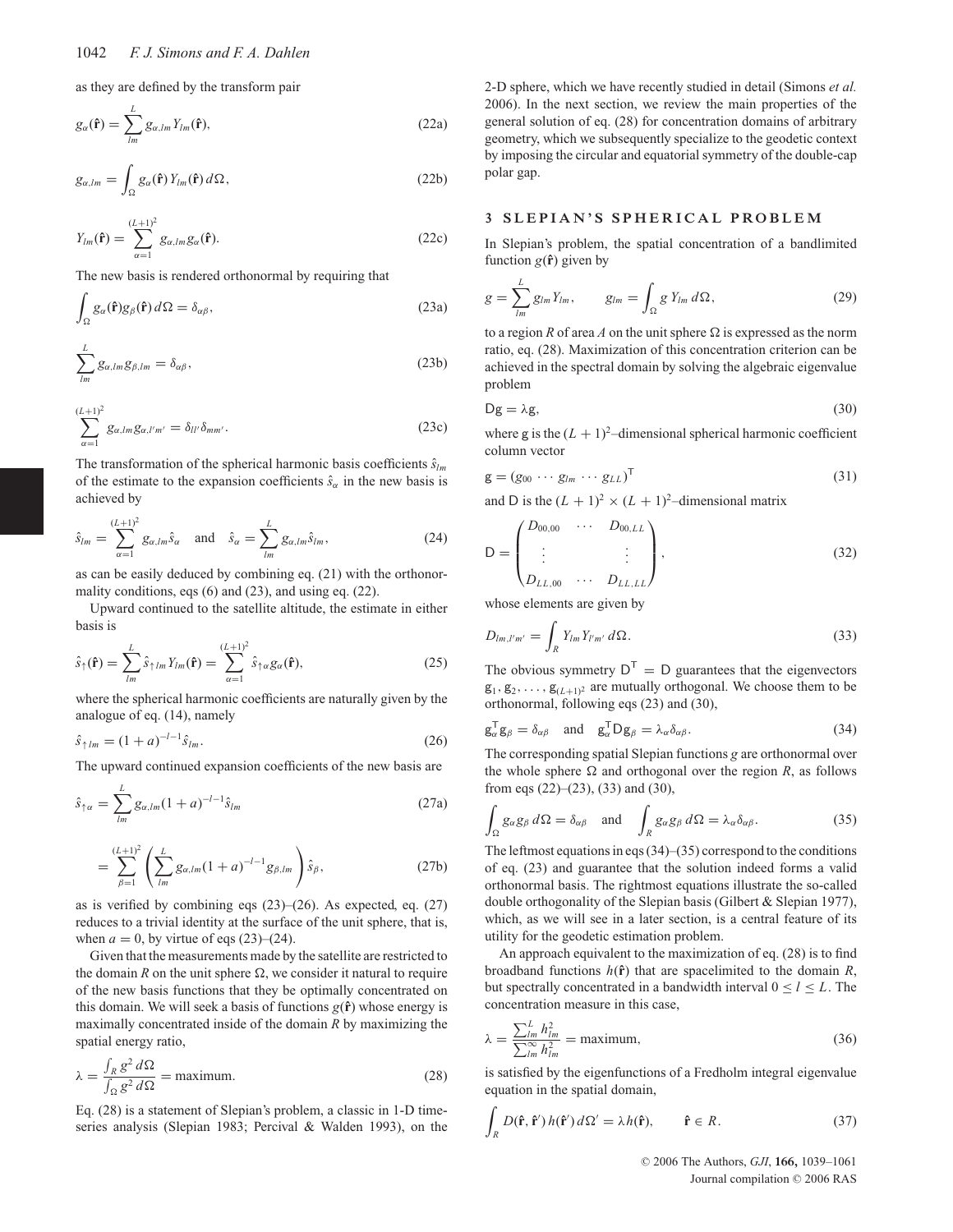The symmetric kernel of eq. (37) depends only on the geodesic angular distance,  $\Delta$ , between  $\hat{\mathbf{r}}$  and  $\hat{\mathbf{r}}'$ ,

$$
D(\hat{\mathbf{r}}, \hat{\mathbf{r}}') = \sum_{l=0}^{L} \left(\frac{2l+1}{4\pi}\right) P_l(\hat{\mathbf{r}} \cdot \hat{\mathbf{r}}').
$$
 (38)

The problems of finding bandlimited functions *g* concentrated to a spatial interval or spacelimited functions *h* concentrated in a spectral interval are completely equivalent. The domain of eq. (37) can be extended to the entire sphere in which case it applies to the band-limited functions *g* and can be reduced to eq. (30) using eqs (38), (8), (29) and (33). We normalize such that the eigenfunctions *g* that maximize the spatial energy ratio (28) are identical, within the region *R*, to the eigenfunctions *h* maximizing the spectral ratio (36),

$$
h(\hat{\mathbf{r}}) = \begin{cases} g(\hat{\mathbf{r}}) & \text{if } \hat{\mathbf{r}} \in R \\ 0 & \text{otherwise.} \end{cases}
$$
 (39)

A straightforward consequence of the eqs (29), (33) and (39) is that

$$
h_{lm} = \sum_{l'm'}^{L} D_{lm,l'm'} g_{l'm'}, \quad 0 \le l \le \infty, \quad -l \le m \le l.
$$
 (40)

This expresses the coefficients *hlm* at all degrees to infinity in terms of the coefficients *glm* whose degree range is limited to the bandwidth *L*. By eq. (30), it amounts to  $h_{lm} = \lambda g_{lm}$  when  $0 \le l \le L$ . The eigenvalues of eqs (30) or (37),

$$
1 > \lambda_1 \geq \lambda_2 \cdots \geq \lambda_{(L+1)^2} > 0,
$$
\n
$$
(41)
$$

measure the quality of the spatiospectral concentration: the band-limited function that is most concentrated inside  $R$  is  $g_1$ , with  $\lambda_1$  the largest associated eigenvalue, and so on. The trace of D defines a diagnostic area-bandwidth product termed the Shannon number,

$$
K = \sum_{\alpha=1}^{(L+1)^2} \lambda_{\alpha} = \int_{R} D(\hat{\mathbf{r}}, \hat{\mathbf{r}}) d\Omega = (L+1)^2 \frac{A}{4\pi}.
$$
 (42)

Spherical Slepian functions of equal Shannon number are scaled versions of each other in the asymptotic limit  $A \rightarrow 0$  and  $L \rightarrow$ ∞ with *K* held fixed (Simons *et al.* 2006). Whenever the area *A* of the region *R* is a small fraction of the area of the sphere,  $A \ll$  $4\pi$ , that is, when  $K \ll (L + 1)^2$ , there will be many more well excluded eigenfunctions with insignificant eigenvalues ( $\lambda \approx 0$ ) than well concentrated eigenfunctions with significant eigenvalues  $(\lambda \approx 1)$ . If on the other hand, *R* covers most of the sphere so that  $A \approx 4\pi$  and  $K \approx (L + 1)^2$ , there will be many more well concentrated eigenfunctions than well excluded ones.

The sum of the squares of the  $(L + 1)^2$  bandlimited eigenfunctions  $g(\hat{\mathbf{r}})$  is independent of position on the sphere,

$$
\sum_{\alpha=1}^{(L+1)^2} g_{\alpha}^2(\hat{\mathbf{r}}) = \frac{(L+1)^2}{4\pi} = \frac{K}{A}.
$$
 (43)

As the first *K* eigenfunctions  $g_1, g_2, \ldots, g_k$  have near-unity eigenvalues and lie mostly in *R*, and the  $g_{K+1}, g_{K+2}, \ldots, g_{(L+1)^2}$  remaining have eigenvalues near zero and lie mostly in the complementary region  $\overline{R} = \Omega - R$ , the eigenvalue-weighted sum of squares is well approximated by

$$
\sum_{\alpha=1}^{(L+1)^2} \lambda_{\alpha} g_{\alpha}^2(\hat{\mathbf{r}}) \approx \begin{cases} K/A & \text{if } \hat{\mathbf{r}} \in R \\ 0 & \text{otherwise.} \end{cases} \tag{44}
$$

Taken together, the first *K* eigenfunctions  $g_{\alpha}$ ,  $\alpha = 1, 2, ..., K$ , with significant eigenvalues  $\lambda_{\alpha} \approx 1$ , provide an essentially uniform coverage of the region *R*. Rather than requiring  $(L + 1)^2$  basis functions to represent an arbitrary spatially concentrated bandlimited function, the first  $K = (L + 1)^2 A/(4\pi)$  members of the Slepian basis provide a very reasonable approximation.

We shall denote the operator localizing to the complementary region  $\bar{R}$  by  $\bar{D}$ , its eigenfunctions by  $\bar{g}$  and its eigenvalues by  $\bar{\lambda}$ . It follows from the orthogonality (6) that the elements of  $\bar{D}$  are

$$
\bar{D}_{lm,l'm'} = \int_{\bar{R}} Y_{lm} Y_{l'm'} d\Omega \tag{45a}
$$

$$
= \delta_{ll'}\delta_{mm'} - D_{lm,l'm'}.\tag{45b}
$$

The eigenfunctions of  $\bar{D}$  are identical to those of D, but their ordering indices are reversed. The bandlimited function that is most concentrated within  $\bar{R}$  is most excluded from *R*, that is,  $\bar{g}_1 = g_{(L+1)^2}$ , with an associated eigenvalue  $\bar{\lambda}_1 = 1 - \lambda_{(L+1)^2}$ , and so on.

The localization operator D has an inverse satisfying

$$
\sum_{l''m''}^{L} D^{-1}_{lm,l''m''} D_{l''m'',l'm'} = \delta_{ll'} \delta_{mm'}, \tag{46}
$$

and for which  $D^{-1}$  g =  $\lambda^{-1}$  g. For future reference, the inverse of a weighted sum of the localization matrix and its complement obeys

$$
(D + \eta \bar{D})^{-1} g = [\lambda + \eta (1 - \lambda)]^{-1} g,
$$
\n(47a)

$$
\mathsf{g}_{\alpha}^{\mathsf{T}}(\mathsf{D} + \eta \bar{\mathsf{D}})^{-1} \mathsf{g}_{\beta} = [\lambda_{\alpha} + \eta (1 - \lambda_{\alpha})]^{-1} \delta_{\alpha\beta},\tag{47b}
$$

for any  $\eta$ . Finally, we may use eqs (33) and (8)–(10) to prove that

$$
\sum_{l''m''}^{\infty} D_{lm,l''m''} D_{l''m'',l'm'} = D_{lm,l'm'}.
$$
\n(48)

## **4 AXISYMMETRIC DOMAINS**

In the previous section we showed that the optimally concentrated bandlimited basis functions that are the solutions to the Slepian problem are found by diagonalization of the operator in eq. (33). That this is in general possible for arbitrary geometries was shown by Simons *et al.* (2006). However, the particular geometry of data acquisition on the sphere in the geodetic estimation problem (Fig. 1) allows for substantial simplifications of this general result. We discuss the special case of finding concentrated basis functions on the latitudinal belt, the domain over which satellite measurements are made, via the concentration within a single and a double polar cap. As we have seen, the eigenfunctions on a domain *R* are identical to those on a complementary spherical domain  $\bar{R}$ , but with their ordering indices reversed. Identifying *R* with the polar caps, rather than their complement, the belt, as we do—*in this section and the one that follows only*—greatly simplifies the equations.

#### **4.1 Concentration within an axisymmetric polar cap**

When the region of concentration is a circularly symmetric cap of colatitudinal radius  $\Theta$ , centred on the north pole, that is,

$$
R = \{ \theta : 0 \le \theta \le \Theta \},\tag{49}
$$

of area  $A = 2\pi (1 - \cos \Theta)$ , the matrix elements of eq. (33) are

$$
D_{lm,lm'} = 2\pi \,\delta_{mm'} \int_0^\Theta X_{lm} X_{l'm} \sin \theta \,\mathrm{d}\theta. \tag{50}
$$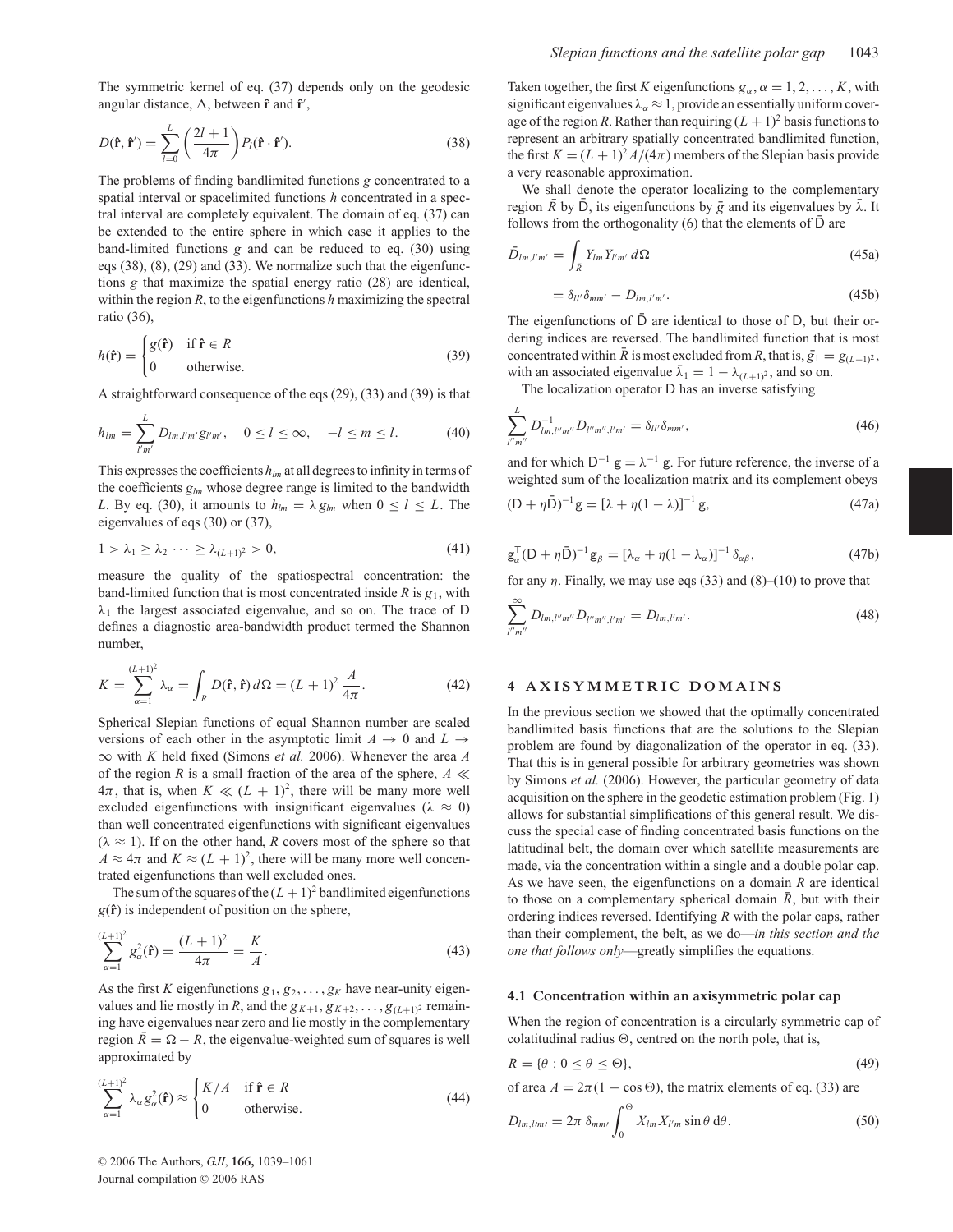The Kronecker delta  $\delta_{mm}$  renders the matrix D of eq. (32) blockdiagonal,

$$
D = diag (D^0, D^1, D^1, ..., D^L, D^L),
$$
\n(51)

where every submatrix  $D^m \neq D^0$  occurs twice due to the doublet degeneracy of  $\pm m$ . Rather than solving the complete  $(L + 1)^2$  ×  $(L + 1)^2$  eigenvalue equation (30), we may instead solve a series of  $(L - m + 1) \times (L - m + 1)$  spectral-domain eigenvalue problems, one for each non-negative order *m*,

$$
Dg = \lambda g,\tag{52}
$$

where we have dropped the superscript identifying the order. The eigenvalues belonging to every non-zero order, *m* > 0, occur twice. In eq. (52) the column vector g collects the spherical harmonic coefficients of order *m*,

$$
\mathbf{g} = (g_m \cdots g_l \cdots g_L)^{\mathsf{T}},\tag{53}
$$

and the fixed-order matrix D is of the form

$$
D = \begin{pmatrix} D_{mm} & \cdots & D_{mL} \\ \vdots & & \vdots \\ D_{Lm} & \cdots & D_{LL} \end{pmatrix},
$$
 (54)

where, for a particular order  $0 \le m \le L$ ,

$$
D_{ll'} = 2\pi \int_0^\Theta X_{lm} X_{l'm} \sin \theta \, d\theta. \tag{55}
$$

Various methods exist to evaluate the elements of eq. (55) (Wieczorek & Simons 2005; Simons *et al.* 2006). The important point is that, while symmetric, and banded, the matrix D in eq. (54) is never sparse. Its numerical computation thus requires on the order of  $(L - m + 1)^2/2$  integrals each. The fixed-order Shannon number is the trace of D,

$$
K_m = \sum_{\alpha=1}^{L-m+1} \lambda_\alpha.
$$
 (56)

We rank the  $L - m + 1$  eigenvalues  $\lambda_1, \lambda_2, \ldots, \lambda_{L-m+1}$  obtained by solving the fixed-order problem (52) so that

$$
1 > \lambda_1 \geq \lambda_2 \geq \cdots \geq \lambda_{L-m+1} > 0,
$$
\n
$$
(57)
$$

and orthonormalize the eigenvectors g1, g2, ... , g*L*−*m*+<sup>1</sup> as in eq. (34). The associated bandlimited eigenfunctions  $g_1(\theta)$ ,  $g_2(\theta), \ldots, g_{L-m+1}(\theta)$  are given by

$$
g = \sum_{l=m}^{L} g_l X_{lm}, \qquad g_l = 2\pi \int_0^{\pi} g X_{lm} \sin \theta \, d\theta, \qquad (58)
$$

and satisfy the colatitudinal orthogonality relations

$$
2\pi \int_0^{\pi} g_{\alpha} g_{\beta} \sin \theta \, d\theta = \delta_{\alpha\beta}, \tag{59a}
$$

$$
2\pi \int_0^\Theta g_\alpha g_\beta \sin \theta \, d\theta = \lambda_\alpha \delta_{\alpha\beta}.
$$
 (59b)

The optimally concentrated spatial eigenfunctions  $g(\hat{r})$  for a given order  $-L \le m \le L$  are expressed in terms of the fixed-order colatitudinal eigenfunctions (58) by

$$
g(\theta, \phi) = \begin{cases} \sqrt{2} g(\theta) \cos m\phi & \text{if } -L \le m < 0\\ g(\theta) & \text{if } m = 0\\ \sqrt{2} g(\theta) \sin m\phi & \text{if } 0 < m \le L. \end{cases}
$$
(60)

The complementary fixed-order matrices are given by

$$
\bar{D}_{ll'} = \delta_{ll'} - D_{ll'}.\tag{61}
$$

The eigenfunctions of the fixed-order matrix  $\bar{D}$  are identical to those of D but appear in reverse order, and their eigenvalues sum to one. The axisymmetric inversion formula analogous to eq. (46) is

$$
\sum_{l''=0}^{L} D_{ll''}^{-1} D_{l''l'} = \delta_{ll'}, \tag{62}
$$

and the axisymmetric version of eq. (48), from eqs (11) and (55), is

$$
\sum_{l''=m}^{\infty} D_{l''}^m D_{l''l'}^m = D_{l''}^m.
$$
\n(63)

#### **4.2 Concentration within a double polar cap**

When the region of concentration is a pair of axisymmetric antipodal caps of colatitudinal radius  $\Theta$ , that is, when

 $R = \{\theta : 0 \le \theta \le \Theta\} \cup \{\theta : \pi - \Theta \le \theta \le \pi\},$  (64)

of area  $A = 4\pi (1 - \cos \Theta)$ , the reflection symmetry

$$
X_{lm}(\pi - \theta) = (-1)^{l+m} X_{lm}(\theta)
$$
\n(65)

checkers the fixed-order matrices D with zeroes, following

$$
D_{ll'} = 2\pi \left[ 1 + (-1)^{l+l'} \right] \int_0^\Theta X_{lm} X_{l'm} \sin \theta \, d\theta. \tag{66}
$$

Comparison of eqs (55) and (66) reveals that the eigenfunctions of the double-cap problem can be trivially obtained from the kernels belonging to the single polar cap.

The spherical Slepian functions resulting from the diagonalization of the double-cap kernel in eq. (66) are either even or odd across the equator. Indexing their parity *p* as even ( $p = e$ ) or odd ( $p = o$ ), we modify eq. (58) to explicitly skip every other degree by using a primed summation symbol,

$$
g_p = \sum_{l=m_p}^{L_p} g_l X_{lm},
$$
\n(67)

where the lower limit  $m_p$  is given by

$$
m_e = m \quad \text{and} \quad m_o = m + 1,\tag{68}
$$

and the upper limit  $L_p$  is

$$
L_e = \begin{cases} L & \text{if } m \text{ and } L \text{ have the same parity} \\ L - 1 & \text{opposite,} \end{cases}
$$
 (69a)

$$
L_o = \begin{cases} L - 1 & \text{if } m \text{ and } L \text{ have the same parity} \\ L & \text{opposite.} \end{cases}
$$
 (69b)

In this formalism, the coefficients that are required for  $g_e(\hat{\bf r})$  are  $g_m, g_{m+2}, \ldots, g_L$  if *m* and *L* are both even or both odd, and  $g_m$ , *g*<sub>*m*+2</sub>, ..., *g*<sub>*L*−1</sub> if *m* and *L* are of opposite parity. Likewise, the coefficients of  $g_o(\hat{\mathbf{r}})$  are  $g_{m+1}, g_{m+3}, \ldots, g_{L-1}$  if *m* and *L* are both even or both odd, and  $g_{m+1}, g_{m+3}, \ldots, g_L$  if *m* and *L* have opposite parity. Eqs (65) and (67) then confirm that

$$
g_e(\theta) = g_e(\pi - \theta) \quad \text{and} \quad g_o(\theta) = -g_o(\pi - \theta). \tag{70}
$$

While an equation of the form (52) returns an alternation of even and odd functions with decreasing eigenvalues  $\lambda$ , the indices of the matrix D may be permuted to form a block-diagonal form

$$
D' = diag(D_e, D_o), \tag{71}
$$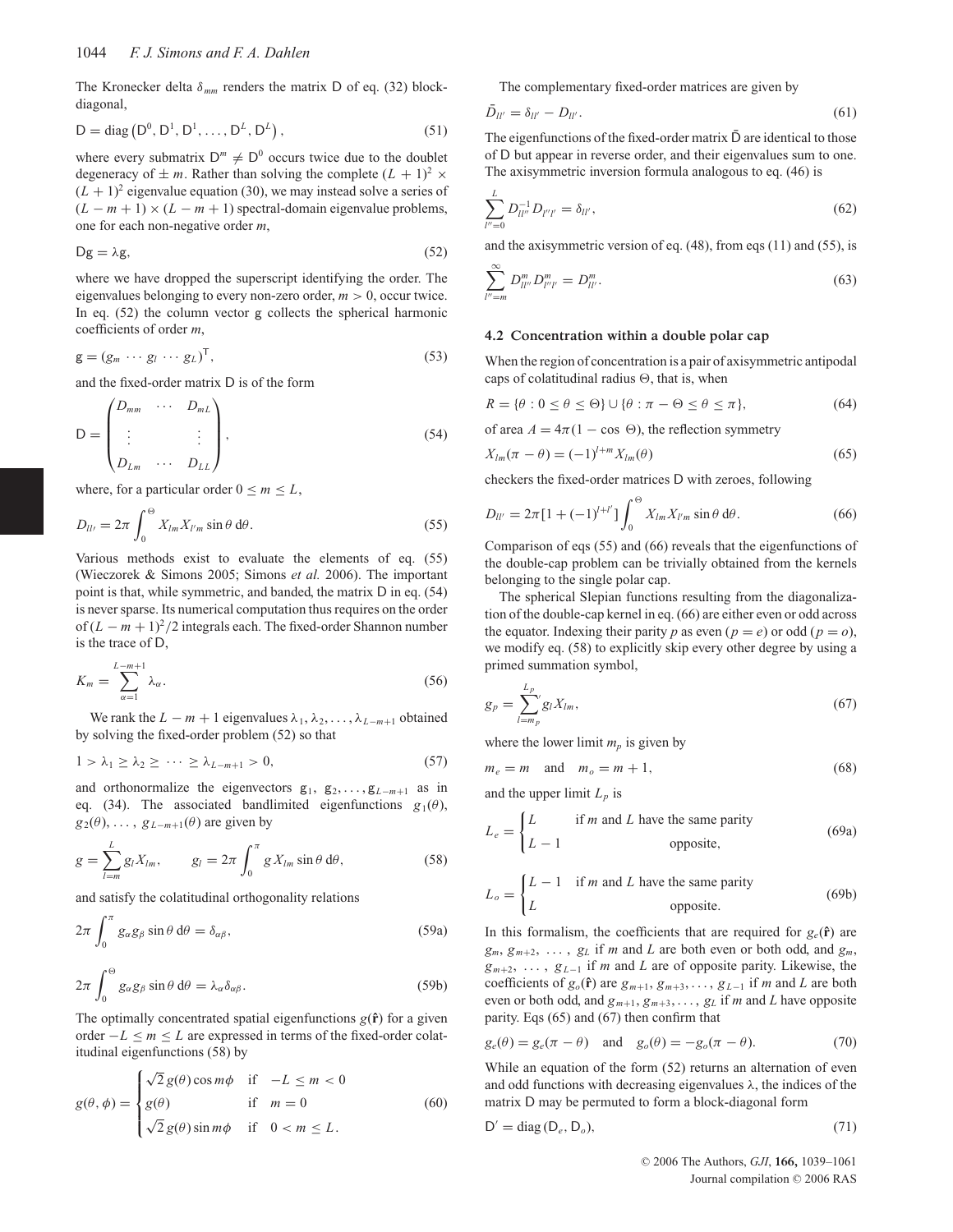for which the roughly half-size separate eigenvalue equations

$$
D_e g_e = \lambda_e g_e \quad \text{and} \quad D_o g_o = \lambda_o g_o \tag{72}
$$

return exclusively even or odd solutions. This avoids round-off problems and speeds up the diagonalization. The slight perversity of our notation is that, in an all-even or all-odd approach as in eq. (72), writing the fixed-order coefficient *gl* or indeed any expression involving the spherical harmonic degree *l*, always has to be accompanied by the set of allowable values, since, depending on the parity,  $l = m_p$ ,  $m_p + 2, \ldots, L_p$ .

## **5 THE MAGIC OF COMMUTATION**

While conceptually simple, the formalism presented in the previous section suffers from two important difficulties. First, assembling the matrices of eqs (55) and (66) requires the calculation of  $\mathcal{O}(L^2)$  matrix elements, by numerical integration or other means (Wieczorek & Simons 2005). Second, and more importantly, when a large number of near-zero eigenvalues is present, e.g. when  $\Theta \rightarrow 0$  and the complementary solutions are sought on  $\overline{R}$ , the diagonalization is rarely stable, as discussed by Albertella *et al.* (1999). In principle, any orthogonal set of solutions might suffice to solve the problem at hand, but those solutions will vary depending on the method of computation. The method outlined below always produces stable, unique, solutions, and it does so at a speed which requires only  $\mathcal{O}(L)$ algebraic evaluations to construct the kernels.

#### **5.1 A commuting operator for the single polar cap**

In the case of the single symmetric polar cap, eq. (37) can be rewritten as a series of fixed-order integral equations

$$
\int_0^\Theta D(\theta, \theta') h(\theta') \sin \theta' d\theta' = \lambda h(\theta), \quad 0 \le \theta \le \Theta,
$$
 (73)

each with an *m*-dependent, separable, symmetric kernel

$$
D(\theta, \theta') = 2\pi \sum_{l=m}^{L} X_{lm}(\theta) X_{lm}(\theta').
$$
\n(74)

Building on the results derived by Gilbert & Slepian (1977), Grünbaum et al. (1982) found a second-order differential operator that commutes with the convolutional integral operator of eq. (73). For any  $0 \le m \le L$ , it is of the form

$$
\mathcal{T} = (\cos \Theta - \cos \theta) \nabla_m^2 + \sin \theta \frac{d}{d\theta} - L(L+2) \cos \theta, \tag{75}
$$

where  $\nabla_m^2 = d^2/d\theta^2 + \cot\theta (d/d\theta) - m^2(\sin\theta)^{-2}$  is the fixed-order Laplace–Beltrami operator. The proof of the commutation relation is sketched in Simons *et al.* (2006). Since commuting operators have identical eigenfunctions, the spacelimited, fixed-order eigenfunctions  $h(\theta)$  can be found by solving the differential eigenvalue equation

$$
\mathcal{T}h(\theta) = \chi h(\theta), \quad 0 \le \theta \le \Theta,\tag{76}
$$

where  $\chi \neq \lambda$  is the associated Grünbaum eigenvalue.

Grünbaum's operator is a Sturm-Liouville operator (Simons et al. 2006). Thus, eq. (76) has a simple and easily sorted spectrum, with an infinite number of distinct eigenvalues  $\chi_1 < \chi_2 < \cdots$  having an accumulation point at infinity. The rank orderings of the eigenvalues  $\chi_1, \chi_2, \ldots$  and the spatiospectral concentration factors  $\lambda_1$ ,  $\lambda_2, \ldots, \lambda_{L-m+1}$  are reversed, so that the eigenfunction  $h_1(\theta)$  associated with the numerically smallest eigenvalue  $\chi_1$ , which has no

nodes in the polar cap  $0 \le \theta \le \Theta$ , is the best concentrated fixedorder eigenfunction;  $h_2(\theta)$ , which has exactly one node, is the next best concentrated, and so on.

Extending the domain of eq. (76) to the entire domain  $0 \le \theta \le \pi$ transforms the unknown functions from the spacelimited functions  $h(\theta)$  again into the bandlimited functions  $g(\theta)$ . Eq. (76) is then equivalent to the algebraic eigenvalue equation

$$
T g = \chi g, \tag{77}
$$

where T is the  $(L - m + 1) \times (L - m + 1)$  matrix with coefficients

$$
T_{ll'} = 2\pi \int_0^{\pi} X_{lm}(TX_{l'm}) \sin \theta \, d\theta. \tag{78}
$$

Eqs (77)–(78) are completely equivalent to eqs (52) and (55). Both matrices D and T are symmetric,  $D = D<sup>T</sup>$  and  $T = T<sup>T</sup>$ . In addition, they commute,  $DT = TD$ , so they have identical eigenvectors. There are a number of ways to evaluate the elements of the Grünbaum matrix in eq.  $(78)$ , but the important result is that  $T$  is tridiagonal (Simons *et al.* 2006),

$$
T_{ll} = -l(l+1)\cos\Theta,\tag{79a}
$$

$$
T_{l l+1} = [l(l+2) - L(L+2)]\sqrt{\frac{(l+1)^2 - m^2}{(2l+1)(2l+3)}},\tag{79b}
$$

$$
T_{ll'} = 0 \quad \text{otherwise.} \tag{79c}
$$

Eq. (77) can be used to find the  $(L - m + 1)$ –dimensional eigenvectors g and thus the optimally concentrated polar cap eigenfunctions  $g(\theta)$  by numerical diagonalization of a tridiagonal matrix T with analytically prescribed elements and a spectrum of eigenvalues  $\chi$  that is guaranteed to be regular. Unlike the diagonalization of the original matrix D in eq. (52), this procedure enables the stable computation of bandlimited functions that are optimally concentrated in a large rather than a small region of the unit sphere, as may be the case in geodesy.

#### **5.2 A commuting operator for the double polar cap**

Knowing that the solutions to the concentration problem for the double polar cap are either even or odd across the equator, we may write the integral equation (37), by analogy with eq. (73), as follows. Indicating the parity of the solutions by the subscript *p*, which takes the values  $p = e$  for the even solutions and  $p = o$  for the odd solutions, it can be seen that

$$
\int_0^\Theta D_p(\theta, \theta') h_p(\theta') \sin \theta' d\theta' = \lambda h_p(\theta), \tag{80}
$$

which is valid inside the double antipodal polar cap

$$
\{\theta: 0 \le \theta \le \Theta\} \cup \{\theta: \pi - \Theta \le \theta \le \pi\},\tag{81}
$$

and where the *m*-dependent kernel, analogous to eq. (74), is

$$
D_p(\theta, \theta') = 4\pi \sum_{l=m_p}^{L_p} X_{lm}(\theta) X_{lm}(\theta').
$$
\n(82)

As in eq. (67), the primed summation skips every second entry, and the lower and upper limits are as in eqs  $(68)$ – $(69)$ .

Again basing ourselves on the results of Gilbert & Slepian (1977) and Grünbaum et al. (1982), we show in Appendix A that a Sturm-Liouville second-order differential operator that commutes with the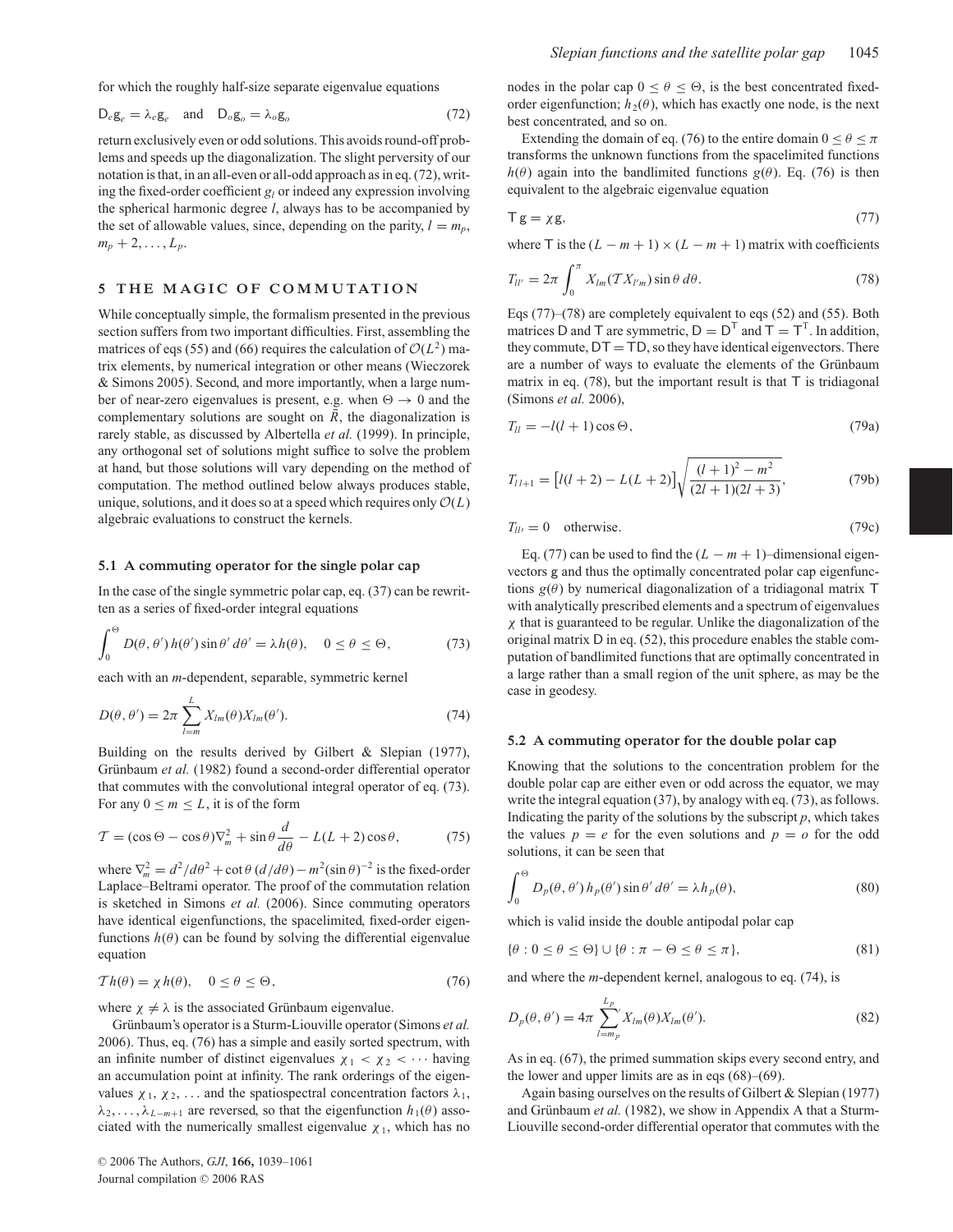convolutional integral operators of eq. (80) is of the form

$$
\mathcal{T}_p = (\cos^2 \Theta - \cos^2 \theta) \nabla_m^2 + 2 \cos \theta \sin \theta \frac{d}{d\theta} \n- L_p (L_p + 3) \cos^2 \theta.
$$
\n(83)

The individual matrix operators  $\mathsf{T}_p$  are once again tridiagonal and symmetric and commute with the even or odd  $D_p$  of eq. (72). The bandwidth  $L_p$  is the same as in (69). The elements of the double-cap Grünbaum matrices are (see Appendix B)

$$
T_{ll}^{p} = -l(l+1)\cos^{2}\Theta + \frac{2}{2l+3}[(l+1)^{2} - m^{2}]
$$
  
+ 
$$
[(l-2)(l+1) - L_{p}(L_{p} + 3)]
$$
  

$$
\times \left[\frac{1}{3} - \frac{2}{3}\frac{3m^{2} - l(l+1)}{(2l+3)(2l-1)}\right],
$$
 (84a)

$$
T_{l1+2}^{p} = \frac{[l(l+3) - L_p(L_p + 3)]}{2l + 3}
$$
  
 
$$
\times \sqrt{\frac{[(l+2)^2 - m^2][(l+1)^2 - m^2]}{(2l+5)(2l+1)}},
$$
 (84b)

$$
T_{ll'}^p = 0 \quad \text{otherwise.} \tag{84c}
$$

We again emphasize that, since we focus our attention separately on the kernels returning even or odd eigenfunctions *ge* or *go*, the degrees involved are restricted to *l*,  $l' = m_p, m_p + 2, ..., L_p$ . Since every other degree in the matrix described by eq. (84) is skipped, both T*<sup>e</sup>* and  $T<sub>o</sub>$  are tridiagonal as in the single-cap case. As in eq. (72) we compute the even and odd eigenfunctions by separately solving

$$
\mathsf{T}_e \mathsf{g}_e = \chi_e \mathsf{g}_e \quad \text{and} \quad \mathsf{T}_o \mathsf{g}_o = \chi_o \mathsf{g}_o. \tag{85}
$$

Subsequently, we establish a single rank order of decreasing spatiospectral concentration: either per order, as in eq. (57), or across all orders, as in eq. (41).

## **6 A SLEPIAN BASIS ON THE BELT**

Concentration within a single polar cap was treated extensively by Wieczorek & Simons (2005) and Simons *et al.* (2006). We refer to their figures for illustrations. In this section we illustrate the solutions to the concentration problem when the concentration region contains all but an antipodal pair of polar caps of radius  $\Theta$ . Reverting to our notational convention in Section 2, we again use *R* to denote an equatorial strip or latitudinal belt extending  $\pi/2 - \Theta$  north and south of the equator. Consequently, the antipodal pair of polar caps themselves is again defined to be the excluded region  $\bar{R}$ , in line with their role as the geodetic polar gap in which no satellite observations are available.

#### **6.1 Spatial-domain solutions**

The fixed-order eigenfunctions  $g_\alpha(\theta)$ ,  $\alpha = 1 \rightarrow 6$ ,  $0 \le m \le 4$ , that are most optimally concentrated in the latitudinal belt complementing  $a \Theta = 30^{\circ}$  double polar cap are plotted in Fig. 2. Their associated eigenvalues  $\lambda_{\alpha}$  are listed to six-figure accuracy. The latitudinal belt ranges from 60◦ north to 60◦ south symmetrically about the equator. With the chosen bandwidth  $L = 18$ , the Shannon number defined in eq. (42) is  $K = (L + 1)^2 \cos \Theta \approx 313$ , which approximates the number of well concentrated eigenfunctions with  $\lambda \approx 1$ . The best concentrated eigensolution of every order is a bell-shaped even function with no nodes in the belt. In keeping with the Sturm-Liouville character of the Grünbaum operator, every subsequent



**Figure 2.** Colatitudinal dependence of the first six fixed-order,  $m = 0 \rightarrow 4$ , eigenfunctions  $g_\alpha(\theta)$ ,  $\alpha = 1 \rightarrow 6$ , bandlimited to  $L = 18$ , that are well concentrated in the latitudinal belt extending  $\pm 60^\circ$  on either side of the equator. The quality of the spatial concentration is expressed by the labelled eigenvalues  $\lambda_\alpha$ . None of the plotted functions show appreciable energy inside the complementary pair of antipodal polar caps of radius  $\Theta = 30^\circ$ .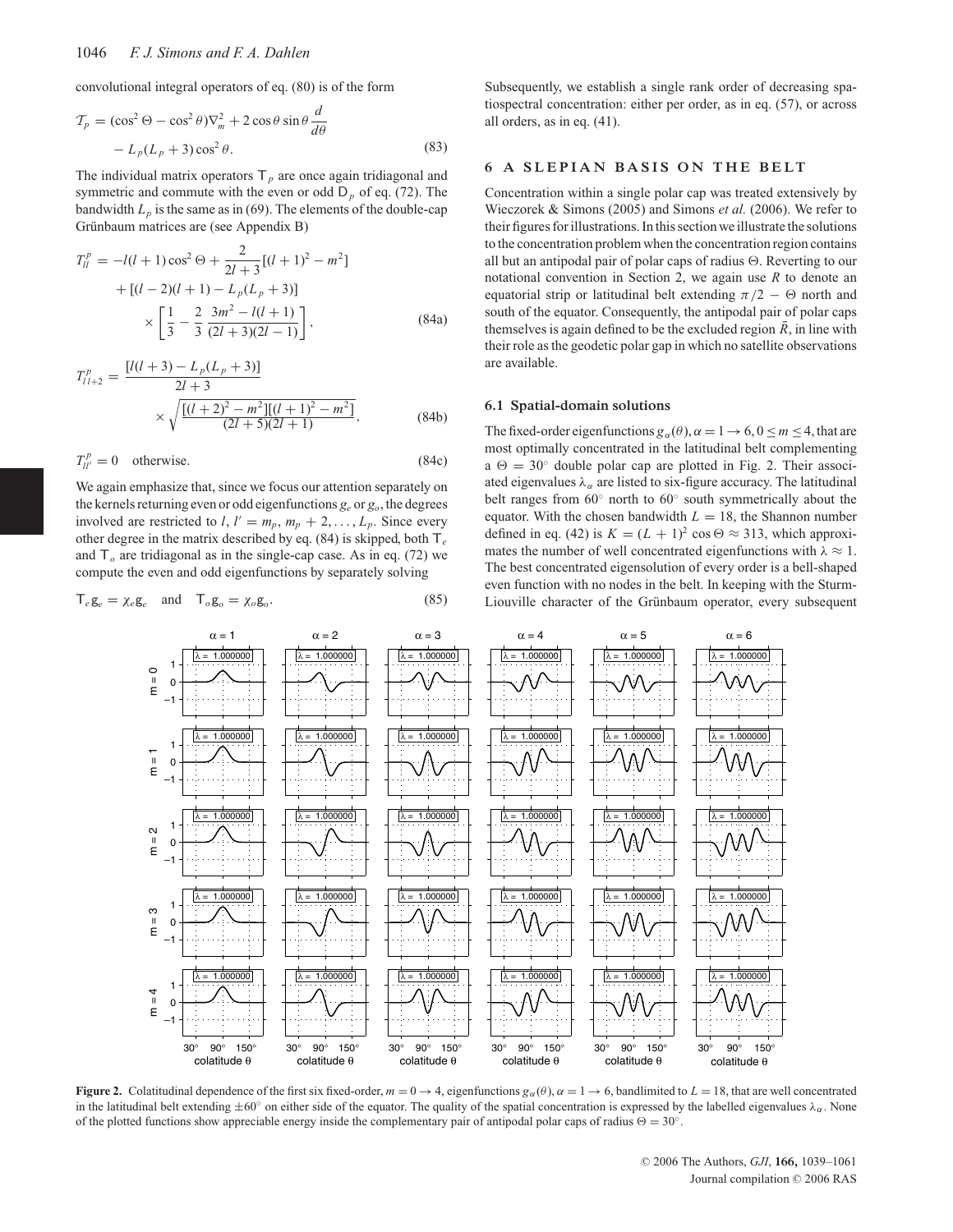

**Figure 3.** Colatitudinal dependence of the last six fixed-order,  $m = 0 \rightarrow 4$ , eigenfunctions  $g_{\alpha}(\theta)$ ,  $\alpha = L - m + 1 \rightarrow L - m - 4$ , bandlimited to  $L = 18$ . These are generally poorly concentrated in the latitudinal belt  $\pm 60^\circ$  about the equator, except where the rank  $\alpha$  exceeds the fixed-order Shannon number  $K_m$ (examples in lower right). The functions that have the least energy inside of the equatorial belt, as shown by their low eigenvalues  $\lambda_{\alpha}$ , are best concentrated inside the complementary polar caps of colatitudinal radius  $\Theta = 30^\circ$ .

solution acquires one more node, so that the second best of every order is an odd function, the third is even, and so on. All of the eigenvalues shown in Fig. 2, calculated by numerically integrating eq. (28), are equal to one within six-figure accuracy, indicating that the concentration to the belt is nearly perfect, while both poles are almost completely excluded. Since the concentration region is very large, the calculation of these functions by any means other than the Grünbaum procedure described above will fail.

With the parameters unchanged from Fig. 2, Fig. 3 shows the six most poorly concentrated eigenfunctions on the belt,  $g_\alpha(\theta)$ , for which  $\alpha = L - m + 1 \rightarrow L - m - 4$ . These now naturally have almost all of their energy inside of the antipodal pair of polar caps of radius  $\Theta = 30^\circ$ . For the zonal functions of order  $m = 0$ , the even-odd alternation starting at  $\alpha = 1$  with an even function in Fig. 2 ends at  $\alpha = L + 1$  with an even function, since *L* itself is even. At  $m = 1$ , the sequence starts with an even function but ends at  $\alpha = L$  with an odd function, at  $m = 2$  with an even function at  $\alpha = L - 1$ , and so on. Thus, the worst concentrated  $m = 0$  eigenfunction is even about the equator, the worst  $m = 1$  eigenfunction is odd, and so on, in a pattern that alternates with increasing order. Had *L* itself been odd, the worst concentrated zonal function would have been odd, the worst  $m = 1$  function even, and so on, reversing the pattern.

Three-dimensional perspective views of the first four of the fixedorder  $m = 0 \rightarrow 2$  functions whose colatitudinal dependence we plotted in Fig. 2 are shown in Fig. 4. In accordance with eq. (60) the zonal  $m = 0$  eigenfunctions do not display any longitudinal zero crossings, since the number of longitudinal nodes follows the order *m*. Similarly, in Fig. 5 we plot a 3-D rendering of twelve of the worst concentrated eigenfunctions of Fig. 3.

In Fig. 6 we show the eigenvalue-weighted pointwise sums of squares  $\sum_{\alpha} \lambda_{\alpha} g_{\alpha}^2(\theta, \phi)$  for latitudinal belts complementary to dou-

ble polar caps of radii  $\Theta = 5^\circ$ , 10°, 15°, 20°, of bandwidth  $L =$ 18. The cumulative sums are concentrated inside of the latitudinal belt; solid lines in grey and black distinguish the sums carried up to the first *K* (the Shannon number) or all  $(L + 1)^2$  possible terms. In contrast, the cumulative sums of the cap eigenfunctions, shown in Fig. 7, are concentrated within the double polar cap. The full unweighted sums  $\sum_{\alpha} g_{\alpha}^2(\theta, \phi)$  of all  $(L + 1)^2$  terms (dashed black lines) are exactly  $K/A = (L + 1)^2/(4\pi)$  over the entire sphere in accordance with eq. (43), and the expectation in eq. (44) is confirmed: inside of the concentration domain, the weighted sums approach *K*/*A*.

#### **6.2 Eigenvalue spectra**

In Fig. 8 we show the reordered, mixed-order eigenvalue spectra for the concentration problem within the latitudinal belt between polar caps of colatitudinal radii  $\Theta = 5^\circ$ , 10°, 15°, 20°. Once again the maximal spherical harmonic degree is  $L = 18$ . The rounded Shannon numbers  $K = 360, 356, 349, 339$  lie in the middle of the steep, transitional part of the spectra, roughly separating the reasonably well concentrated eigensolutions ( $\lambda \geq 0.5$ ) from the more poorly concentrated ones ( $\lambda < 0.5$ ) in all four cases. There are many more functions that are well concentrated in the equatorial strip than there are that are concentrated inside of the double polar cap, as shown by the break at  $\alpha = 10$  in the abscissas.

The corresponding Grünbaum eigenvalue spectra are shown in Fig. 9. The ranked eigenvalues  $\chi$  for every order  $0 \le m \le L$  are connected by lines, with each sequence offset horizontally by its order, and vertically by an arbitrary 50 units, to facilitate inspection. Thus,  $L + 1$  eigenvalues  $\chi_1, \chi_2, \ldots, \chi_{L+1}$  are plotted for  $m = 0$ ,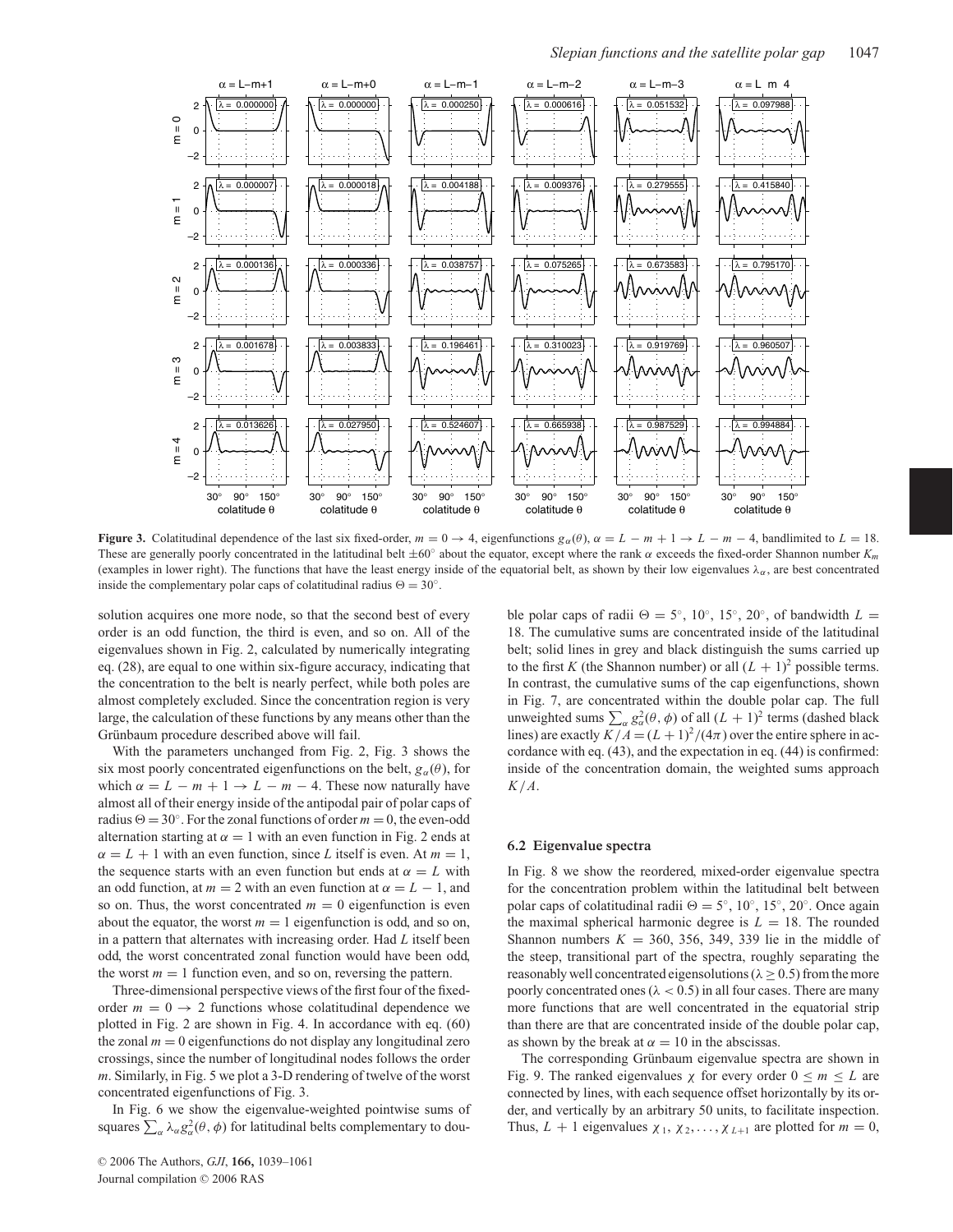

**Figure 4.** 3-D spatial dependence of the first four fixed-order,  $m = 0 \rightarrow 2$ , eigenfunctions  $g_\alpha(\theta)$ ,  $\alpha = 1 \rightarrow 4$ , bandlimited to  $L = 18$ , well concentrated in the latitudinal belt extending  $\pm 60^\circ$  on either side of the equator, as expressed by their eigenvalues  $\lambda_\alpha$ . Plot arrangement is as in Fig. 2.

whereas a single eigenvalue  $\chi_1$  is plotted for  $m = L$ . The spacing between adjacent fixed-order eigenvalues is roughly equant, without the numerically troublesome plateaus of nearly equal values apparent in Fig. 8. This regularity is guaranteed by the Sturm-Liouville character of the Grünbaum operator  $T_p$  in eq. (83).

## **6.3 Analytic continuation**

The Slepian functions  $g_1(\hat{\mathbf{r}}), \ldots, g_{(L+1)^2}(\hat{\mathbf{r}})$  are defined on the surface of the unit sphere  $\Omega$ . Together they form a natural basis set for the expansion of potential fields and, in particular, estimates of these fields, on a sphere of radius  $\|\hat{\mathbf{r}}\| = 1$ , as in eqs (20)–(21). This new basis is localized: the support of the first Shannon number *K* basis functions lies mostly in the concentration region *R*, whereas the remainder are concentrated outside of this area of interest, in  $\overline{R}$ . With satellite observations we are of course mostly interested in the signal at some height above the surface of the unit sphere. We have previously derived an expression for the expansion of a field estimate at satellite altitude  $a$ , in eq.  $(27)$ . It is immediately obvious from this equation that, even if we were only interested in the first *K* upward continued Slepian expansion coefficients of the estimate, we would still need to know and calculate the full set of  $(L + 1)^2$  coefficients at zero altitude. The full impact of this statement will not become clear until later in this paper, but to anticipate it we derive here a set of Slepian basis functions that are designed specifically to represent signals at an altitude. We can do this by interpreting the Slepian functions we have just constructed as potential functions themselves. In that case their upward harmonic continuation onto a sphere larger radius  $\|\mathbf{r}\| = 1 + a$ , where  $a > 0$ , yields functions  $g_{\uparrow}$ 

for which

$$
g_{\uparrow} = \sum_{lm}^{L} g_{\uparrow lm} Y_{lm}, \qquad g_{\uparrow lm} = (1+a)^{-l-1} g_{lm}.
$$
 (86)

Had we instead defined the Slepian functions on the larger sphere to begin with, their analogues downward continued onto the unit sphere would be obtained as

$$
g_{\downarrow} = \sum_{lm}^{L} g_{\downarrow lm} Y_{lm}, \qquad g_{\downarrow lm} = (1+a)^{l+1} g_{lm}.
$$
 (87)

It is thus useful to define a symmetric,  $(L + 1)^2 \times (L + 1)^2$ , downward continuation matrix A, whose elements are

$$
A_{lm,l'm'} = (1+a)^{l+1} \delta_{ll'} \delta_{mm'},
$$
\n(88)

which allows us to restate the equations relating the upward and downward continued coefficients to each other concisely as

$$
\mathbf{g}_{\uparrow} = \mathbf{A}^{-1} \mathbf{g}, \qquad \mathbf{g} = \mathbf{A} \mathbf{g}_{\uparrow}, \tag{89a}
$$

$$
g_{\downarrow} = Ag, \qquad g = A^{-1}g_{\downarrow}.
$$
 (89b)

The orthogonality relations of eqs (23) and (34) can be rewritten in terms of  $g_{\uparrow}$  and  $g_{\downarrow}$  in the form

$$
g_{\uparrow\alpha}^{\mathsf{T}} A^2 g_{\uparrow\beta} = \delta_{\alpha\beta}, \qquad g_{\uparrow\alpha}^{\mathsf{T}} \mathsf{ADA} g_{\uparrow\beta} = \lambda_{\alpha} \delta_{\alpha\beta}, \tag{90a}
$$

$$
\mathsf{g}_{\downarrow\alpha}^{\mathsf{T}} \mathsf{A}^{-2} \mathsf{g}_{\downarrow\beta} = \delta_{\alpha\beta}, \quad \mathsf{g}_{\downarrow\alpha}^{\mathsf{T}} \mathsf{A}^{-1} \mathsf{D} \mathsf{A}^{-1} \mathsf{g}_{\downarrow\beta} = \lambda_{\alpha} \delta_{\alpha\beta}, \tag{90b}
$$

and also

$$
\mathsf{g}_{\uparrow\alpha}^{\mathsf{T}}\mathsf{g}_{\downarrow\beta}=\delta_{\alpha\beta},\qquad \mathsf{g}_{\downarrow\alpha}^{\mathsf{T}}\mathsf{g}_{\uparrow\beta}=\delta_{\alpha\beta}.\tag{91}
$$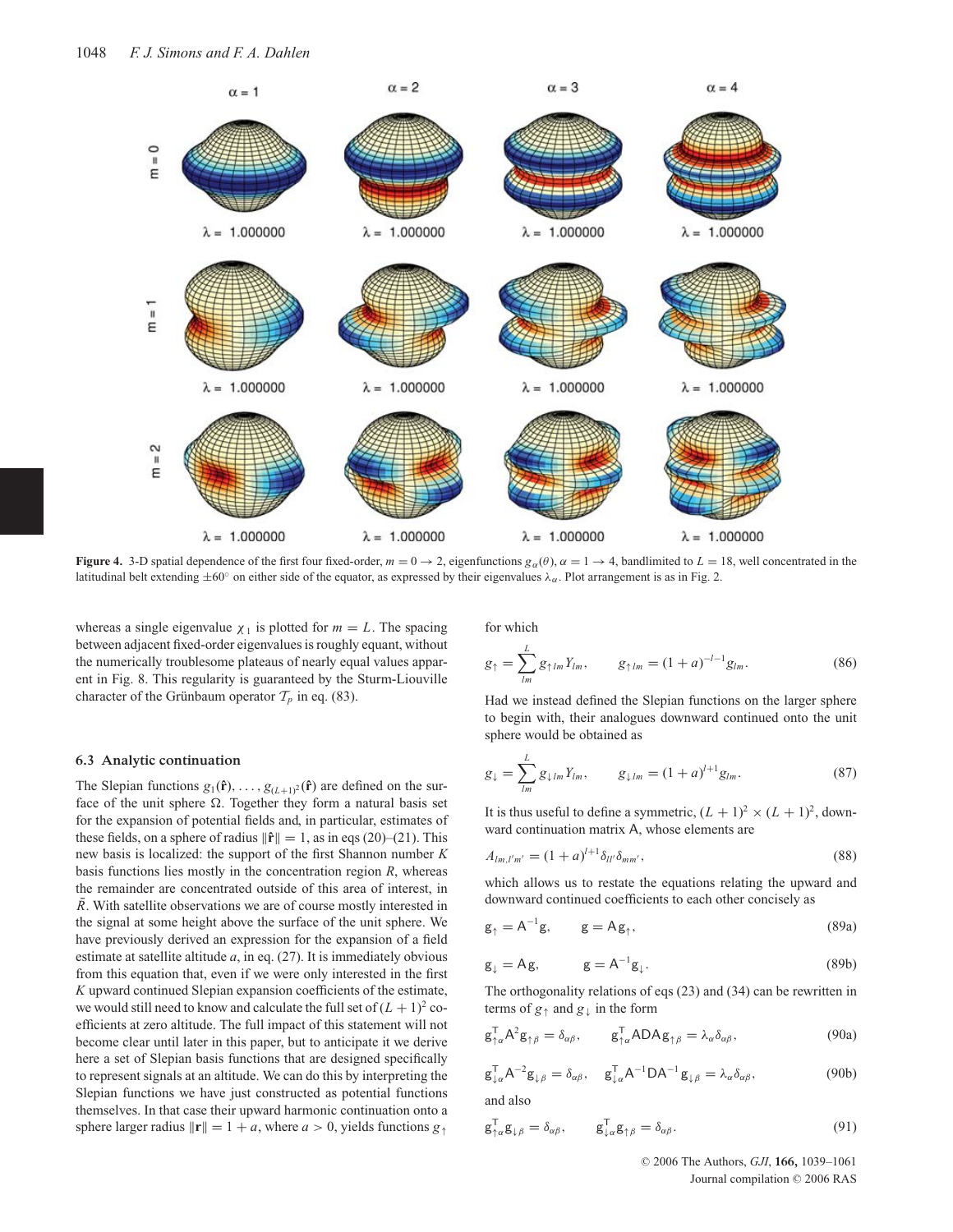

**Figure 5.** 3-D spatial dependence of the last four fixed-order,  $m = 0 \rightarrow 2$ , eigenfunctions  $g_\alpha(\theta)$ ,  $\alpha = L - m + 1 \rightarrow L - m - 2$ , bandlimited to  $L = 18$ , poorly concentrated in the belt  $\pm 60^\circ$  about the equator, as expressed by their eigenvalues  $\lambda_\alpha$ . Plot arrangement is as in Fig. 3.



**Figure 6.** Cumulative energy of  $L = 18$  bandlimited eigenfunctions concentrated inside of belts complementary to antipodal polar caps of radius  $\Theta = 5^{\circ}$ , 10°, 15° and 20°. The Shannon numbers are  $K = 360, 356, 349$ and 339. The sums of squares  $g_1^2(\theta, \phi) + g_2^2(\theta, \phi) + \cdots$  and  $\lambda_1 g_1^2(\theta, \phi)$  $+ \lambda_2 g_2^2(\theta, \phi) + \cdots$  are plotted versus colatitude  $\theta$ , along a fixed arbitrary meridian  $\phi$ . Dashed lines show the full unweighted sums of  $(L + 1)^2$  terms. Solid lines show the eigenvalue-weighted partial sums of *K* terms and the full sums of  $(L + 1)^2$  terms. All curves are symmetric about the equator.



**Figure 7.** Cumulative energy of  $L = 18$  bandlimited eigenfunctions concentrated within circularly symmetric polar caps of colatitudinal radius  $\Theta = 5^{\circ}$ , 10°, 15° and 20°. The Shannon numbers are  $K = 1, 5, 12, 22$ . The symbols used are identical to those of Fig. 6. The solid lines showing the eigenvalue-weighted partial sums of *K* terms and full sums of  $(L + 1)^2$ terms are very nearly equal, and concentrated uniformly within the pair of antipodal caps  $0^\circ \le \theta \le \Theta$  and  $180^\circ - \Theta \le \theta \le 180^\circ$ . All curves are symmetric about the equator.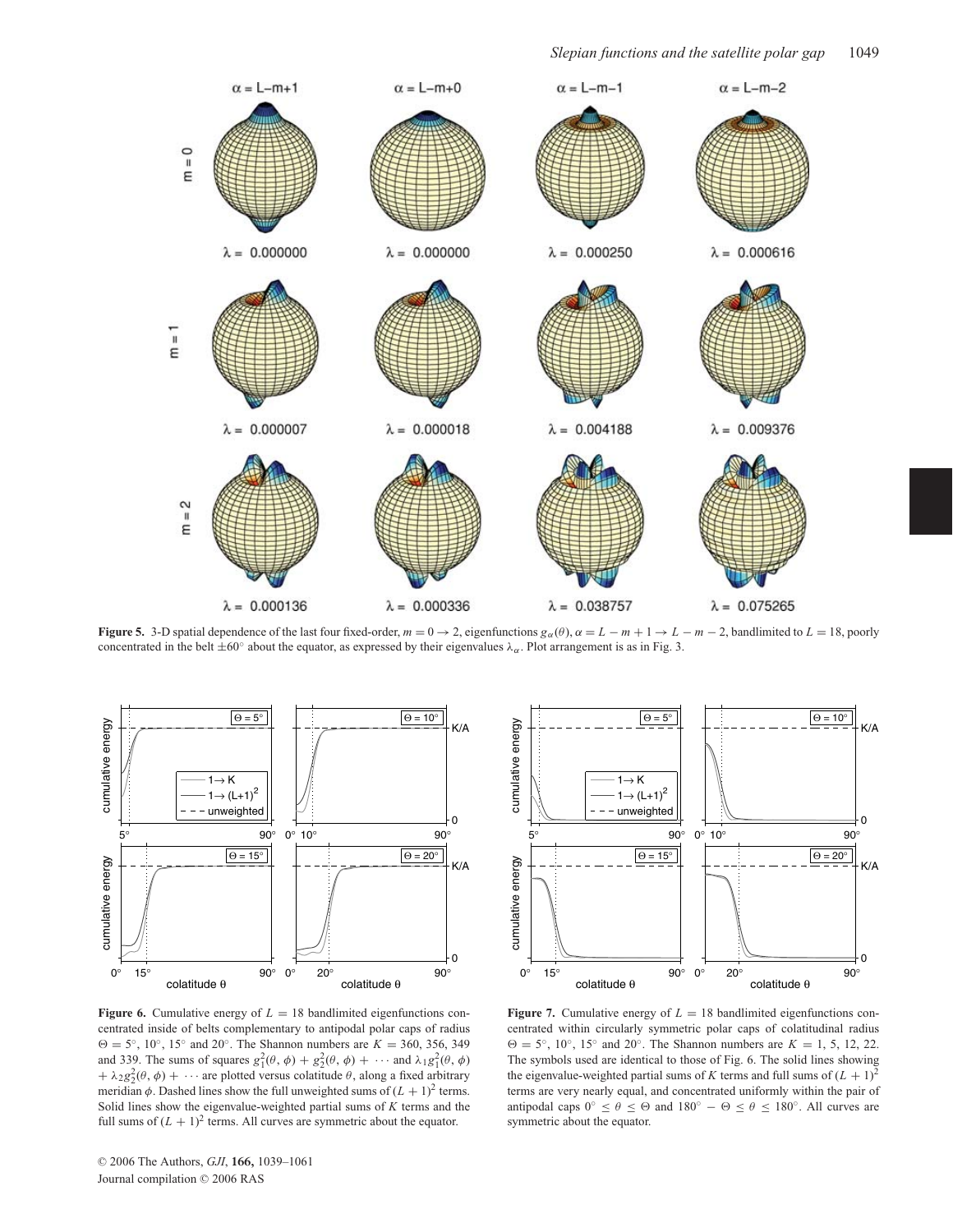

**Figure 8.** Eigenvalue spectra of the mixed-order  $L = 18$  bandlimited operators concentrating within equatorial belts that complement antipodal pairs of axisymmetric caps of radius  $\Theta = 5^{\circ}$ , 10 $^{\circ}$ , 15 $^{\circ}$ , 20 $^{\circ}$ . The total number of eigenvalues is  $(L + 1)^2 = 361$ ; only  $\lambda_1 \rightarrow \lambda_{10}$  and  $\lambda_{312} \rightarrow \lambda_{361}$  are shown. Different symbols are used for the various orders −18 ≤ *m* ≤ 18; juxtaposed identical symbols are  $\pm m$  doublets. Top labels specify the rounded Shannon numbers  $K = 360, 356, 349$  and 339.



**Figure 9.** Eigenvalue spectra of the fixed-order  $L = 18$  bandlimited Grünbaum operators commuting with the operators whose eigenvalues are shown in Fig. 8. Separate sequences of eigenvalues  $\chi_1, \chi_2, \ldots, \chi_{L-m+1}$ for each angular order  $0 \le m \le L$  are connected by lines. Each sequence is offset horizontally by its order *m*, and vertically by 50 units per order.

In this matrix notation we repeat eq. (27) as

$$
\hat{s}_{\uparrow\alpha} = \sum_{\beta=1}^{(L+1)^2} \left( \mathbf{g}_{\alpha}^{\mathsf{T}} \mathsf{A}^{-1} \mathbf{g}_{\beta} \right) \hat{s}_{\beta}.
$$
\n(92)

We note for future reference that, although the transformation matrix  $g_{\alpha}^{\dagger} A^{-1} g_{\beta}$  may be banded, it is not in general possible to truncate it to circumvent having to calculate the full set of  $\hat{s}_{\beta}$  even if we are only interested in a truncated set of coefficients  $\hat{s}_{\uparrow\alpha}$ .

Finally, eq. (23) and eqs (86)–(92) can now be combined to prove the equivalent results:

$$
\sum_{\alpha=1}^{(L+1)^2} s_{\alpha} g_{\alpha} = \sum_{\alpha=1}^{(L+1)^2} s_{\uparrow \alpha} g_{\downarrow \alpha} = \sum_{\alpha=1}^{(L+1)^2} s_{\downarrow \alpha} g_{\uparrow \alpha}, \tag{93}
$$

which we use extensively in subsequent sections.

## **7 POTENTIAL FIELD ESTIMATION**

We return to solving the geodetic problem stated in Section 2. We are given noisy data, *d*, taken by a satellite at an altitude, *a*, over an incomplete sampling domain, *R*, and attempting to estimate the potential field, *s*, that gives rise to these observations, at its source level on the unit sphere,  $\Omega$ . Although the source field has an infinite bandwidth, we will practically only be able to make bandlimited estimates of it, which we denote by *s*ˆ. The spectral limitation to the bandwidth *L* as well as the spatial restriction of the observation domain to the region *R* motivates our seeking an estimate in terms of a set of basis functions that are spatiospectrally concentrated, rather than using the non-localized spherical harmonics  $Y_{lm}$  of more conventional approaches. This new function set is the Slepian basis, *g*α, constructed in Sections 3–6 in a variety of geometries, but most notably for the axisymmetric case of a latitudinal belt around the equator, and its complement the double polar cap, representative of the polar gap in geodesy.

That the geodetic estimation problem is essentially a problem of spatiospectral localization can be understood by considering a naive—and in practice unsuitable—estimation scheme. Suppose we construct an estimate in the form of eq. (21),

$$
\hat{s} = \sum_{lm}^{L} \hat{s}_{lm} Y_{lm},\tag{94}
$$

by minimizing its aggregate squared misfit with the data, given by eq. (15), over the sphere. This amounts to solving the variational problem

$$
\Phi = \int_{R} (\hat{s}_{\uparrow} - d)^2 d\Omega = \text{minimum},\tag{95}
$$

where the integration domain is the region *R* in which observations are available. Substituting eqs (15) and (25) into eq. (95) and requiring the partial derivatives  $\partial \Phi / \partial \hat{s}_{lm}$  to vanish yields the condition

$$
\int_{R} \hat{s}_{\uparrow} Y_{lm} d\Omega = \int_{R} d Y_{lm} d\Omega, \qquad (96)
$$

while the result  $\partial^2 \Phi / \partial \hat{s}_{lm}^2 > 0$  as long as  $R \neq 0$  guarantees the convexity of the penalty function  $\Phi$ . Inserting the representation (25)–(26) into eq. (96) and using the definition of the localization kernel (33) and its inverse (46), the estimate of the field coefficients at source level is given by:

$$
\hat{s}_{lm} = (1+a)^{l+1} \sum_{l'm'}^{L} D^{-1}_{lm,l'm'} \int_{R} dY_{l'm'} d\Omega.
$$
 (97)

Thus, the estimate depends on the inverse of the localization kernel D. It is, therefore, directly influenced by the size and the shape of the region of missing data, as well as by the chosen bandwidth. Since D tends to have a very low condition number (see, e.g. Fig. 8), finding a stable inverse  $D^{-1}$  is problematic: the geodetic inverse problem is ill-conditioned, as is widely advertised even without reference to the localization nature of the problem (Xu 1992a,b).

In the following sections we will derive alternative solutions whose quality we will judge using standard statistical measures (e.g. Cox & Hinkley 1974; Bendat & Piersol 2000). The first will be the average of the squared difference between a single estimate and the mean of all estimates over a set of realizations of the data, the estimation variance:

$$
v = \langle (\hat{s} - \langle \hat{s} \rangle)^2 \rangle = \langle \hat{s}^2 \rangle - \langle \hat{s} \rangle^2. \tag{98}
$$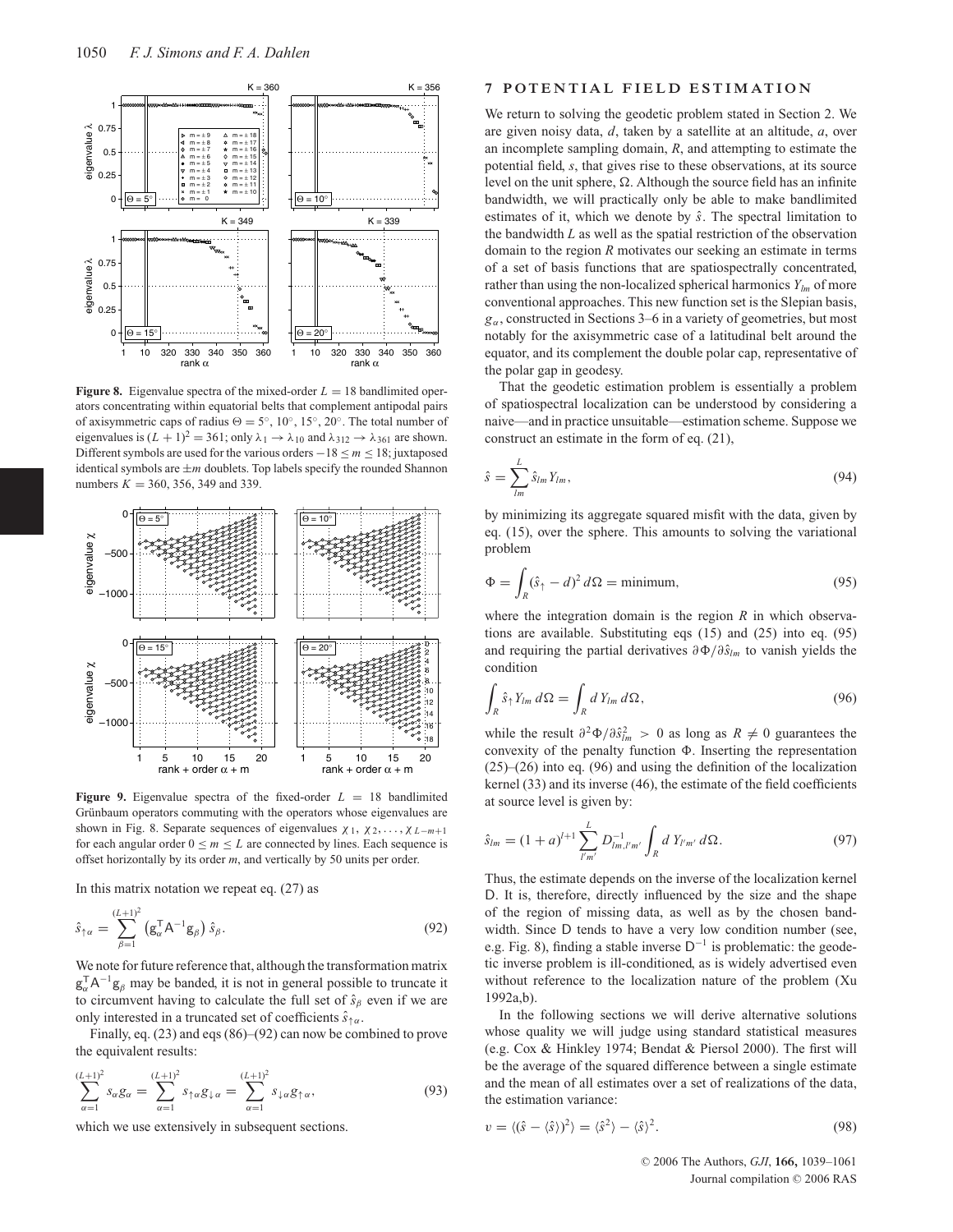The angular brackets denote averaging over the ensemble of repeated observations, each observation being influenced by a different realization of the random noise. Similarly, we compute the difference between the mean of the estimators and the unknown signal, the estimation bias:

$$
b = \langle \hat{s} \rangle - s. \tag{99}
$$

We refer to the difference between an estimate and the unknown signal as the estimation error:

$$
\epsilon = \hat{s} - s. \tag{100}
$$

Finally, the sum of the variance and the squared bias term gives the mean squared error, or mse:

$$
\langle \epsilon^2 \rangle = \langle (\hat{s} - s)^2 \rangle = v + b^2. \tag{101}
$$

For the moment we regard the unknown source signal *s* as the unique 'truth', that is, we consider *s* to be non-stochastic, although the data derived from it are contaminated by stochastic noise, see eqs (15)–(17).

#### **8 SPHERICAL HARMONIC SOLUTION**

We have seen that a naive least-squares solution to the geodetic inverse problem in the spherical harmonic basis yields a solution (97) that is dependent on the inverse of the localization matrix and, therefore, in general impossible to stably compute. One of the many approaches to circumvent this difficulty is by adding a model norm to the penalty function (e.g. Hoerl & Kennard 1970a,b; Marquardt 1970; Wiggins 1972; Jackson 1979); eq. (95) only minimized the norm of the data misfit. In this section we discuss the solution to this so-called damped least-squares approach.

## **8.1 Damped least-squares approach**

To stabilize the solution we amend the variational problem of eq. (95) by including a weighted norm of the model outside the observation domain:

$$
\int_{R} (\hat{s}_{\uparrow} - d)^2 d\Omega + \eta \int_{\bar{R}} \hat{s}_{\uparrow}^2 d\Omega = \text{minimum},
$$
\n(102)

where  $\eta \geq 0$  is a damping parameter. Retaining the spherical harmonic basis, once again we consider the bandlimited estimate (94) and minimize (102) with respect to the unknown coefficients  $\hat{s}_{lm}$ . After minimal algebra, involving eqs (25)–(26), (33) and (45)–(46), we obtain the spectral-domain solution,

$$
\hat{s}_{lm} = (1+a)^{l+1} \sum_{l'm'}^{L} (D_{lm,l'm'} + \eta \bar{D}_{lm,l'm'})^{-1}
$$

$$
\times \int_{R} d Y_{l'm'} d\Omega,
$$
\n(103)

which only holds at the degrees  $l \leq L$ , since, when  $l > L$ , no estimate is available,  $\hat{s}_{lm} = 0$ . The case where  $a = 0$  and  $\eta = 1$ , for which, from eq. (45),  $D + \bar{D} = I$ , the identity matrix, was treated in some detail by Sneeuw & van Gelderen (1997). The integral over the data in eq. (103) is made explicit by substituting eq. (15) and using eqs (25) and (33) once again:

$$
\int_{R} d Y_{lm} d\Omega = \sum_{l'm'}^{\infty} D_{lm,l'm'} s_{\uparrow l'm'} + \int_{R} n Y_{lm} d\Omega.
$$
 (104)

<sup>C</sup> 2006 The Authors, *GJI*, **166,** 1039–1061 Journal compilation  $©$  2006 RAS

Comparing eq. (103) to eq. (97), we now require the inverse of the weighted sum of the operator localizing to *R* and the complementary operator localizing to the region of missing data  $\overline{R}$ . The addition of the small, non-diagonal, quantity  $\eta D$  to the original matrix D improves its condition number. We postpone a discussion on determining the ideal value of the weighting parameter  $\eta$  but it is clear that the estimate of the field coefficients  $\hat{s}_{lm}$  in the form of eq. (103) is now computable.

In order to ascertain the statistical properties (eqs 98–101) of the new estimate (eqs 103–104) we first calculate the average of this estimate over all realizations of the noise. From eq. (16), this ensemble averaging of eqs (103)–(104) annihilates the random noise term, and we obtain

$$
\langle \hat{s}_{lm} \rangle = (1+a)^{l+1} \sum_{l'm'}^{L} \left( D_{lm,l'm'} + \eta \bar{D}_{lm,l'm'} \right)^{-1}
$$

$$
\times \sum_{l''m''}^{\infty} D_{lm'l''m''} s_{\uparrow l''m''}. \tag{105}
$$

Again, the coefficients  $\hat{s}_{lm}$  are defined only for the degrees  $l \leq L$ . We note that, were the source signal to be similarly bandlimited, the averages  $\langle \hat{s}_{lm} \rangle$  obtained by undamped ( $\eta = 0$ ) estimation would be equal to the true source coefficients *slm*. This follows directly from substituting the leftmost term of eq. (13) into eq. (105) and using eqs (14) and (46). The addition of the damping term ( $\eta$  > 0) biases the estimate away from the truth, hence the name 'biased estimation' (Hoerl & Kennard 1970b). It is the price we pay to be able to calculate the estimate at all.

There are other benefits as well. These are most easily seen by computing a spatial-domain representation of the estimate using the Slepian basis, as in eq. (21). Making use of the equivalence (93), we write for the (bandlimited) estimate

$$
\hat{s} = \sum_{\alpha=1}^{(L+1)^2} \hat{s}_{\uparrow \alpha} g_{\downarrow \alpha},\tag{106}
$$

noting that the upward continued coefficients  $\hat{s}_{\uparrow\alpha}$  in the Slepian basis are calculated according to eq. (27), and the downward continued Slepian basis functions according to eq. (87). A Slepian basis expansion of the (broadband) observations, combining eqs (13), (15) and (25), is given by

$$
d = \sum_{\alpha=1}^{(L+1)^2} s_{\uparrow \alpha} g_{\alpha} + \sum_{lm>L}^{\infty} s_{\uparrow lm} Y_{lm} + n.
$$
 (107)

This equation allows us to find an alternative expression for the data integral (104), for which we also use eqs (22) and (33), and eq. (30) or the double orthogonality of the Slepian functions (35), namely

$$
\int_{R} d Y_{lm} d\Omega = \sum_{\alpha=1}^{(L+1)^2} g_{\alpha,lm} \left( \lambda_{\alpha} s_{\uparrow \alpha} + \int_{R} n g_{\alpha} d\Omega \right) + \sum_{l'm'>L}^{\infty} D_{lm,l'm'} s_{\uparrow l'm'}.
$$
\n(108)

Inserting eqs  $(27)$ ,  $(103)$  and  $(108)$  into eq.  $(106)$  and using the expressions (23), (40) and (47) yields the spatial-domain estimate of the field as

$$
\hat{s}(\hat{\mathbf{r}}) = \sum_{\alpha=1}^{(L+1)^2} \lambda_{\alpha}^*(\eta) g_{\downarrow \alpha}(\hat{\mathbf{r}})
$$
  
 
$$
\times \left( \lambda_{\alpha} s_{\uparrow \alpha} + \int_R n g_{\alpha} d\Omega + \sum_{lm>L}^{\infty} h_{\alpha,lm} s_{\uparrow lm} \right), \qquad (109a)
$$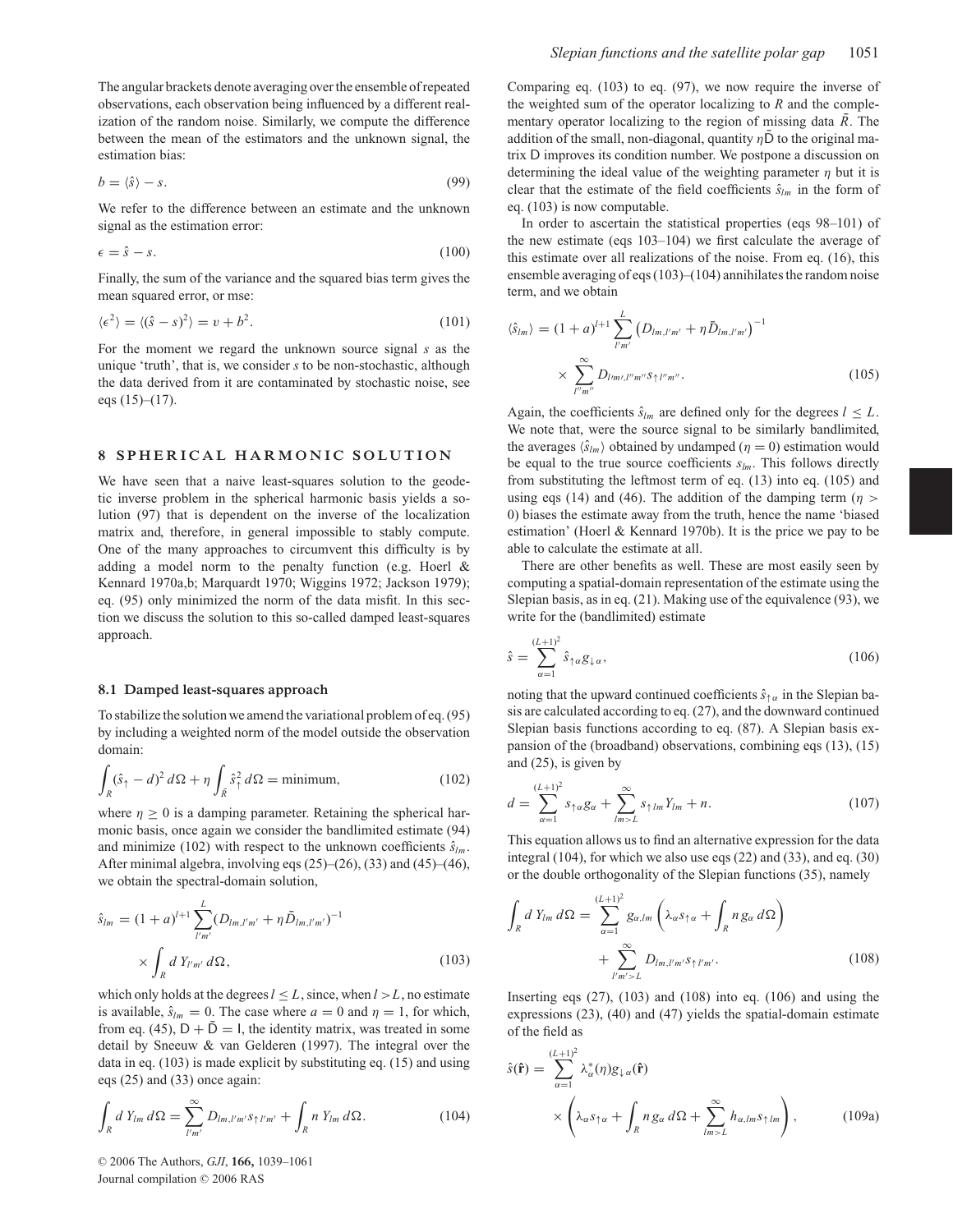$$
\lambda_{\alpha}^*(\eta) = [\lambda_{\alpha} + \eta(1 - \lambda_{\alpha})]^{-1}.
$$
\n(109b)

We have introduced the symbol  $\lambda_{\alpha}^{*}(\eta)$  for notational convenience. In the absence of damping,  $\lambda_{\alpha}^*(0) = \lambda_{\alpha}^{-1}$ , that is, the inverse of the concentration eigenvalue. Here, too, the necessity of damping is readily apparent: as the eigenvalues of the concentration operator,  $\lambda_{\alpha}$ , become vanishingly small, their inverse grows explosively, inflating the noise term and the term containing the signal at the unmodelled degrees  $l > L$ , and rendering the stable computation of the estimate (109) impossible. Adding the damping factor to filter the expansion coefficients is an effective way to prevent this.

The vanishing mean of the stochastic noise, eq. (16), guarantees that the ensemble average of the spatial estimate over all realizations of the noise is given by

$$
\langle \hat{s}(\hat{\mathbf{r}}) \rangle = \sum_{\alpha=1}^{(L+1)^2} \lambda_{\alpha}^*(\eta) g_{\downarrow \alpha}(\hat{\mathbf{r}})
$$

$$
\times \left( \lambda_{\alpha} s_{\uparrow \alpha} + \sum_{lm>L}^{\infty} h_{\alpha,lm} s_{\uparrow lm} \right). \tag{110}
$$

This equation can be combined with eqs (93) and (20) to confirm that for bandlimited source fields and in the absence of damping, the mean of the bandlimited spatial estimate  $\langle \hat{s}(\hat{\bf{r}}) \rangle$  is identical to the source field  $s(\hat{\mathbf{r}})$ , even if the estimate  $\hat{s}(\hat{\mathbf{r}})$  is impossible to compute stably without some form of damping.

The introduction of the damping term stabilizes the solution at the cost of added bias. Following eq. (99) the latter is calculated by subtracting the full representation of the signal (20) from eq. (110), making use of eq. (93) and the identity  $\lambda^* \lambda - 1 = -\eta(1 - \lambda)\lambda^*$ . The spatial estimation bias is then

$$
b(\hat{\mathbf{r}}) = -\eta \sum_{\alpha=1}^{(L+1)^2} (1 - \lambda_{\alpha}) \lambda_{\alpha}^*(\eta) s_{\alpha} g_{\alpha}(\hat{\mathbf{r}}) - \sum_{lm>L}^{\infty} s_{lm} Y_{lm}(\hat{\mathbf{r}})
$$
  
+ 
$$
\sum_{\alpha=1}^{(L+1)^2} \lambda_{\alpha}^*(\eta) g_{\downarrow \alpha}(\hat{\mathbf{r}}) \sum_{lm>L}^{\infty} h_{\alpha,lm} s_{\uparrow lm}.
$$
 (111)

In the absence of damping  $(\eta = 0)$ , the first term in this equation vanishes, leaving us with the unavoidable bias due to making bandlimited estimates of broadband fields (the second term) and the broadband leakage (the third term).

An expression for the estimation variance from (98) is obtained by squaring eq. (109) and averaging the result, using the properties of the noise  $(16)$ – $(17)$  and eq.  $(35)$ , and subtracting from the result the square of eq. (110). The spatial estimation variance is

$$
v(\hat{\mathbf{r}}) = N \sum_{\alpha=1}^{(L+1)^2} \lambda_{\alpha} [\lambda_{\alpha}^*(\eta)]^2 g_{\downarrow \alpha}^2(\hat{\mathbf{r}}). \tag{112}
$$

We note that eq. (112) is the only one thus far to assume that the power spectrum of the noise is white, of magnitude *N*. And one more time, the necessity of the damping is apparent: in its absence, the estimation variance strongly amplifies the measurement noise. At the price of introducing additional bias, damping prevents this.

## **8.2 A bandlimited white stochastic source**

In the previous section we have derived expressions for the average estimate of the spherical harmonic field coefficients,  $\langle \hat{s}_{lm} \rangle$ , in eq. (105), and for the average of spatial expansions of the estimated field,  $\langle s(\hat{\mathbf{r}}) \rangle$ , in eq. (110). The averaging was over the different realizations of the stochastic noise process. Both expressions are valid in the most general sense; the only condition being that the average

over all realizations of the noise,  $\langle n(\hat{\bf{r}}) \rangle$ , is zero. No further assumptions are necessary. We have drawn attention to the fact that without the damping term, both estimates are nearly impossible to calculate. However, in that case, they are unbiased when the source signal itself is strictly bandlimited to within a bandwidth *L* identical to that of the estimate.

We can make this explicit by postulating that the geophysical signal expressed as eq. (12) or eq. (20) has spherical harmonic expansion coefficients that vanish outside of this bandwidth:

$$
s_{lm} = 0 \quad \text{for} \quad L < l \leq \infty. \tag{113}
$$

We will work with this contrived geophysical signal for the simple reason that no amount of sophistication can cure the fact that forming harmonically truncated estimates leads to multiple bias terms, as can be seen from eq. (111). Under the condition (113), eq. (105) becomes

$$
\langle \hat{s}_{lm} \rangle = (1+a)^{l+1} \sum_{l'm'}^{L} (D_{lm,l'm'} + \eta \bar{D}_{lm,l'm'})^{-1}
$$

$$
\times \sum_{l''m''}^{L} D_{l'm',l''m''} s_{\uparrow l''m''}, \tag{114}
$$

from which, using eqs (14) and (46), we derive immediately that the undamped estimate, given by eq. (103) with  $\eta = 0$ , which is identical to eq. (97), of the coefficients of a bandlimited source is unbiased:

$$
\langle \hat{s}_{lm} \rangle = s_{lm} \quad \text{if} \quad \eta = 0. \tag{115}
$$

Similarly, using eq. (93), eq. (110) can be transformed under the same condition (113) into

$$
\langle \hat{s}(\hat{\mathbf{r}}) \rangle = \sum_{\alpha=1}^{(L+1)^2} \lambda_{\alpha} \lambda_{\alpha}^*(\eta) s_{\alpha} g_{\alpha}(\hat{\mathbf{r}}), \tag{116}
$$

from which, with  $\lambda_{\alpha}^{*}(0) = \lambda_{\alpha}^{-1}$ , the undamped spatial estimate (94) of such a field is unbiased, as noted earlier:

$$
\langle \hat{s}(\hat{\mathbf{r}}) \rangle = s(\hat{\mathbf{r}}) \quad \text{if} \quad \eta = 0. \tag{117}
$$

Indeed, under the condition (113), the only term left in the bias equation (111) is directly, though not linearly, dependent on the damping coefficient  $\eta$ : it is

$$
b(\hat{\mathbf{r}}) = -\eta \sum_{\alpha=1}^{(L+1)^2} (1 - \lambda_\alpha) \lambda_\alpha^*(\eta) s_\alpha g_\alpha(\hat{\mathbf{r}}).
$$
 (118)

Although we can calculate the mean squared estimation error (101) exactly from eqs (112) and (118), we will gain additional insight when we cease to consider the unknown signal as a nonstochastic signal. The source signal *s*(**rˆ**), until now, has been considered to be 'given': we have simply assumed it is of the form (12) and attempted to estimate its true unknown coefficients *slm* from incomplete and noisy observations. All averaging in the construction of the bias and variance terms was carried out over the different realizations of the noise  $n(\hat{\mathbf{r}})$ , which we took to be a white stochastic process. By now considering the geophysical signal, as well, to be a stochastic process, we shall calculate the mse after an additional round of averaging, this time over the various realizations of  $s(\hat{r})$ , should they be available. Instead of eq. (101) we thus write

$$
\langle \epsilon^2 \rangle = v + \langle b^2 \rangle,\tag{119}
$$

where the angular brackets now denote an average over the ensemble of signals. Strictly speaking we should write  $\langle \langle \epsilon^2 \rangle \rangle$  but we eschew the double brackets in the interest of notational simplicity.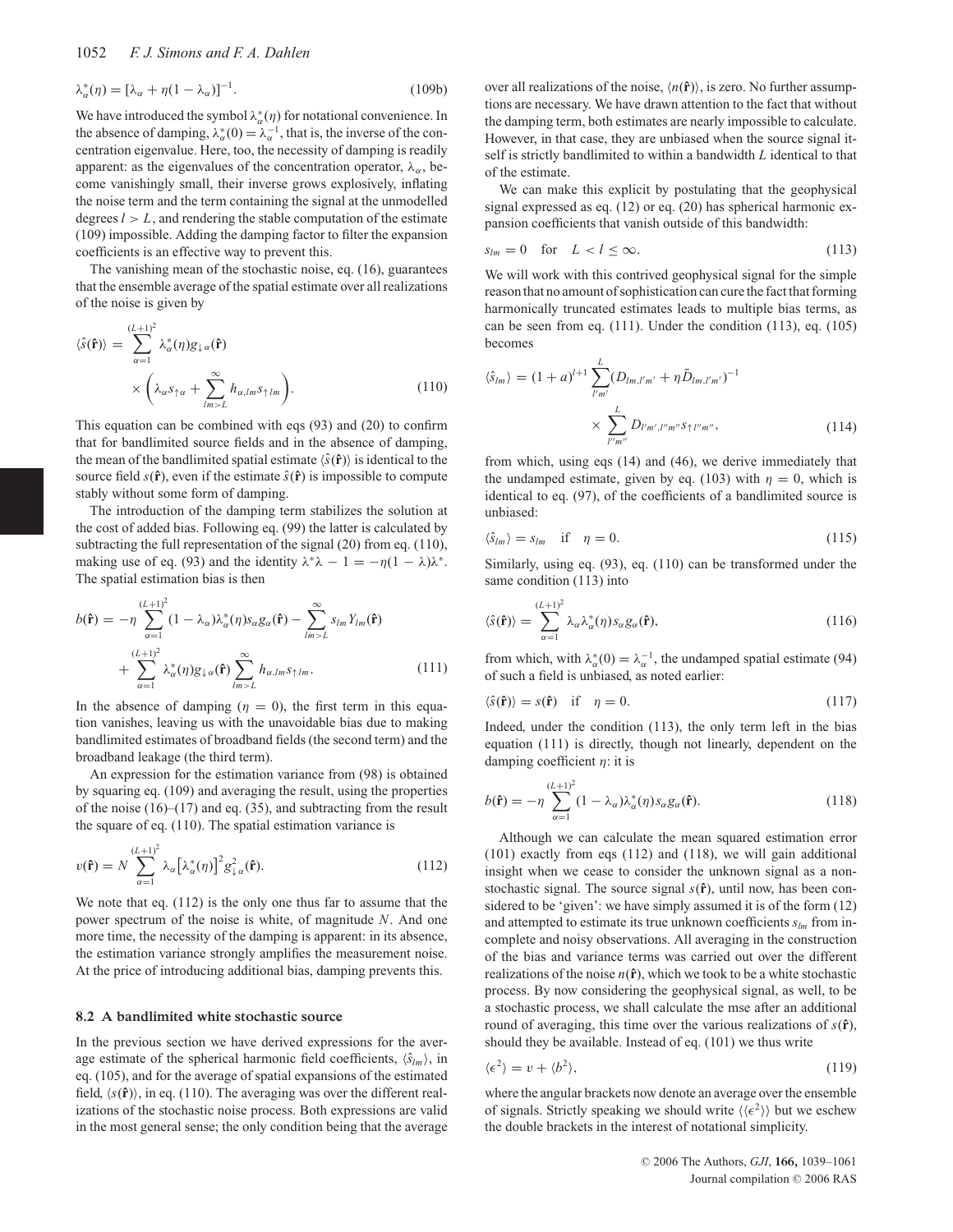We notice from eq. (118) that to compute  $\langle b^2 \rangle$  we shall require the covariance  $\langle s_{\alpha}s_{\beta} \rangle$  of the expansion coefficients of the field in the Slepian basis. To facilitate the treatment and for easy comparison with the assumed white power spectrum of the noise process, we shall consider a bandlimited source signal that is 'whitish', that is, white within the band  $l \leq L$ , such that its covariances in the spherical harmonic and Slepian bases, respectively, are given by

$$
\langle s_{lm} s_{l'm'} \rangle = S \delta_{ll'} \delta_{mm'}, \tag{120a}
$$

$$
\langle s_{\alpha}s_{\beta}\rangle = S\delta_{\alpha\beta},\tag{120b}
$$

consistently with eqs  $(23)$ – $(24)$ , while noting that the spatial covariance of this signal is

$$
\langle s(\mathbf{\hat{r}})s(\mathbf{\hat{r}}')\rangle = SD(\mathbf{\hat{r}}, \mathbf{\hat{r}}') \neq S \delta(\mathbf{\hat{r}}, \mathbf{\hat{r}}'),\tag{121}
$$

as can be deduced by combining eq. (12) with eq. (120) and using eqs (8)–(9) and (38). A last assumption introduced here is that the noise is wholly uncorrelated with the signal:

$$
\langle s(\hat{\mathbf{r}})n(\hat{\mathbf{r}}')\rangle = 0.
$$
 (122)

The average of the squared bias term (118) under these idealized assumptions is

$$
\langle b^2(\mathbf{\hat{r}}) \rangle = \eta^2 S \sum_{\alpha=1}^{(L+1)^2} (1 - \lambda_\alpha)^2 \left[ \lambda_\alpha^*(\eta) \right]^2 g_\alpha^2(\mathbf{\hat{r}}), \tag{123}
$$

and the mean squared estimation error, following eq. (119), is formed by combining this result with the expression for the variance, eq. (112). The latter expression has remained unchanged even for a stochastic source signal since the noise is uncorrelated with the signal, eq. (122). Thus, the mse of the bandlimited estimation of a bandlimited white source field from incomplete observations at an altitude in the presence of white noise is

$$
\langle \epsilon^2(\mathbf{\hat{r}}) \rangle = N \sum_{\alpha=1}^{(L+1)^2} \lambda_{\alpha} [\lambda_{\alpha}^*(\eta)]^2 g_{\downarrow \alpha}^2(\mathbf{\hat{r}})
$$
  
+ 
$$
\eta^2 S \sum_{\alpha=1}^{(L+1)^2} (1 - \lambda_{\alpha})^2 [\lambda_{\alpha}^*(\eta)]^2 g_{\alpha}^2(\mathbf{\hat{r}}).
$$
 (124)

All  $(L + 1)^2$  basis functions are required to form the mse. The first term in the expression for the mse is the variance: it is the only term that depends on the noise. We have seen that in the absence of damping  $(\eta = 0)$  this term becomes unmanageably large: the addition of damping counteracts this. In addition, the estimation variance also varies with the observation height *a* above the unit sphere: as *a* grows, so do the downward continued Slepian basis functions  $g_{\perp}(\hat{\mathbf{r}})$ , and with them, the noise. The second term in the mse is due to bias. This is the only term that depends on the characteristics of the signal. It is independent of the satellite altitude at which the measurements are taken.

## **8.3 Optimal damping level**

To illustrate the behaviour of the mse (124) we focus on the case where the measurement altitude is  $a = 0$ , and, from eqs (86)–(87),  $g_{\alpha} = g_{\alpha} = g_{\alpha}$ . This simplifies the expression (124) to:

$$
\langle \epsilon^2(\mathbf{\hat{r}}) \rangle = \sum_{\alpha=1}^{(L+1)^2} \mathcal{R}_{\alpha}(\eta) g_{\alpha}^2(\mathbf{\hat{r}}), \tag{125a}
$$

$$
\mathcal{R}_{\alpha}(\eta) = \left[\lambda_{\alpha}^{*}(\eta)\right]^{2} \left[N\lambda_{\alpha} + \eta^{2} S(1 - \lambda_{\alpha})^{2}\right].
$$
 (125b)

The function  $\mathcal{R}_{\alpha}(\eta)$  combines the effects of data noise, damping, signal strength, and measurement geometry. We will compare the mse with the mean squared signal strength over all realizations, which is given by

$$
\langle s^2(\mathbf{\hat{r}}) \rangle = S \frac{(L+1)^2}{4\pi}.
$$
 (126)

The result (126) is obtained by combining eq. (121) with the definition (38) at  $\hat{\mathbf{r}} \cdot \hat{\mathbf{r}} = 1$ . We calculate the following two quantities. First, a normalized spatial average of the mse given by the ratio of the mse (125) to the mean squared signal strength (126), both averaged over the entire sphere  $\Omega$ . Using the orthogonality conditions (35) this ' $\Omega$ -average mse' is given by

$$
\frac{\int_{\Omega} \langle \epsilon^2(\hat{\mathbf{r}}) \rangle d\Omega}{\int_{\Omega} \langle s^2(\hat{\mathbf{r}}) \rangle d\Omega} = \frac{1}{S(L+1)^2} \sum_{\alpha=1}^{(L+1)^2} \mathcal{R}_{\alpha}(\eta). \tag{127}
$$

Second, a scaled '*R*-average mse' is given by the ratio of the same quantities, averaged over the covered region *R*. Using eq. (35) and the definition  $(42)$  of the Shannon number  $K$ , it is

$$
\frac{\int_{R} \langle \epsilon^{2}(\hat{\mathbf{r}}) \rangle d\Omega}{\int_{R} \langle s^{2}(\hat{\mathbf{r}}) \rangle d\Omega} = \frac{1}{KS} \sum_{\alpha=1}^{(L+1)^{2}} \lambda_{\alpha} \mathcal{R}_{\alpha}(\eta).
$$
\n(128)

Both quantities are shown in Fig. 10, for a double-cap polar gap of  $\Theta = 10^\circ$  and a bandwidth  $L = 45$ . They are plotted in different panels for different signal-to-noise ratios  $S/N = 4, 6, 8$  and 10 as functions of the damping parameter  $\eta = 0 \rightarrow 1$ . We show eq. (127) in black, with the scale on the left of the panels, and eq. (128) in grey, with the scale on the right hand side. The range of  $\Omega$ -average mse values shown is much larger (5 per cent in all four panels) than the



**Figure 10.** Spatially averaged mse (as a percentage of the average mean squared signal strength) of the damped-least-squares spherical harmonic solution to the geodetic estimation problem for a bandlimited white signal and white noise. The  $\Omega$ -average mse (black curves and left ordinate) is the average over the entire sphere; the *R*-average mse (grey curves and right ordinate) is the average over the region of observation, the equatorial belt complementary to the polar gap of radius  $\Theta = 10^\circ$ . The bandwidth of the signal and its estimate is  $L = 45$ . The measurement altitude is  $a = 0$ . The signal-to-noise levels shown are  $S/N = 4, 6, 8$  and 10. We plot the normalized average mse values as a function of the damping parameter  $\eta$ , and indicate by vertical lines the values of η that minimize them. The range of the *R*average is much reduced compared to the  $\Omega$ -average values. Both ordinates are truncated below at *N*/*S*, the mse value when the observation region is the entire sphere,  $R = \Omega$ .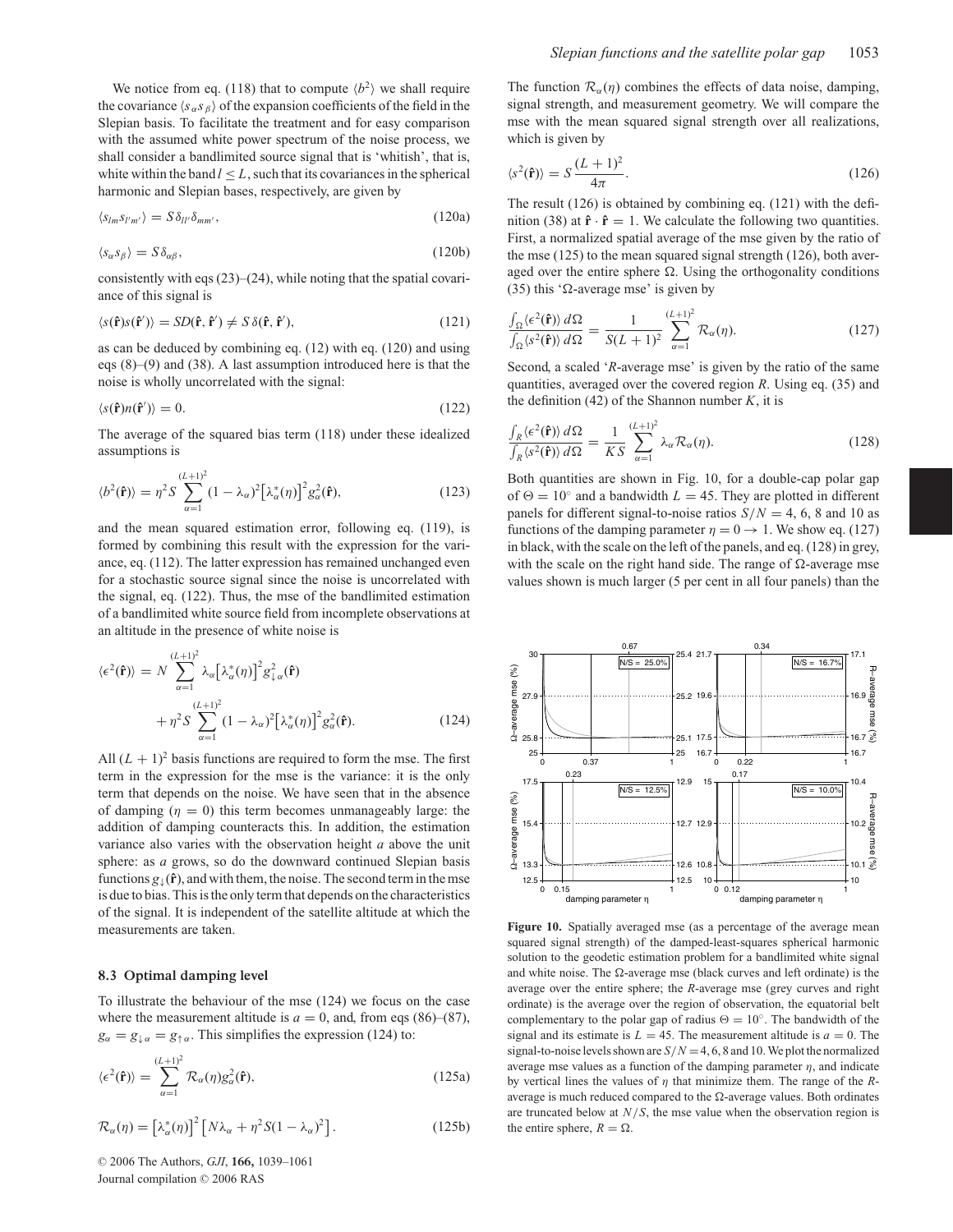equivalent range in *R*-average mse values (0.4 per cent in all panels): the effects of damping on the overall mse over the entire globe are much more pronounced than its effects on the mse averaged over the region in which data were collected. The ordinate is truncated to aid the visualization. The maximum *R*-average mse is  $(N/S)/\cos\Theta$ which is attained when  $\eta = 0$ . This can be verified by noting that  $\mathcal{R}_{\alpha}(0) = N\lambda_a^{-1}$ , using the definition of the Shannon number (42), and noting that the area of the covered region is  $A = 4\pi \cos \theta$ -. Thus, at a given signal-to-noise ratio only the size of the polar gap controls the upper bound on the *R*-average mse. A lower bound for all damping levels is found at full coverage,  $R = \Omega$ . It thus applies to both measures of the average mse. Indeed without a polar gap,  $\Theta = 0^{\circ}$ ,  $K = (L+1)^2$ ,  $\lambda_{\alpha}^*(\eta) = \lambda_{\alpha} = 1$ ,  $\mathcal{R}_{\alpha}(\eta) = N$ , and the scaled average mse curves never drop below *N*/*S*, which we use as a lower cut-off for the vertical axes.

A statistically desirable estimator (e.g. Cox & Hinkley 1974; Bendat & Piersol 2000) is one that is unbiased and efficient, that is, it minimizes the mean squared estimation error. We have seen that sacrificing the unbiasedness by introducing damping removes the obstacles in computing the estimate in the first place, and reduces the estimation variance. We can calculate the damping level that is overall optimal by minimizing the mse (125) with respect to the damping parameter  $\eta$ . However, minimization of the *R*-average and  $\Omega$ -average mse will yield slightly different optima. Minimizing eq. (127), the normalized mse over the entire sphere, we obtain an optimal damping coefficient  $\eta_{\Omega}$  given by

$$
\eta_{\Omega} = \frac{N}{S} \frac{\sum_{\alpha=1}^{(L+1)^2} \left[ \lambda_{\alpha}^*(\eta_{\Omega}) \right]^3 \lambda_{\alpha} (1 - \lambda_{\alpha})}{\sum_{\alpha=1}^{(L+1)^2} \left[ \lambda_{\alpha}^*(\eta_{\Omega}) \right]^3 \lambda_{\alpha} (1 - \lambda_{\alpha})^2}.
$$
\n(129)

Likewise, minimization of eq. (128), the normalized mse over the region of coverage, yields an optimal damping level  $\eta_R$  given by

$$
\eta_R = \frac{N}{S} \frac{\sum_{\alpha=1}^{(L+1)^2} \left[ \lambda_{\alpha}^*(\eta_R) \right]^3 \lambda_{\alpha}^2 (1 - \lambda_{\alpha})}{\sum_{\alpha=1}^{(L+1)^2} \left[ \lambda_{\alpha}^*(\eta_R) \right]^3 \lambda_{\alpha}^2 (1 - \lambda_{\alpha})^2}.
$$
(130)

Although the unknown optimal damping levels  $\eta_{\Omega}$  and  $\eta_R$  appear on both sides of eqs (129) and (130), their values can be easily computed by iteration. They depend on the measurement geometry, the damping, and the signal-to-noise ratio. In Fig. 10,  $\eta_{\Omega}$ and  $\eta_R$  are shown as black and grey vertical lines, respectively. At high signal-to-noise ratios both coefficients can be approximated as  $\eta_R = \eta_{\Omega} \approx N/S \ll 1.$ 

When the coverage region is axisymmetric the mse  $(125)$  is independent of the longitude, as can be deduced from eq. (60). Thus, in Fig. 11 we plot  $\langle \epsilon^2(\theta) \rangle / \langle s^2(\theta) \rangle$ , in per cent, for different signalto-noise ratios, as a function of colatitude and for various damping levels: that is, in the undamped ( $\eta = 0$ ), heavily damped ( $\eta = 1$ ) and optimally damped case ( $\eta = \eta_{\Omega}$ ). The vertical axes are truncated at 100 per cent as the undamped values exceed this value by many orders of magnitude.

## **9 SLEPIAN BASIS SOLUTION**

In the previous section we expanded the estimate of the signal into a bandlimited spherical harmonic basis and performed a damped least-squares inversion for the unknown coefficients. This estimation procedure resulted in a biased estimate, but the damping prevented the detrimental amplification of the measurement noise. We derived expressions for the optimal level of damping required for 'whitish' signals measured at zero altitude. Adding a small amount of bias made the estimate computable and reduced its variance. We used



Figure 11. Mean squared error (as a percentage of the mean squared signal strength) of the damped-least-squares spherical harmonic solution to the geodetic estimation problem for a bandlimited white signal and white noise. As in Fig. 10, the signal-to-noise levels shown are  $S/N = 4, 6, 8$  and 10, the measurement altitude  $a = 0$ , the polar gap consists of caps of radius  $\Theta = 10^{\circ}$ , and the bandwidth of the signal and its estimate is  $L = 45$ . As a function of colatitude, for an arbitrary longitude, we plot the mse of the undamped solution ( $\eta = 0$ ), of a heavily damped solution ( $\eta = 1$ ), and of the solution at the damping level which minimizes the normalized average mse over the unit sphere, that is, for the values  $\eta_{\Omega} = 0.37, 0.22, 0.15,$  and 0.12, that were marked by black vertical lines in Fig. 10. The mse is symmetric about the equator. The ordinate is truncated at 100 per cent; the mse of the undamped solution in the region of the polar gap exceeds this value by several orders of magnitude.

the (downward continued) Slepian basis to find expressions for the resultant damped spherical harmonic estimate in the spatial domain and to find its bias, variance, and mse. Using the Slepian basis greatly simplified the expressions because of the fact that, as opposed to the spherical harmonics, the Slepian functions are orthogonal over both the entire sphere and the closed subdomains over which, by design, their energy is optimally concentrated.

Alternatively, we might have sought an estimate that is expressed in the spherical Slepian basis at the outset. As we have seen, the first *K* Slepian eigenfunctions, where *K* is the Shannon number (eq. 42), provide an excellent coverage of the region of observation. This implies that their associated eigenvalues  $\lambda$  are close to unity, avoiding any problems with their inversion. In this section we will explore the effect on the geodetic solution of using a truncated Slepian basis, consisting of the *J* basis functions that are best concentrated over the region of satellite observation. Even if  $J = K$  appears to be a natural choice, we will determine the truncation level *J* by optimization of the mean squared estimation error, as we did to find the optimal damping parameter in the damped least-squares spherical harmonic approach.

#### **9.1 Truncated Slepian function approach**

The original undamped problem posed in eq. (95),

$$
\int_{R} (\hat{s}_{\uparrow} - d)^2 d\Omega = \text{minimum},\tag{131}
$$

is now solved by expanding the estimate in the downward continued truncated Slepian basis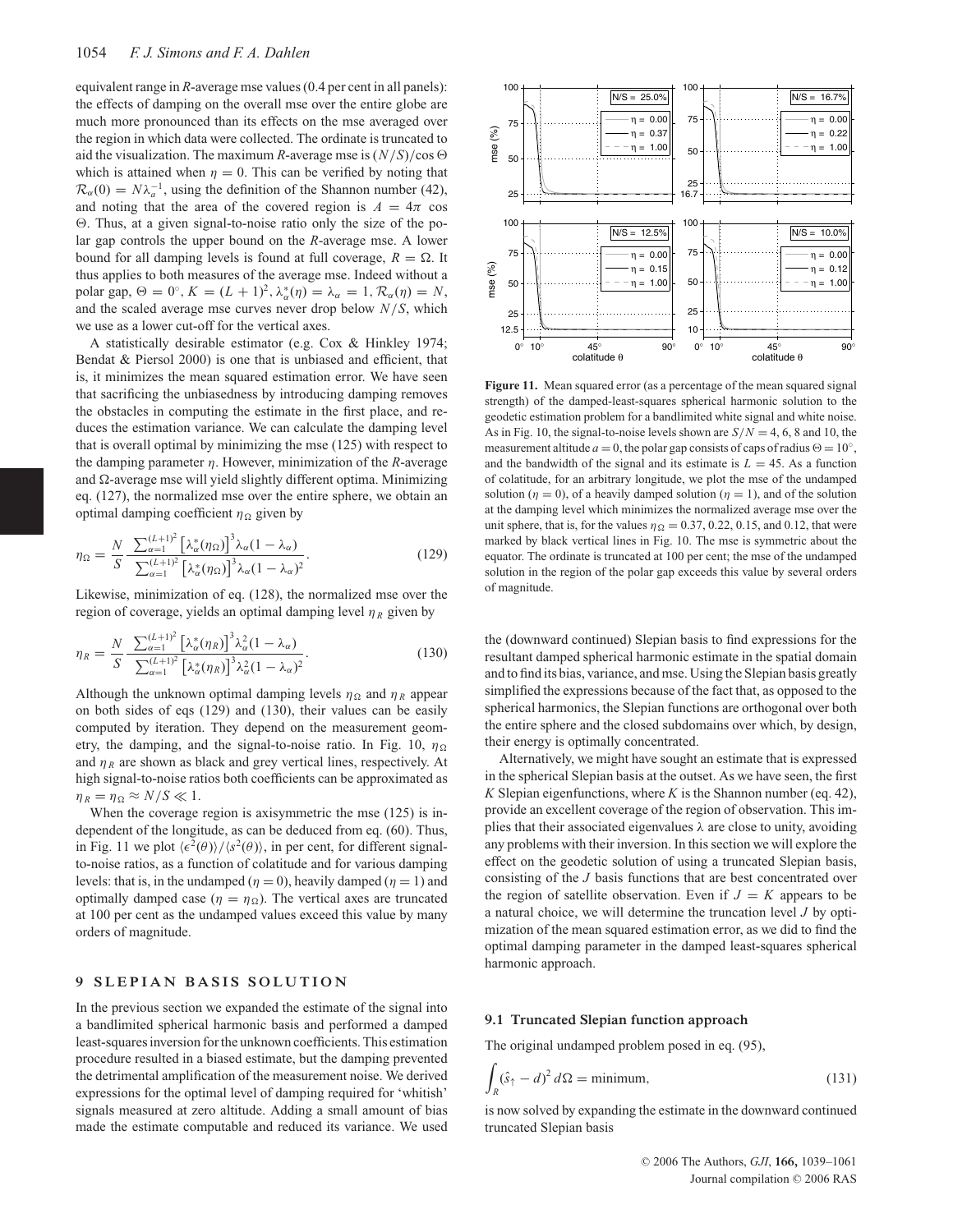$$
\hat{s} = \sum_{\alpha=1}^{J} \hat{s}_{\uparrow \alpha} g_{\downarrow \alpha},\tag{132}
$$

and minimizing eq. (131) with respect to the expansion coefficient  $\hat{s}_{\uparrow\alpha}$ . The second derivative of eq. (131) is always positive. After minimal algebra, using eq. (25) and the double orthogonality (35), the expansion coefficients in eq. (132) are obtained as

$$
\hat{s}_{\uparrow\alpha} = \lambda_{\alpha}^{-1} \int_{R} d g_{\alpha} d\Omega. \tag{133}
$$

This result can alternatively be derived by substituting eq. (97) of the undamped spherical harmonic approach into eq. (27) and using eqs (22)–(23) and (47).

We purposely chose an estimate of the form (132) to find the truncated expansion coefficients  $\hat{s}_{\uparrow\alpha}$  in their upward continued form and multiplying the downward continued Slepian functions *g*<sup>↓</sup>α, rather than simply expressing eq. (97) in the Slepian basis  $g_\alpha$ . In the latter case, as can be readily verified by combining eq. (97) with eqs (24), (22) and (47), every one of the expansion coefficients  $\hat{s}_{\alpha}$  would depend on a linear combination of all  $(L + 1)^2$  terms  $\lambda_\beta^{-1} \int_R dg_\beta d\Omega$ through a matrix term  $g_{\alpha}^{\mathsf{T}} A g_{\beta}$  whose kind we have encountered in eq. (92). This would, therefore, invalidate the method of truncation as a means to avoid the difficult-to-compute and unnecessarily influential large inverse eigenvalues. By choosing the representation (132) instead, we take advantage of eq. (93) to juxtapose upward and downward continuation, thereby cancelling their effect altogether: eq. (133) shows that every coefficient  $\hat{s}_{\uparrow\alpha}$  only depends on the inverse eigenvalue at the same rank  $\alpha$ . The effect of the measurement at altitude has not disappeared: it is now contained in eq. (132), per the basis  $g_{\downarrow\alpha}$ , of which only the first *J* functions are required. These are calculated via eq.  $(87)$  and ultimately, by the stable Grünbaum algorithm central to our analysis.

The data integral in eq. (133) can be calculated by substituting into it eqs (107), (35), (22), (33) and (40), to yield

$$
\int_{R} d g_{\alpha} d\Omega = \lambda_{\alpha} s_{\uparrow \alpha} + \int_{R} n g_{\alpha} d\Omega + \sum_{lm>L}^{\infty} h_{\alpha,lm} s_{\uparrow lm}.
$$
 (134)

Averaging the expressions (133)–(134) over many estimates annihilates the influence of the random noise by virtue of eq. (16),

$$
\langle \hat{s}_{\uparrow\alpha} \rangle = s_{\uparrow\alpha} + \lambda_{\alpha}^{-1} \sum_{lm>L}^{\infty} h_{\alpha,lm} s_{\uparrow lm}.
$$
 (135)

Combining eqs (132)–(134) yields the space-domain estimate,

$$
\hat{s}(\hat{\mathbf{r}}) = \sum_{\alpha=1}^{J} \lambda_{\alpha}^{-1} g_{\downarrow \alpha}(\hat{\mathbf{r}})
$$

$$
\times \left( \lambda_{\alpha} s_{\uparrow \alpha} + \int_{R} n g_{\alpha} d\Omega + \sum_{lm>L}^{\infty} h_{\alpha,lm} s_{\uparrow lm} \right), \qquad (136)
$$

which, reassuringly, amounts to the truncated but undamped version of eq. (109), with  $\eta = 0$ . As before we can eliminate the noise term by averaging over many realizations, to obtain

$$
\langle \hat{s}(\hat{\mathbf{r}}) \rangle = \sum_{\alpha=1}^{J} g_{\downarrow \alpha}(\hat{\mathbf{r}}) \left( s_{\uparrow \alpha} + \lambda_{\alpha}^{-1} \sum_{lm>L}^{\infty} h_{\alpha,lm} s_{\uparrow lm} \right). \tag{137}
$$

The estimation bias, following eq. (99), is obtained by subtracting from eq. (137) the representation of the signal (20) and using the equivalence (93),

$$
b(\hat{\mathbf{r}}) = -\sum_{\alpha > J}^{(L+1)^2} s_{\alpha} g_{\alpha}(\hat{\mathbf{r}}) - \sum_{lm>L}^{\infty} s_{lm} Y_{lm}(\hat{\mathbf{r}})
$$
  
+ 
$$
\sum_{\alpha=1}^{J} \lambda_{\alpha}^{-1} g_{\downarrow \alpha}(\hat{\mathbf{r}}) \sum_{lm>L}^{\infty} h_{\alpha,lm} s_{\uparrow lm}.
$$
 (138)

Without truncation of the Slepian basis function set, that is, when  $J = (L + 1)^2$ , the first term in this equation vanishes. The remaining contributions arise due to forming bandlimited estimates of broadband signals, leading to unavoidable broadband bias (the second term) and leakage (the third term).

Comparing eqs (111) and (138) we discover the parallel roles of damping and truncation. The introduction of the damping parameter  $\eta$  added an extra bias term to the expression (111), and reduced the size of the leakage term by which the coefficients  $h_{lm}$  of eq. (40) make the influence of the signal outside the bandwidth,  $l > L$ , felt, but it was powerless against the bias due to the bandlimited approximation of the broadband signal, which is simply that portion of the signal that is outside the bandwidth *L*. Similarly, increasing the Slepian truncation level by the reduction of *J* from  $(L + 1)^2$  in eq. (138) introduces a new term in the expression for the estimation bias, and reduces the effect of the leakage term containing the coefficients *hlm*, but it is again no match for the remaining broadband bias from the bandlimitation of the estimate.

An expression for the estimation variance, eq. (98), is obtained by squaring and averaging eq. (136), using the noise properties (16)– (17) and the orthogonality of the Slepian basis functions (35), and subtracting the square of (137). The resulting variance is

$$
v(\hat{\mathbf{r}}) = N \sum_{\alpha=1}^{J} \lambda_{\alpha}^{-1} g_{\downarrow \alpha}^{2}(\hat{\mathbf{r}}).
$$
\n(139)

This expression is again the first in this section in which we have used the white noise assumption, and once again it will be valid even if the source signal is considered stochastic as long as eq. (122) holds. Comparison of the variance expression in this truncated Slepian basis approach with eq. (112) obtained via the damped spherical harmonics method validates our approach. Without damping, when  $\eta = 0$  in eq. (112), or without truncation,  $J = (L + 1)^2$  in eq. (139), both expressions are identical. Much like the damping term, the truncation of the basis set to its first  $J \leq (L + 1)^2$  elements reduces the estimation variance by checking the growth of the terms  $\lambda_{\alpha}^{-1}$ . The more severe the truncation, the lower *J*, and the lower the variance becomes.

#### **9.2 A bandlimited white stochastic source**

We again focus on geophysical signals that are bandlimited as in eq. (113). This transforms eq. (135) into

$$
\langle \hat{s}_{\uparrow \alpha} \rangle = s_{\uparrow \alpha},\tag{140}
$$

illustrating the fact that an estimate of the form (133) is spectrally unbiased. Just as our analysis of the damped spherical harmonic method showed that for bandlimited source fields, the undamped estimate of eq. (97) is incomputable due to the ill-conditioning of  $D^{-1}$ , but unbiased, as shown by eq. (115), we have now shown that the untruncated, that is,  $\alpha = 1 \rightarrow (L + 1)^2$ , Slepian basis estimate of eq. (133) is incomputable due to the growth of the eigenvalues  $\lambda^{-1}$ , although it, too, is unbiased, as shown by eq. (140). The damping term in eq. (103) made the estimate computable but biased, just as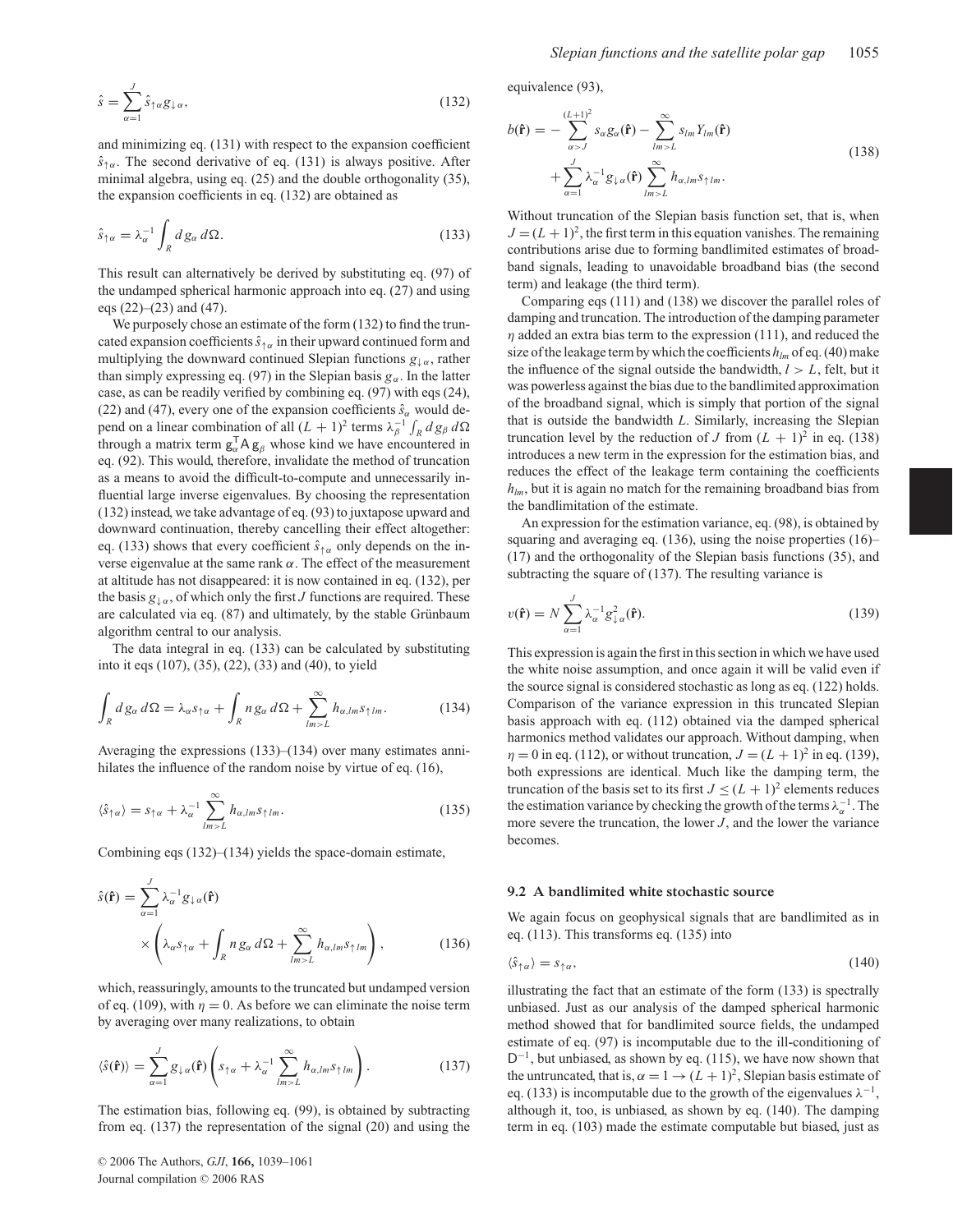the truncation of the eigenvalues in eq. (132) prevents the blow-up of their inverse, at the cost of added bias.

In the spatial domain, using eqs (137) and (93), the average over all estimates is then

$$
\langle \hat{s}(\hat{\mathbf{r}}) \rangle = \sum_{\alpha=1}^{J} s_{\alpha} g_{\alpha}(\hat{\mathbf{r}}). \tag{141}
$$

In the absence of truncation the spatial estimate of the form (132) is unbiased for bandlimited source fields:

$$
\langle \hat{s}(\hat{\mathbf{r}}) \rangle = s(\hat{\mathbf{r}}), \quad \text{if} \quad J = (L+1)^2,
$$
\n(142)

which we may again compare to the unbiasedness (117) of the undamped estimate (94). Explicitly, under the condition (113), the only contributing term in eq. (138) is given by

$$
b(\hat{\mathbf{r}}) = -\sum_{\alpha > J}^{(L+1)^2} s_{\alpha} g_{\alpha}(\hat{\mathbf{r}}).
$$
 (143)

Its magnitude decreases with increasing *J*, and vanishes altogether when  $J = (L + 1)^2$ . It can be compared to eq. (118), which vanishes for  $\eta = 0$ . The average over all realizations of the signal of the squared bias, for a 'whitish' signal with covariance (120), is given by

$$
\langle b^2(\mathbf{\hat{r}}) \rangle = S \sum_{\alpha > J}^{(L+1)^2} g_\alpha^2(\mathbf{\hat{r}}), \tag{144}
$$

which should be compared with the corresponding eq. (123) in the damped spherical harmonic case. From this and eq. (139) we can calculate the mean squared estimation error following eq. (119),

$$
\langle \epsilon^2(\mathbf{\hat{r}}) \rangle = N \sum_{\alpha=1}^J \lambda_\alpha^{-1} g_{\downarrow \alpha}^2(\mathbf{\hat{r}}) + S \sum_{\alpha>J}^{(L+1)^2} g_\alpha^2(\mathbf{\hat{r}}). \tag{145}
$$

The mse of the untruncated Slepian basis approach and that of the undamped spherical harmonic estimation method (124) are identical. This of course is a direct consequence of the fact that both bases are related to each other by the orthonormal transformation eqs (22)–(23). Of note is the very different form of the damped and truncated expressions, eqs (124) and (145), for the mse. Whereas eq. (124) consists of a weighted sum of all  $\alpha = 1 \rightarrow (L + 1)^2$  basis functions in a manner that appears to mix the influence of the noise, the damping, and the signal, the truncated expression (145) has disentangled the effects of the noise and the signal by distributing the influence of the variance over the basis functions  $\alpha = 1 \rightarrow J$  that are well concentrated inside the measurement area, and the effect of the bias over those  $\alpha = J + 1 \rightarrow (L + 1)^2$  that are confined to the region of missing data. To the one missing piece, the decision on where to truncate the data by the choice of *J*, we now turn.

#### **9.3 Optimal truncation level**

To illustrate the behaviour of the mse in eq. (145) we again focus on the zero-altitude case, for which

$$
\langle \epsilon^2(\mathbf{\hat{r}}) \rangle = N \sum_{\alpha=1}^J \lambda_\alpha^{-1} g_\alpha^2(\mathbf{\hat{r}}) + S \sum_{\alpha>J}^{(L+1)^2} g_\alpha^2(\mathbf{\hat{r}}). \tag{146}
$$

In order to find the optimal truncation level, we consider the fullsphere and coverage-domain average mse (normalized by the corresponding quadratic signal averages) as in the damped spherical harmonic approach. Using eqs (126) and (35) we find from eq. (146) that the  $\Omega$ -average mse in the truncated Slepian case is

$$
\frac{\int_{\Omega} \langle \epsilon^2(\hat{\mathbf{r}}) \rangle d\Omega}{\int_{\Omega} \langle s^2(\hat{\mathbf{r}}) \rangle d\Omega} = 1 - \frac{J}{(L+1)^2} + \frac{N}{S} \sum_{\alpha=1}^J \frac{\lambda_{\alpha}^{-1}}{(L+1)^2}.
$$
\n(147)

Using the definition (42) of the Shannon number, we likewise find the *R*-average mse,

$$
\frac{\int_{R} \langle \epsilon^{2}(\hat{\mathbf{r}}) \rangle d\Omega}{\int_{R} \langle s^{2}(\hat{\mathbf{r}}) \rangle d\Omega} = \frac{N}{S} \frac{J}{K} + \frac{1}{K} \sum_{\alpha > J}^{(L+1)^{2}} \lambda_{\alpha}.
$$
\n(148)

Both quantities are plotted in Fig. 12 for different signal-to-noise ratios  $S/N = 4, 6, 8$  and 10 and with the other parameters unchanged from those of Fig. 10: a double-cap polar gap of radius  $\Theta = 10^{\circ}$ and a bandwidth  $L = 45$ . In black, with the scale on the left of the panel, we show eq. (147) as a function of the truncation level ranging over  $J = K - 50 \rightarrow (L + 1)^2$ . The abscissa is inverted since  $J =$  $(L + 1)^2$  corresponds to a situation without Slepian truncation, and as *J* decreases, the degree of truncation increases. In grey, we plot eq. (148), with a much reduced scale on the right hand side. The range of  $\Omega$ -average mse values shown is much larger (5 per cent in all four panels) than the equivalent range in *R*-average mse values (which varies from panel to panel but is always smaller than 0.8 per cent): the effects of truncation on the overall mse over the entire globe are much more outspoken than its effects on the mse averaged over the region in which data were collected. This behaviour mimics the one seen in Fig. 10 for the damped spherical harmonic case. The ordinate is again truncated for clarity. The value of the untruncated *R*-average mse, when  $J = (L + 1)^2$ , is  $(N/S)/\cos\Theta$ .



**Figure 12.** Spatially averaged mean squared error (as a percentage of the average mean squared signal strength) of the truncated Slepian function solution to the geodetic estimation problem for a bandlimited white signal and white noise. The  $\Omega$ -average mse (black curves, left ordinate) is the average over the entire sphere; the *R*-average mse (grey curves, right ordinate) is the average over the observation region, the equatorial belt complementary to the polar gap of radius  $\Theta = 10^\circ$ . The bandwidth of the signal and its estimate is  $L = 45$ . The measurement altitude is  $a = 0$ . The signal-to-noise levels shown are  $S/N = 4, 6, 8$  and 10. We plot the average mse values as a function of the truncation rank *J*, and indicate by solid vertical lines the values  $J_{\Omega} = J_R$  that minimize them, and the Shannon number  $K = 2084$  by the dotted vertical line. The range of the *R*-average is much reduced compared to the  $\Omega$ -average values. Both ordinates are truncated below at *N*/*S*, the value when the observation region is the entire sphere,  $R = \Omega$ . The abscissa shows truncation levels from  $J = K - 50$  up to the untruncated case,  $J =$  $(L + 1)^2$ . In that case the mse values are identical to those of the undamped  $(\eta = 0)$  spherical harmonic case shown in Fig. 10.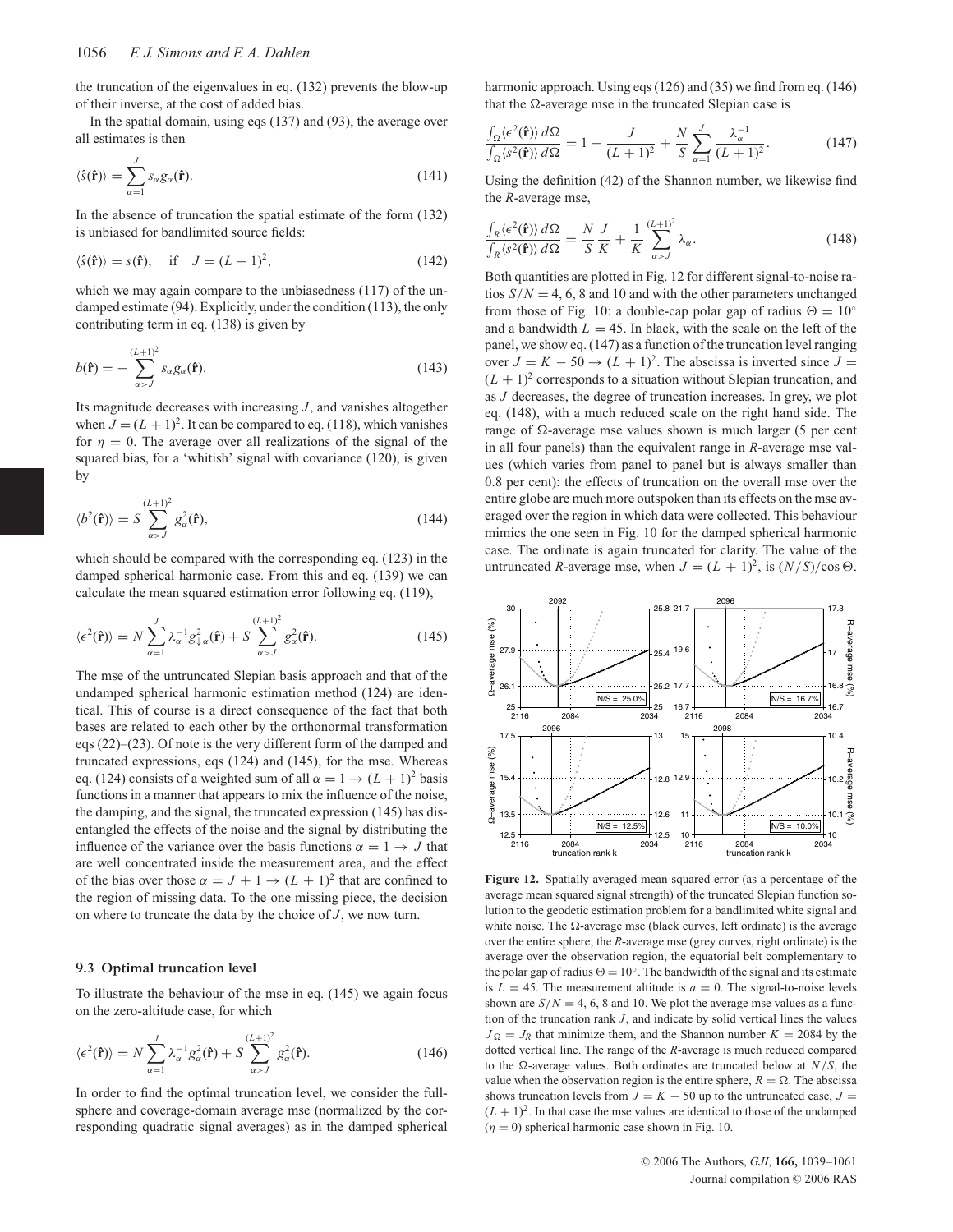This follows from the definition of the Shannon number (42) and the area of the covered region,  $A = 4\pi \cos \Theta$ , and is identical to the corresponding value in the undamped spherical harmonic case. A lower bound is found at full coverage, when  $R = \Omega$ ,  $\Theta = 0^\circ$ ,  $K =$  $(L + 1)^2$  and  $\lambda_\alpha = 1$ . In that case the minimal scaled mse, attained when  $J = (L + 1)^2$ , equals  $N/S$ , as it does in the damped spherical harmonic case. We use this value as a lower cut-off of the vertical axes on the left and the right.

We may obtain the truncation level that minimizes the  $\Omega$ -average mse by minimizing eq. (147) with respect to *J*. This will yield an optimal truncation level  $J_{\Omega}$ . Likewise, minimizing eq. (148) returns the truncation value  $J_R$  at which the *R*-average mse is minimal. Both minimization problems result in identical constraints on the eigenvalue of the *J*th eigenfunction beyond which we truncate,

$$
\lambda_{J_{\Omega}} = \lambda_{J_R} \approx \frac{N}{S},\tag{149}
$$

which is implicit but solvable. In Fig. 12, the values  $J_{\Omega} = J_R$  identified by the top labels, are shown as a single solid black vertical line; the Shannon number,  $K = 2048$ , is shown by the dotted black line and the bottom labels.

The mse (146) for axisymmetric coverage regions is independent of the longitude, as can be understood from eq. (60). Thus, in Fig. 13 we plot  $\langle \epsilon^2(\theta) \rangle / \langle s^2(\theta) \rangle$ , in per cent, as a function of colatitude for various truncation levels: the untruncated,  $J = (L + 1)^2$ , and optimally truncated cases,  $J = J_{\Omega} = J_R$ , and the case truncated at the Shannon number  $J = K$ . The vertical axes are truncated at 100 per cent since the untruncated values exceed this value by many orders of magnitude.

Finally, in Fig. 14, we plot the relative contributions of variance and bias for both the damped spherical harmonic and the truncated Slepian case. The top panels show the mse, the variance and the



**Figure 13.** Mean squared error (as a percentage of the mean squared signal strength) of the truncated Slepian function solution to the geodetic estimation problem for a white signal and white noise. As in Fig. 12, the signal-to-noise levels shown are  $S/N = 4, 6, 8$  and 10, the measurement altitude  $a = 0$ , the polar gap consists of caps with radius  $\Theta = 10^{\circ}$ , and the bandwidth of the signal and its estimate is  $L = 45$ . As a function of colatitude, for an arbitrary longitude, we plot the mse of the untruncated solution, when  $J = (L + 1)^2$ . of truncation at the Shannon number,  $J = K$ , and of the truncation levels which minimize the mse, that is,  $J_{\Omega} = J_R = 2092, 2096, 2096,$  and 2098, that were marked by black vertical lines in Fig. 12. The mse is symmetric about the equator. The ordinate is truncated at 100 per cent; the mse of the untruncated  $(J = 2116)$  solution in the region of the polar gap exceeds this value by several orders of magnitude.



**Figure 14.** Mean squared error (mse), variance and bias for the damped least-squares solution and the truncated Slepian approach. The antipodal polar gap has a radius  $\Theta = 10^\circ$ ; the bandwidth is  $L = 45$ ; signal-to-noise ratio  $S/N = 4$ . Panels a & b show the values averaged over the unit sphere, as in Figs 10 and 12; the squared bias is the difference between the mse and variance curves, indicated by the thin black vertical line. Panels c & d show the values at the optimal damping and truncation levels. The minimization of the mse reflects the trade-off between variance, which dominates the covered regions of the polar gap, and bias, dominant in the uncovered equatorial belt region.

squared bias, according to the relation (119), as a function of the damping level (top left) or the truncation rank (top right). The bottom panels show the breakdown of mse, variance and bias in the spatial domain. For both estimation methods, the bias is predominantly concentrated in the areas over which no measurements are available, where it is generated by the power of the 'missing signal'. The variance, on the other hand, arises in the areas of coverage and is influenced by the power of the noise. Both estimation methods show very similar results. Over the covered area, the mse is nearly identical, and in the uncovered region, the mse of the truncated Slepian case approaches that of the damped spherical harmonic case, but it is slightly higher. It is remarkable that eqs (125) and (146), despite their different form, both give rise to a nearly complete spatial separation of bias and variance. Only in eq. (146) is this separation immediately obvious by inspection: signal strength, and thus bias, affect the low-ranking Slepian functions, whose power is mostly concentrated inside of the polar gap, whereas noise, and thus variance, affect the high-ranking Slepian functions whose power is localized to the area of satellite coverage.

#### **10 CONCLUSIONS**

Spherical Slepian functions provide a natural solution to the problem of having a polar gap in the satellite coverage of planetary gravitational or magnetic fields. Indeed, the ill-posed estimation problem of finding a source-level potential from noisy observations taken at an altitude over an incomplete region of coverage has natural connections to Slepian's spherical problem of spatiospectral localization. We have proposed a new method that expands the source field in terms of a truncated basis set of spherical Slepian functions, and compared its statistical performance with the traditional damped least-squares method in the spherical harmonic basis. The optimally truncated Slepian method performs nearly as well as the optimally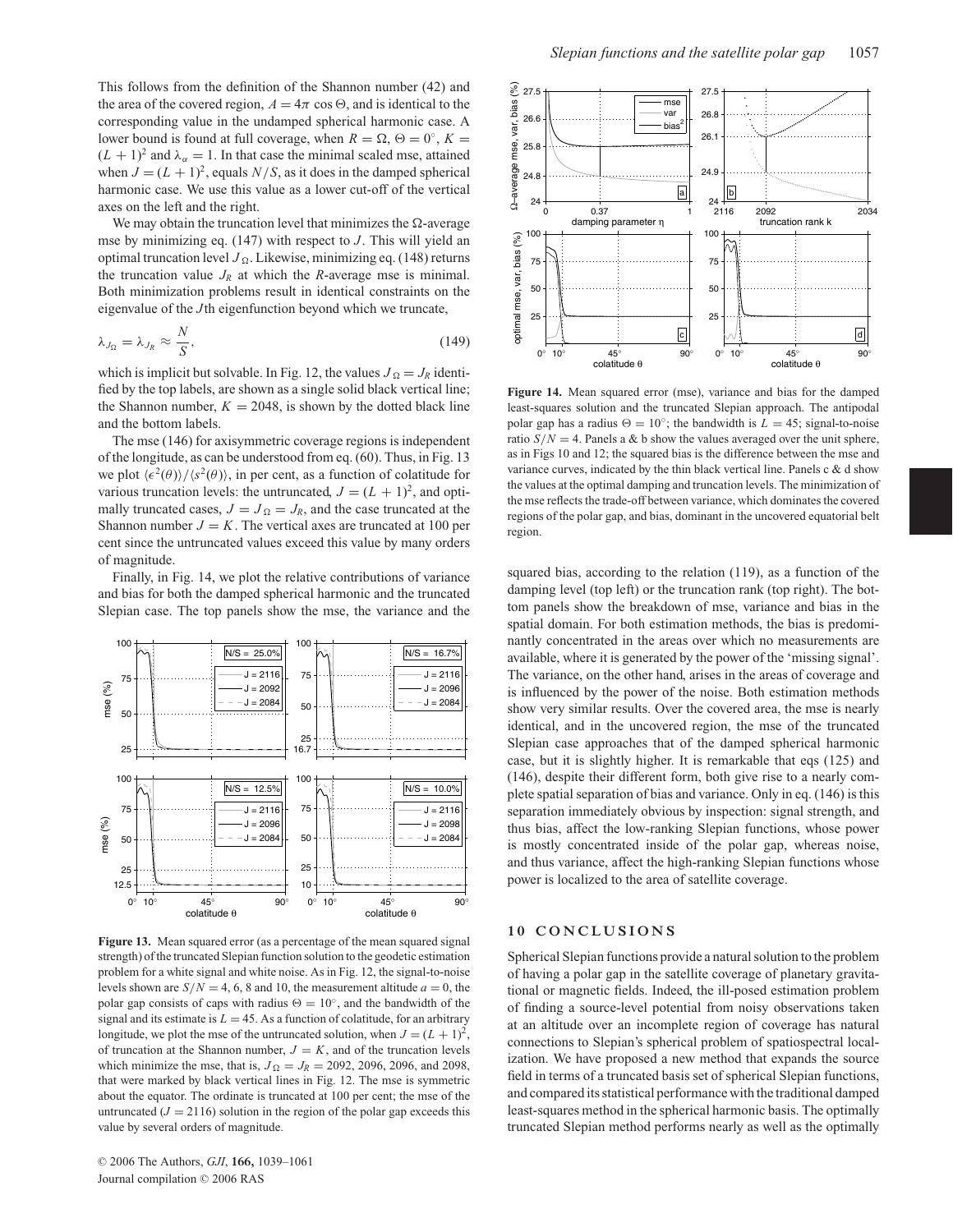damped spherical harmonic method, but it has the significant advantage of an intuitive separation of the estimation bias and variance over those Slepian functions sensitive to the uncovered and covered regions, respectively. The construction of Slepian functions over axisymmetric domains such as the latitudinal belt or its complement, the polar gap, previously dismissed as computationally unstable, has been shown to be eminently tractable. We have shown that the operator that bandlimits a field on the unit sphere and projects it onto the polar caps commutes with a Sturm-Liouville operator. Its eigenfunctions, the Slepian functions, can be computed extremely accurately and efficiently by diagonalizing a tridiagonal matrix with analytically prescribed elements. The gains in ease, speed, and accuracy thus achieved makes the use of spherical Slepian functions in earth and planetary potential-field estimation practical, as our examples have shown.

## **ACKNOWLEDGMENTS**

We thank Mark Wieczorek for constructive comments on a preliminary draft, two anonymous reviewers, and the associate editor, Richard Holme, for his insightful comments on the submitted manuscript. Sabine Stanley pointed us to the relevant MES-SENGER literature. This work was supported by a NERC Young Investigators' Award (NE/D521449/1) and a Nuffield Foundation grant for Newly Appointed Lecturers (NAL/01087/G) to FJS, and by Grant EAR-0105387 from the U.S. National Science Foundation to FAD.

## **REFERENCES**

- Aki, K. & Richards, P.G., 1980. *Quantitative Seismology,* 1st edn, Freeman, San Francisco, California.
- Albertella, A., Sansò, F. & Sneeuw, N., 1999. Band-limited functions on a bounded spherical domain: the Slepian problem on the sphere, *J. Geodesy,* **73,** 436–447.
- Bendat, J.S. & Piersol, A.G., 2000. *Random Data: Analysis and Measurement Procedures,* 3rd edn, John Wiley, New York.
- Blakely, R.J., 1995. *Potential Theory in Gravity and Magnetic Applications,* Cambridge Univ. Press, New York.
- Cox, D.R. & Hinkley, D.V., 1974. *Theoretical Statistics,* Chapman and Hall, London, UK.
- Dahlen, F.A. & Tromp, J., 1998. *Theoretical Global Seismology,* Princeton Univ. Press, Princeton, New Jersey.
- Edmonds, A.R., 1996. *Angular Momentum in Quantum Mechanics,* Princeton Univ. Press, Princeton, New Jersey.
- Gilbert, E.N. & Slepian, D., 1977. Doubly orthogonal concentrated polynomials, *SIAM J. Math. Anal.,* **8**(2), 290–319.
- Grünbaum, F.A., Longhi, L. & Perlstadt, M., 1982. Differential operators commuting with finite convolution integral operators: some non-Abelian examples, *SIAM J. Appl. Math.,* **42**(5), 941–955.
- Gubbins, D., 1983. Geomagnetic field analysis—I. stochastic inversion, *Geophys.J. R. astr. Soc.,* **73**(3), 641–652.
- Hinshaw, G. *et al.*, 2003. First-year Wilkinson microwave anisotropy probe (WMAP) observations: the angular power spectrum, *Astroph. J. Supp. Ser.,* **148,** 135–159.
- Hoerl, A.E. & Kennard, R.W., 1970a. Ridge regression: biased estimation for nonorthogonal problems, *Technom.,* **12**(1), 55–67.
- Hoerl, A.E. & Kennard, R.W., 1970b. Ridge regression: applications to nonorthogonal problems, *Technom.,* **12**(1), 69–82.
- Holme, R. & Bloxham, J., 1995. Alleviation of the Backus effect in geomagnetic field modelling, *Geophys. Res. Lett.,* **22**(13), 1641–1644.
- Holme, R. & Bloxham, J., 1996. The treatment of attitude errors in satellite geomagnetic data, *Phys. Earth planet. Inter.,* **98**(3–4), 221– 233.
- Jackson, D.D., 1979. The use of a priori data to resolve nonuniqueness in linear inversion, *Geophys. J. R. astr. Soc.,* **57,** 137– 157.
- Jordan, T.H. & Minster, J.-B., 1972, Application of a stochastic inverse to the geophysical inverse problem, in *Mathematics of Profile Inversion,* pp. 736–747, ed. Colin, L., no. X-62150 in NASA Tech. Mem., NASA Ames Research Center, Moffett Field.
- Lemoine, F.G., Pavlis, N.K., Kenyon, S.C., Rapp, R.H., Pavlis, E.C. & Chao, B.F., 1998. New high-resolution model developed for Earth's gravitational field, *EOS, Trans. Am. geophys. Un.*, **79**(9), 113– 118.
- Lesur, V., 2006. Introducing localized constraints in global geomagnetic field modelling, *Earth Planets Space*, **58**(4), 477–483.
- Lowes, F.J., 1974. Spatial power spectrum of the main geomagnetic field and extrapolation to core, *Geophys. J. R. astr. Soc.*, **36**(3), 717– 730.
- Mallat, S., 1998. *A Wavelet Tour of Signal Processing,* Academic Press, San Diego, California.
- Marquardt, D.W., 1970. Generalized inverses, ridge regression, biased linear estimation, and nonlinear estimation, *Technom.*, **12**, 591–612.
- Pail, R., Plank, G. & Schuh, W.-D., 2001. Spatially restricted data distributions on the sphere: the method of orthonormalized functions and applications, *J. Geodesy,* **75,** 44–56.
- Peebles, P.J.E., 1973. Statistical analysis of catalogs of extragalactic objects. I. Theory, *Astroph. J.,* **185,** 413–440.
- Percival, D.B. & Walden, A.T., 1993. *Spectral Analysis for Physical Applications, Multitaper and Conventional Univariate Techniques,* Cambridge Univ. Press, New York.
- Santo, A.G. *et al.*, 2001. The MESSENGER mission to Mercury: spacecraft and mission design, *Planet. Space Sc.,* **49**(14–15), 1481–1500, doi:10.1016/S0032–0633(01)00087–3.
- Simons, F.J., Dahlen, F.A. & Wieczorek, M.A., 2006. Spatiospectral concentration on a sphere, *SIAM Rev.,* **48**(3), 504–536.
- Slepian, D., 1983. Some comments on Fourier-analysis, uncertainty and modeling, *SIAM Rev.,* **25**(3), 379–393.
- Sneeuw, N. & van Gelderen, M., 1997, The polar gap, in *Geodetic Boundary Value Problems in View of the One Centimeter Geoid,* pp. 559–568, eds Sansò, F. & Rummel, R., no. 65 in Lecture Notes in Earth Sciences, Springer, Berlin.
- Stacey, F.D., 1992. *Physics of the Earth,* 3rd edn, Brookfield Press, Brisbane, Australia.
- Szegö, G., 1975. *Orthogonal Polynomials*, 4th edn, American Mathematical Society, Providence, Rhode Island.
- Tegmark, M., 1995. A method for extracting maximum resolution power spectra from galaxy surveys, *Astroph. J.,* **455,** 429–438.
- Tegmark, M., 1996. A method for extracting maximum resolution power spectra from microwave sky maps, *Mon. Not. R. Astron. Soc,* **280,** 299– 308.
- Thébault, E., Schott, J.J. & Mandea, M., 2006. Revised spherical cap harmonic analysis (R-SCHA): validation and properties, *J. geophys. Res.,* **111**(B1), B01102, doi:10.1029/2005JB003836.
- Wieczorek, M.A. & Simons, F.J., 2005. Localized spectral analysis on the sphere, *Geophys. J. Int.,* **162**(3), 655–675, doi:10.1111/j.1365– 246X.2005.02687.x.
- Wiggins, R.A., 1972. The general linear inverse problem: implication of surface waves and free oscillations for Earth structure, *Rev. Geophys.,* **10,** 251–285.
- Wingham, D.J., 1992. The reconstruction of a band-limited function and its Fourier transform from a finite number of samples at arbitrary locations by Singular Value Decomposition, *IEEE Trans. Signal Process.,* **40**(3), 559–570, doi:10.1109/78.120799.
- Xu, P., 1992a. Determination of surface gravity anomalies using gradiometric observables, *Geophys. J. Int.,* **110,** 321–332.
- Xu, P., 1992b. The value of minimum norm estimation of geopotential fields, *Geophys. J. Int.,* **111,** 170–178.
- Xu, P., 1998. Truncated SVD methods for discrete linear ill-posed problems, *Geophys. J. Int.,* **135**(2), 505–541.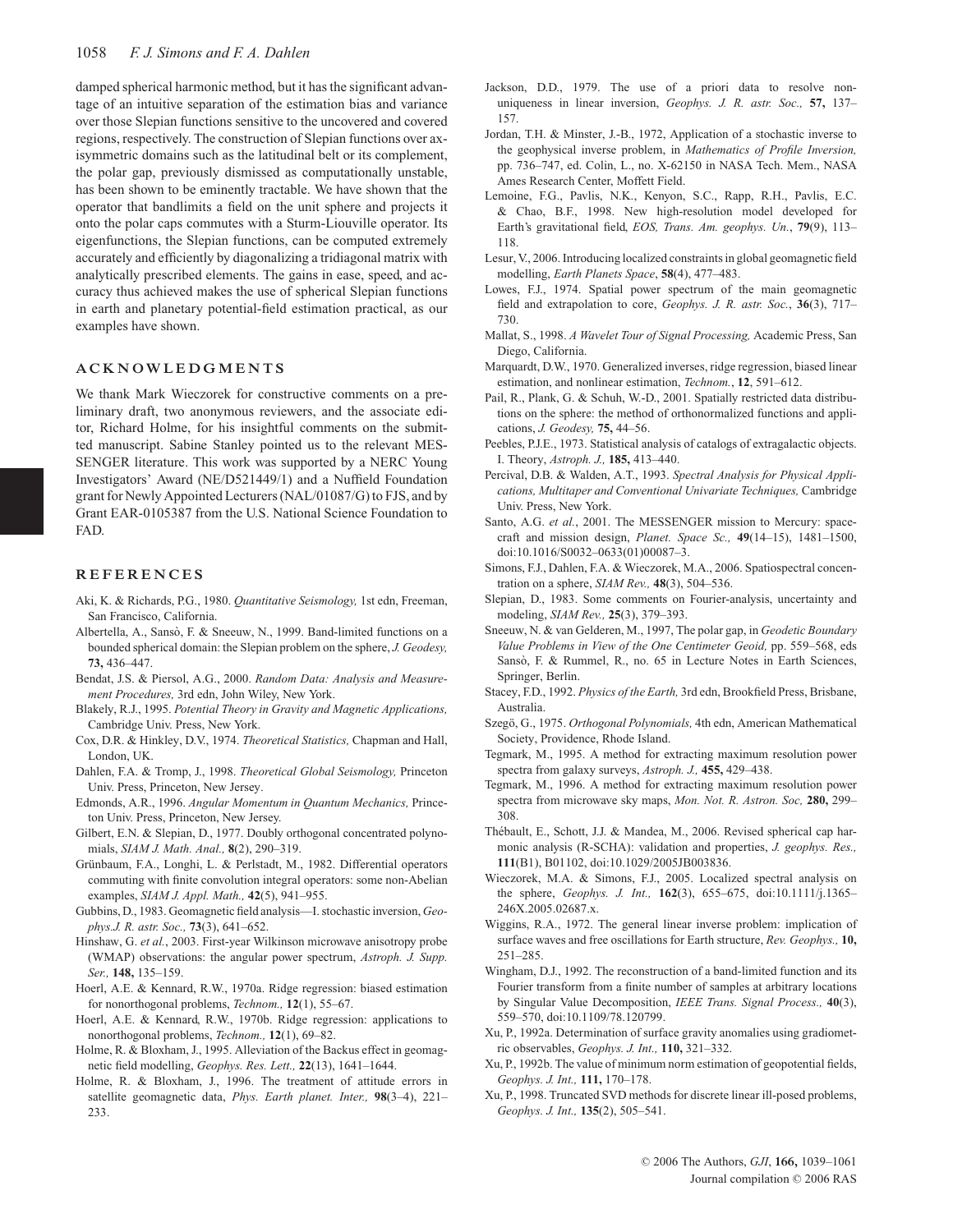## **APPENDIX A: GR UNBAUM ¨ COMMUTATION**

In this section we prove that the differential operator of eq. (83), rewritten for  $\mu = \cos \theta$  and  $b = \cos \Theta$ ,

$$
\mathcal{T}_p = (b^2 - \mu^2)\nabla_m^2 - 2\mu(1 - \mu^2)\frac{d}{d\mu} - L_p(L_p + 3)\mu^2
$$
  
= 
$$
\frac{d}{d\mu} \left[ (b^2 - \mu^2)(1 - \mu^2)\frac{d}{d\mu} \right] - L_p(L_p + 3)\mu^2
$$
  
- 
$$
\frac{m^2(b^2 - \mu^2)}{1 - \mu^2},
$$
 (A1)

commutes with the integral operator acting on  $h_p(\mu')$  in eq. (80),

$$
\int_{b}^{1} D_{p}(\mu, \mu') h_{p}(\mu') d\mu' = \lambda h_{p}(\mu), \tag{A2}
$$

whose symmetric kernel,  $D_p(\mu, \mu')$ , is given by eq. (82), rewritten here for convenience in the form

$$
D_p(\mu, \mu') = \sum_{l=m_p}^{L_p} C_{lm} P_{lm}(\mu) P_{lm}(\mu').
$$
 (A3)

The primed summation skips every second entry, and the lower and upper limits are as in eqs  $(68)$ – $(69)$ . The domain of eq.  $(A2)$  is the interval (81) of the double cap

$$
\{\mu : b \le \mu \le 1\} \cup \{\mu : -1 \le \mu \le -b\}.\tag{A4}
$$

As in eq.  $(4)$ ,  $P_{lm}$  is the associated Legendre polynomial of degree *l* and order *m*, and  $C_{lm}$  is the normalization constant, eq. (5). We remind the reader of our notation:  $h_p(\mu)$  is a colatitudinally dependent function that is limited in space to the antipodal polar caps of radius  $\Theta = \cos^{-1} b$ . It is either odd or even about the equator, as indicated by the subscript *p*,

$$
h_p(\mu) = 0, \quad -b \ge \mu \ge b,\tag{A5a}
$$

$$
h_e(\mu) = h_e(-\mu),\tag{A5b}
$$

$$
h_o(\mu) = -h_o(-\mu). \tag{A5c}
$$

The solutions to eq. (A2) are functions  $h_p(\mu)$  that are spectrally concentrated in a spherical harmonic degree interval  $0 \le l \le L$ ; the eigenvalue  $\lambda$  is the quadratic measure of this concentration (36). The primed summation symbol skips every other term in the interval from  $m_p$  to  $L_p$ , which are both of the same parity, either even or odd. Depending on the requested order *m* and concentration bandwidth *L* of the solutions,  $m_p$  is either *m* or  $m + 1$ , and  $L_p$  is either *L* or  $L - 1$ , following eq. (69). We further distinguish T acting on  $\mu$ from  $T'$  that acts on  $\mu'$ .

To confirm commutativity we are required to show that

$$
\int_{b}^{1} D_{p}(\mu, \mu') T'_{p} h_{p}(\mu') d\mu' =
$$
\n
$$
\int_{b}^{1} T_{p} D_{p}(\mu, \mu') h_{p}(\mu') d\mu'. \tag{A6}
$$

We first show that the left side of eq. (A6) can be rewritten as

$$
\int_{b}^{1} D_{p}(\mu, \mu') T'_{p} h_{p}(\mu') d\mu' =
$$
\n
$$
\int_{b}^{1} T'_{p} D_{p}(\mu, \mu') h_{p}(\mu') d\mu', \qquad (A7)
$$

<sup>C</sup> 2006 The Authors, *GJI*, **166,** 1039–1061 Journal compilation  $©$  2006 RAS

and then we verify that

$$
\mathcal{T}_p D_p(\mu, \mu') = \mathcal{T}_p' D_p(\mu, \mu'). \tag{A8}
$$

The first result (A7) is easily verified by integration by parts: for any two functions  $\zeta(\mu)$  and  $\eta(\mu)$ , it may be shown that, whether  $b = \cos \Theta$  or  $b = -1$ ,

$$
\int_{b}^{1} \zeta(T_{p}\eta) d\mu = -\int_{b}^{1} \left[ (b^{2} - \mu^{2})(1 - \mu^{2}) \frac{d\zeta}{d\mu} \frac{d\eta}{d\mu} + L_{p}(L_{p} + 3)\mu^{2} \zeta \eta + m^{2}(b^{2} - \mu^{2})(1 - \mu^{2})^{-1} \zeta \eta \right] d\mu
$$

$$
= \int_{b}^{1} (\mathcal{T}_{p}\zeta) \eta d\mu.
$$
(A9)

To verify the second result (A8) we use the Laplace–Beltrami identity  $\nabla_m^2 P_{lm} = -l(l+1)P_{lm}$  (Dahlen & Tromp 1998) to write

$$
(\mathcal{T}_p - \mathcal{T}'_p)D_p(\mu, \mu') =
$$
  
\n
$$
(\mu^2 - \mu'^2) \sum_{l=m_p}^{L_p} C_{lm} P_{lm}(\mu) P_{lm}(\mu')
$$
  
\n
$$
\times [l(l+1) - L_p(L_p + 3)]
$$
  
\n
$$
- 2\mu (1 - \mu^2) \sum_{l=m_p}^{L_p} C_{lm} \frac{d}{d\mu} P_{lm}(\mu) P_{lm}(\mu')
$$
  
\n
$$
+ 2\mu'(1 - \mu'^2) \sum_{l=m_p}^{L_p} C_{lm} P_{lm}(\mu) \frac{d}{d\mu'} P_{lm}(\mu'). \qquad (A10)
$$

Two well-known Legendre identities help us simplify the above; a derivative identity and a recursion relation (Dahlen & Tromp 1998),

$$
\frac{dP_{lm}}{d\mu} = \frac{(l+1)\mu P_{lm} - (l-m+1)P_{l+1m}}{1 - \mu^2}
$$
\n(A11a)

$$
\mu P_{lm} = \frac{(l - m + 1)P_{l+1m} + (l + m)P_{l-1m}}{2l + 1}.
$$
\n(A11b)

Applying eq. (A11a), then eq. (A11b), transforms eq. (A10) into

$$
(\mathcal{T}_p - \mathcal{T}_p')D_p(\mu, \mu') =
$$
  
\n
$$
(\mu^2 - \mu'^2) \sum_{l=m_p}^{L_p} C_{lm} P_{lm}(\mu) P_{lm}(\mu')
$$
  
\n
$$
\times [(l-2)(l+1) - L_p(L_p + 3)]
$$
  
\n
$$
+ \sum_{l=m_p}^{L_p} C_{lm} [P_{l+2m}(\mu) P_{lm}(\mu') - P_{lm}(\mu) P_{l+2m}(\mu')] \times 2 \frac{(l-m+1)(l-m+2)}{2l+3}.
$$
 (A12)

The Legendre derivative identity of eq. (A11a) can be manipulated to yield a formula of the Christoffel–Darboux type (Szegö 1975),

$$
(\mu^2 - \mu'^2) \sum_{l=m_p}^{L_p} C_{lm} P_{lm}(\mu) P_{lm}(\mu') =
$$
  
\n
$$
\left[ P_{L_p+2m}(\mu) P_{L_p m}(\mu') - P_{L_p m}(\mu) P_{L_p+2m}(\mu') \right]
$$
  
\n
$$
\times \frac{(L_p - m + 2)!}{(2L_p + 3)(L_p + m)!}.
$$
\n(A13)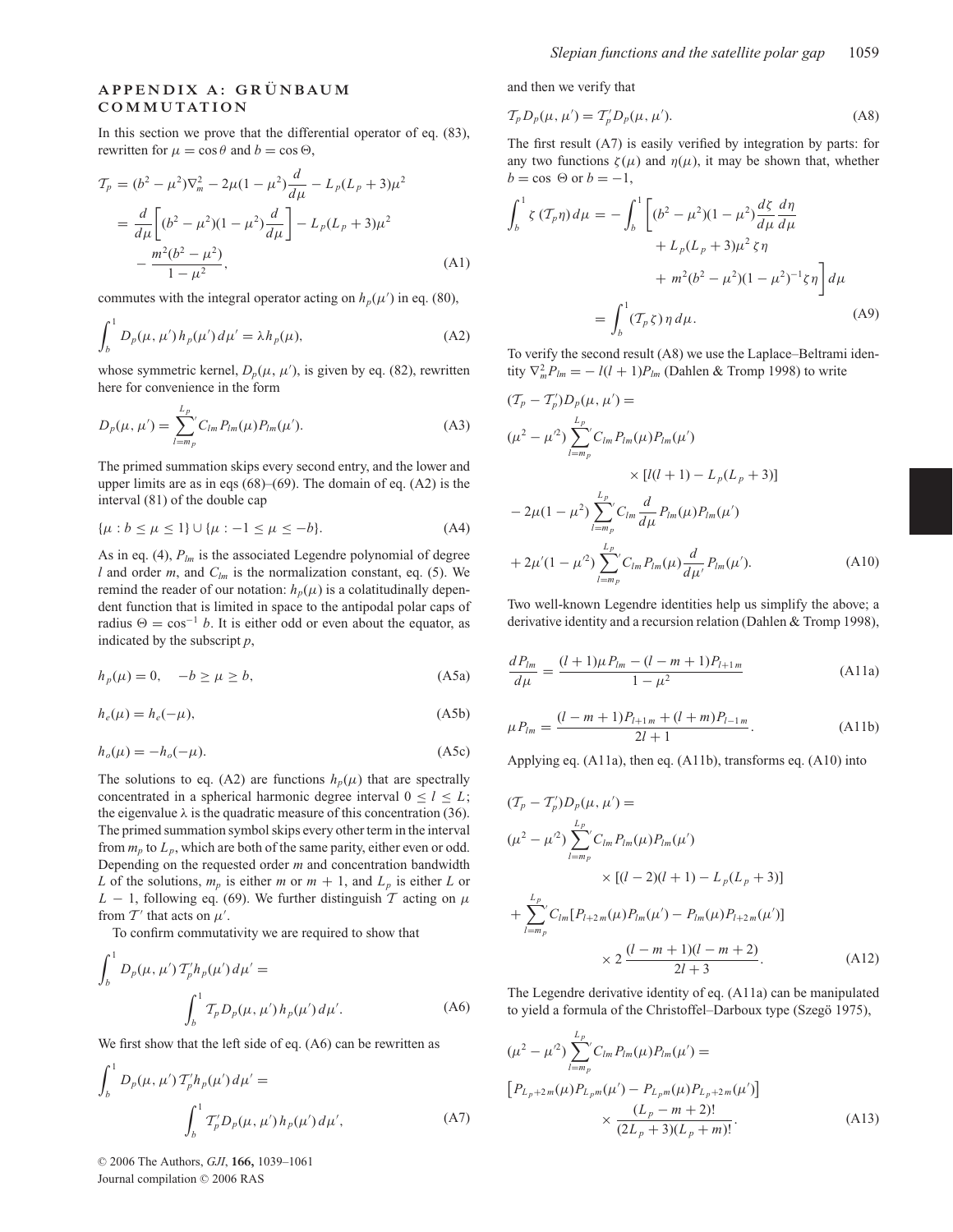Inserting eq. (A13) into eq. (A12) yields

$$
\begin{aligned} (T_p - T'_p) D_p(\mu, \mu') &= \\ (\mu^2 - \mu^2) \sum_{l=m_p}^{L_p} C_{lm} P_{lm}(\mu) P_{lm}(\mu') \\ &\times [(l-2)(l+1) - L_p(L_p + 3)] \\ &+ (\mu^2 - \mu^2) \sum_{l=m_p}^{L_p} 2(2l+1) \sum_{n=m_p}^{l} C_{nm} P_{nm}(\mu) P_{nm}(\mu'). \end{aligned} \tag{A14}
$$

Interchanging the order of summation and relabeling the sums,

$$
\begin{aligned} (T_p - T'_p) D_p(\mu, \mu') &= \\ (\mu^2 - \mu'^2) \sum_{l=m_p}^{L_p} C_{lm} P_{lm}(\mu) P_{lm}(\mu') \\ &\times \left[ (l-2)(l+1) - L_p(L_p+3) + \sum_{n=l}^{L_p} 2(2n+1) \right]. \end{aligned} \tag{A15}
$$

The term in square brackets always vanishes; in other words,  $(T_p - T_p')D_p(\mu, \mu') = 0$  and the commutation relation of eq. (A6) is confirmed. Since commuting operators have the same eigenfunctions, we can find the spacelimited, fixed-order eigenfunctions  $h(\theta)$ or  $h(\mu)$  by solving the integral equation eq. (A2), or, equivalently, by solving the differential equation

$$
\mathcal{T}_p h_p(\mu) = \chi h_p(\mu), \quad b \le \mu \le 1,
$$
\n(A16)

on the domain of the double polar cap, where  $\chi \neq \lambda$  is the associated eigenvalue. The operator  $T_p$  of eq. (A1) is Sturm-Liouville, that is, when acting on *h* as in eq. (A16) it is of the form

$$
(ph')' - qh + \chi \rho h = 0,\tag{A17}
$$

where  $p(\mu) = (\mu^2 - b^2)(1 - \mu^2)$ ,  $\rho(\mu) = 1$ ,  $q(\mu) = m^2(1 - \mu^2)^{-1}$  $(\mu^2 - b^2) - L_p(L_p + 3)\mu^2$ , and the prime denotes differentiation with respect to  $\mu$ . Since  $\mathcal{T}_p$  is a Sturm-Liouville operator, the eigenvalue spectrum of eq. (A16) is simple: the spacing between adjacent fixed-order eigenvalues is roughly equant, as we illustrated in Fig. 9.

## **APPENDIX B: THE GR UNBAUM ¨ MATRIX**

The domains of eqs (A2) or (A16), originally restricted to the area contained within the double polar caps, may be extended to the entire sphere,  $0 \le \theta \le \pi$ , by writing

$$
\mathcal{T}_p g_p(\mu) = \chi g_p(\mu), \quad -1 \le \mu \le 1. \tag{B1}
$$

The unknown fixed-order functions  $g(\mu)$  or  $g(\theta)$ , given by eq. (67), must now be bandlimited rather than spacelimited:

$$
g_p(\theta) = \sum_{l=m_p}^{L_p} g_{lm} X_{lm}(\theta),
$$
\n(B2)

where, depending on the requested order *m* and concentration bandwidth *L* of the solutions,  $m_p$  is either *m* or  $m + 1$ ,  $L_p$  is either *L* or  $L - 1$ , as in eqs (68)–(69), and the primed sum skips every second integer. As a result, *glm* requires no further identification.

Inserting the representation of eq. (B2) into eq. (B1), multiplying both sides by  $2\pi \sin \theta X_{lm}(\theta)$ , integrating over colatitudes  $0 \le \theta \le \pi$ , and invoking the orthogonality eq. (7) easily transforms eq. (B1) into an algebraic eigenvalue equation for the vector of coefficients of the unknown functions *g*:

$$
\mathsf{T}_p \mathsf{g}_p = \chi \mathsf{g}_p,\tag{B3}
$$

where we define

$$
T_{ll'}^p = 2\pi \int_0^\pi X_{lm}(T_p X_{l'm}) \sin \theta \, d\theta. \tag{B4}
$$

To avoid clutter, we have changed the subscript *p* indicating the parity of the solutions into a superscripted *p* on the matrix elements  $T_{ll'}^p$ . These are indexed by the integer degrees *l* and *l'*. Since in  $T_p$ the only degrees involved range from  $m_p$  to  $L_p$ , with every second degree skipped, when  $m = 0$ , the first element of the matrix  $\mathsf{T}_e$  is thus  $T_{00}^e$ , the second  $T_{20}^e$ , and so on, whereas the first and second elements of  $\mathsf{T}_o$  are  $T_{11}^o$  and  $T_{30}^o$ , and so on. The matrix whose diagonalization leads to the even functions *ge* is thus given by

$$
\mathsf{T}_{e} = \begin{pmatrix} T_{mm}^{e} & T_{mm+2}^{e} & \cdots & T_{mL_{e}}^{e} \\ T_{m+2m}^{e} & T_{m+2m+2}^{e} & \cdots & T_{m+2L_{e}}^{e} \\ \vdots & \vdots & \vdots & \vdots \\ T_{L_{e}m}^{e} & T_{L_{e}m+2}^{e} & \cdots & T_{L_{e}L_{e}}^{e} \end{pmatrix}, \tag{B5}
$$

 $[(L_e - m)/2 + 1]$ . The  $[(L_o - m - 1)/2 + 1]$ –dimensional square matrix yielding the odd functions *go* is

$$
\mathsf{T}_{o} = \begin{pmatrix} T_{m+1m+1}^{o} & T_{m+1m+3}^{o} & \cdots & T_{m+1L_{o}}^{o} \\ T_{m+3m+1}^{o} & T_{m+3m+3}^{o} & \cdots & T_{m+3L_{o}}^{o} \\ \vdots & \vdots & \vdots & \vdots \\ T_{L_{o}m+1}^{o} & T_{L_{o}m+3}^{o} & \cdots & T_{L_{o}L_{o}}^{o} \end{pmatrix} . \tag{B6}
$$

The dimension of the combined matrix

$$
T' = diag (T_e, T_o)
$$
 (B7)

is thus  $(L - m + 1) \times (L - m + 1)$ , as expected. Such a matrix can be thought of as a permutation of a 'full form'

$$
\mathsf{T} = \begin{pmatrix} T_{mm} & \cdots & T_{mL} \\ \vdots & & \vdots \\ T_{Lm} & \cdots & T_{LL} \end{pmatrix},\tag{B8}
$$

where the degrees are arranged in the correct order, without skipping entries. It is this matrix T that commutes with a matrix D that is in the form of eq. (54) and whose elements are given by eq. (66),

Deriving the form of the matrix entries  $T_{ll'}^p$  of eq. (B4) requires the operator  $T_p$  of eq. (A1) as a function of colatitude, that is,

$$
\mathcal{T}_p = (b^2 - \cos^2 \theta) \nabla_m^2 + 2 \cos \theta \sin \theta \frac{d}{d\theta} \n- L_p (L_p + 3) \cos^2 \theta.
$$
\n(B9)

Evaluating eq. (B4) is perhaps not as pedestrian as by 'simply reading off directly the inner products' as proclaimed by Grünbaum et al. (1982), but since only the result is of any practical consequence here, we will simply state it:

$$
T_{ll}^{p} = -l(l+1)b^{2} + \frac{2}{2l+3} [(l+1)^{2} - m^{2}]
$$
  
+ 
$$
[(l-2)(l+1) - L_{p}(L_{p} + 3)]
$$
  

$$
\times \left[\frac{1}{3} - \frac{2}{3} \frac{3m^{2} - l(l+1)}{(2l+3)(2l-1)}\right],
$$
 (B10a)